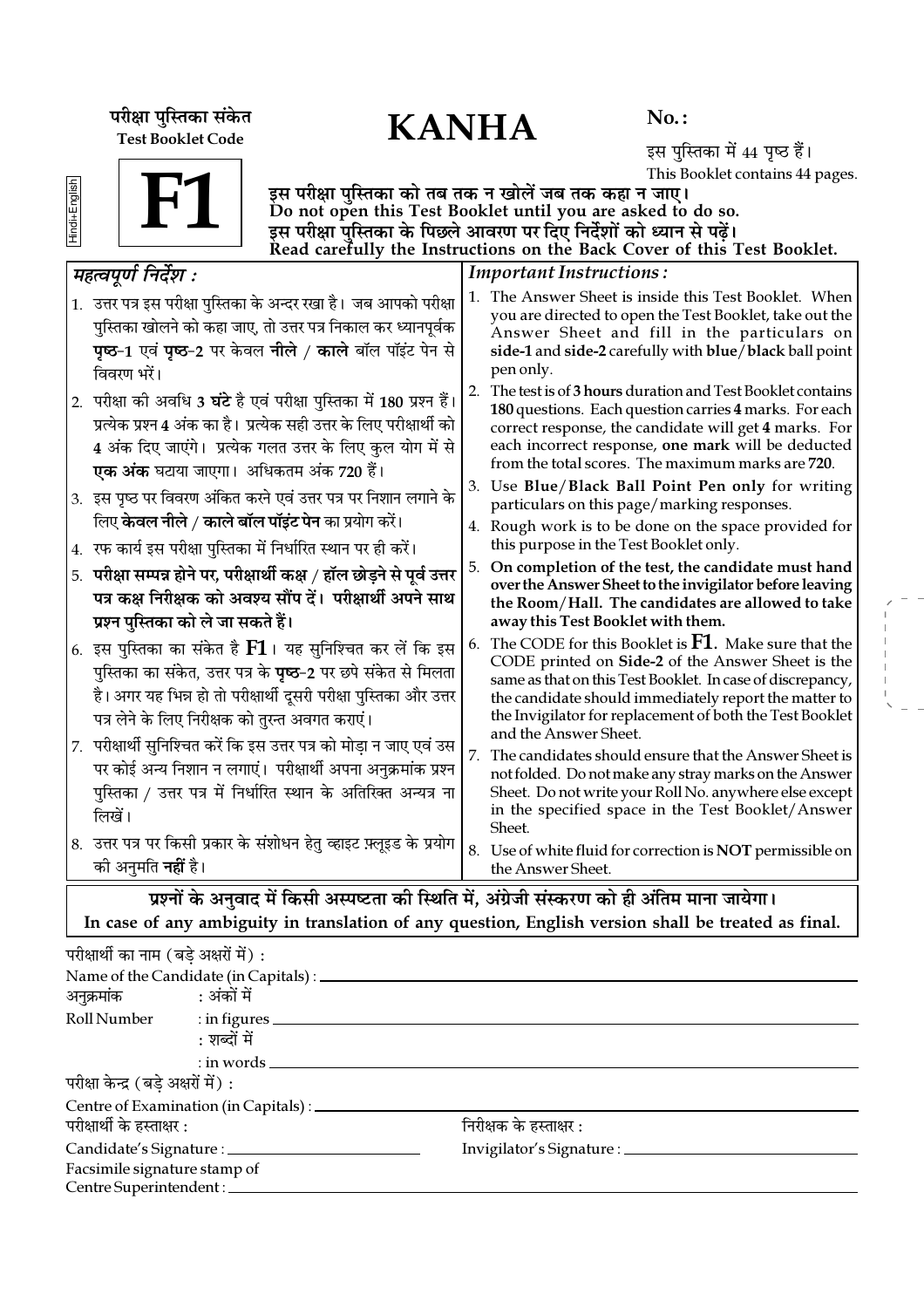$\mathbf{1}$ .

- प्रकाश अभिक्रिया में. इलेक्टॉनों के स्थानांतरण को प्लास्टोक्विनोन कहाँ से सगम बनाता है ?
	- PS-I से NADP+  $(1)$
	- PS-I से ATP सिन्थेज  $(2)$
	- $PS-II$  से  $\mathrm{Cytb}_{\alpha}$ f सम्मिश्र  $(3)$
	- $\mathrm{Cytb}_\mathrm{e}$ f सम्मिश्र से PS-I  $(4)$
- एक वेक्टर में सहलग्नी डी.एन.ए. की प्रति की संख्या को  $2.$ नियंत्रित करने वाले अनक्रम को क्या कहा जाता है ?
	- पैलींड्रोमिक अनुक्रम  $(1)$
	- रिकॉग्नीशन (पहचान) साइट  $(2)$
	- चयनयक्त मार्कर  $(3)$
	- ओरी साइट  $(4)$
- ईको आर I द्वारा पहचाने जाने वाला पैलिन्डोमिक क्रम है:  $\overline{3}$ .
	- $5'$  CTTAAG  $3'$  $(1)$ 
		- 3' GAATTC 5'
	- 5' GGATCC 3'  $(2)$
	- 3' CCTAGG 5'
	- 5' GAATTC 3'  $(3)$ 
		- 3' CTTAAG 5'
	- 5' GGAACC 3'  $(4)$ 3' - CCTTGG - 5'
- प्रतिरक्षा के संदर्भ में **गलत** कथन को पहचानिए।  $\overline{4}$ .
	- सक्रिय प्रतिरक्षा जल्दी होती है और पूर्ण प्रतिक्रिया देती  $(1)$ है।
	- भ्रण माता से कुछ प्रतिरक्षी प्राप्त करता है, यह निष्क्रिय  $(2)$ प्रतिरक्षा का उदाहरण है।
	- जब परपोषी का शरीर (जीवित अथवा मृत) प्रतिजन के  $(3)$ संपर्क में आता है और उसके शरीर में प्रतिरक्षी उत्पन्न होते हैं। इसे "सक्रिय प्रतिरक्षा" कहते हैं।
	- जब बने बनाए प्रतिरक्षी प्रत्यक्ष रूप से दिए जाते हैं. इसे  $(4)$ ''निष्क्रिय प्रतिरक्षा'' कहते हैं।
- वंशागति के गुणसूत्र सिद्धान्त का प्रायोगिक प्रमाणन किसने 5. किया था ?
	- बोवेरी  $(1)$
	- मॉर्गन  $(2)$
	- मेंडल  $(3)$
	- $(4)$ सटन

 $\overline{2}$ 

 $\vert$  1.

- Hindi+English
- In light reaction, plastoquinone facilitates the transfer of electrons from:
	- PS-I to NADP+  $(1)$
	- PS-I to ATP synthase  $(2)$
	- $(3)$ PS-II to  $\mathrm{Cytb}_{6}$ f complex
	- $Cytb<sub>6</sub>f complex to PS-I$  $(4)$
- $2.$ The sequence that controls the copy number of the linked DNA in the vector, is termed :
	- Palindromic sequence  $(1)$
	- $(2)$ Recognition site
	- Selectable marker  $(3)$
	- Ori site  $(4)$
- 3. The specific palindromic sequence which is recognized by EcoRI is:
	- $(1)$ 5' - CTTAAG - 3'
		- 3' GAATTC 5'
	- 5' GGATCC 3'  $(2)$ 
		- $3'$  CCTAGG  $5'$
	- 5' GAATTC 3'  $(3)$ 
		- 3' CTTAAG 5'
	- $(4)$ 5' - GGAACC - 3'
		- $3'$  CCTTGG  $5'$
- Identify the wrong statement with reference to  $\boldsymbol{4}$ . immunity.
	- $(1)$ Active immunity is quick and gives full response.
	- $(2)$ Foetus receives some antibodies from mother, it is an example for passive immunity.
	- When exposed to antigen (living or dead)  $(3)$ antibodies are produced in the host's body. It is called "Active immunity".
	- $(4)$ When ready-made antibodies are directly given, it is called "Passive immunity".
- 5. Experimental verification of the chromosomal theory of inheritance was done by:
	- $(1)$ Boveri
	- $(2)$ Morgan
	- Mendel  $(3)$
	- Sutton  $(4)$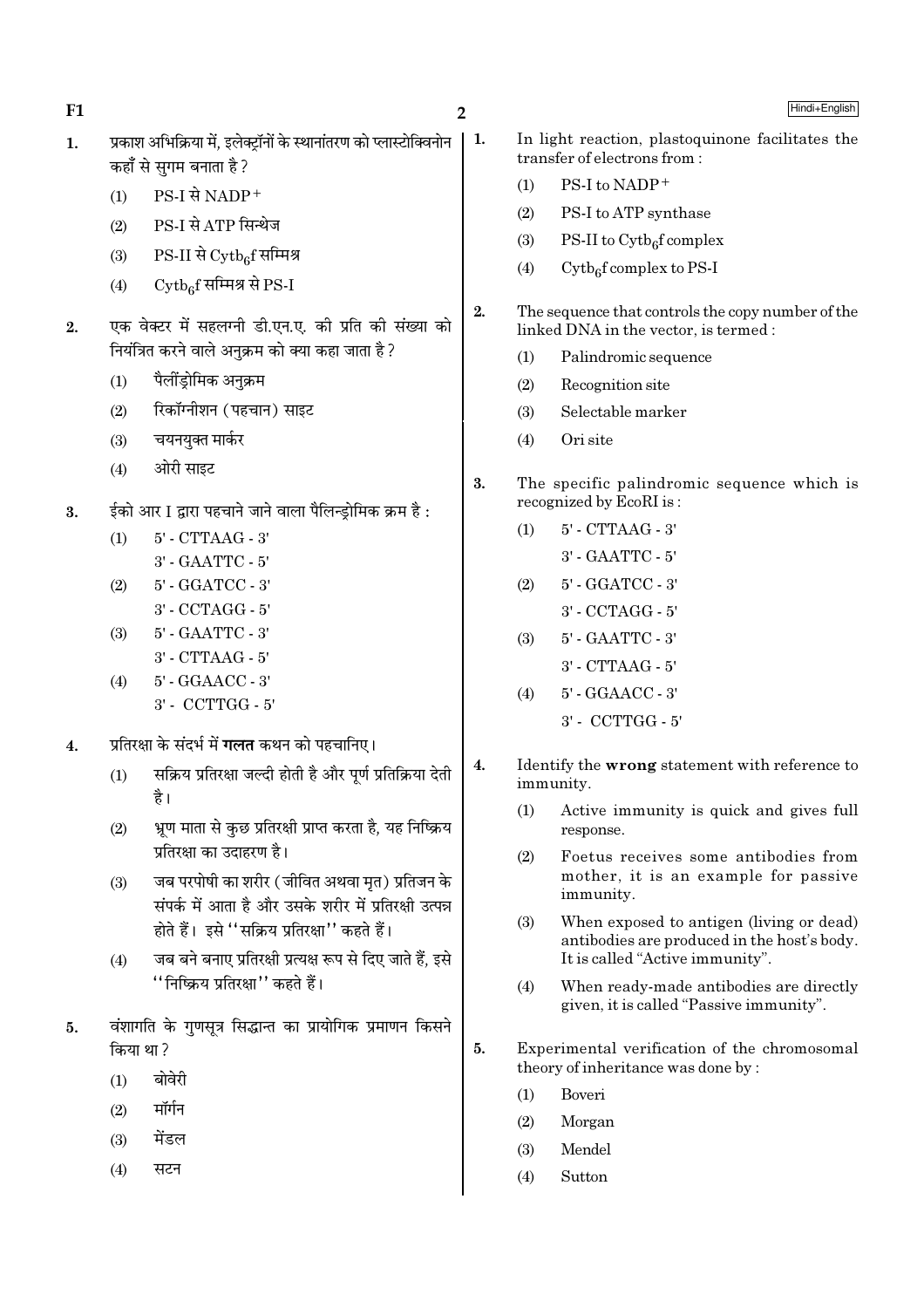|     | Hindi+English                                                                                                       |                                        |                    |                                     |                                                                   | 3                                                                              |                                                                                                                      |                |                                |                            | F1                                                                                     |  |  |
|-----|---------------------------------------------------------------------------------------------------------------------|----------------------------------------|--------------------|-------------------------------------|-------------------------------------------------------------------|--------------------------------------------------------------------------------|----------------------------------------------------------------------------------------------------------------------|----------------|--------------------------------|----------------------------|----------------------------------------------------------------------------------------|--|--|
| 6.  |                                                                                                                     | को सुमेलित कीजिए:                      |                    |                                     | अनिवार्य तत्वों और पादपों में उनके कार्यों के विषय में निम्नलिखित | 6.                                                                             |                                                                                                                      |                | and their functions in plants: |                            | Match the following concerning essential elements                                      |  |  |
|     | (a)                                                                                                                 | लोह                                    |                    | (i)                                 | जल का प्रकाश अपघटन                                                |                                                                                | (a)                                                                                                                  | Iron           |                                | (i)                        | Photolysis of water                                                                    |  |  |
|     | (b)                                                                                                                 | जिंक                                   |                    | (ii)                                | पराग का अंकुरण                                                    |                                                                                | (b)                                                                                                                  | Zinc           |                                | (ii)                       | Pollen germination                                                                     |  |  |
|     | (c)                                                                                                                 | बोरॉन                                  |                    | क्लोरोफिल के जैव संश्लेषण<br>(iii)  |                                                                   |                                                                                | (c)                                                                                                                  | <b>Boron</b>   |                                | (iii)                      | Required for chlorophyll<br>biosynthesis                                               |  |  |
|     |                                                                                                                     |                                        |                    |                                     | के लिए आवश्यक                                                     |                                                                                | (d)                                                                                                                  | Manganese (iv) |                                |                            | IAA biosynthesis                                                                       |  |  |
|     | (d)                                                                                                                 | मैंगनीज                                |                    | (iv)                                | आई.ए.ए. जैव संश्लेषण                                              |                                                                                |                                                                                                                      |                | Select the correct option:     |                            |                                                                                        |  |  |
|     |                                                                                                                     | <b>सही</b> विकल्प चुनिए :              |                    |                                     |                                                                   |                                                                                |                                                                                                                      | (a)            | (b)                            | $\left( \mathrm{e}\right)$ | (d)                                                                                    |  |  |
|     | (1)                                                                                                                 | (a)<br>(iii)                           | (b)<br>(iv)        | $\left( \mathbf{c} \right)$<br>(ii) | (d)<br>(i)                                                        |                                                                                | (1)                                                                                                                  | (iii)          | (iv)                           | (ii)                       | (i)                                                                                    |  |  |
|     | (2)                                                                                                                 | (iv)                                   | (i)                | (ii)                                | (iii)                                                             |                                                                                | (2)                                                                                                                  | (iv)           | (i)                            | (ii)                       | (iii)                                                                                  |  |  |
|     | (3)                                                                                                                 | (ii)                                   | (i)                | (iv)                                | (iii)                                                             |                                                                                | (3)                                                                                                                  | (ii)           | (i)                            | (iv)                       | (iii)                                                                                  |  |  |
|     | (4)                                                                                                                 | (iv)                                   | (iii)              | (ii)                                | (i)                                                               |                                                                                | (4)                                                                                                                  | (iv)           | (iii)                          | (ii)                       | (i)                                                                                    |  |  |
| 7.  | जेल इलेक्ट्रोफोरेसिस में, पृथक हुए डी.एन.ए. के खण्डों को<br>किसकी सहायता से देखा जा सकता है ?                       |                                        |                    |                                     |                                                                   | 7.                                                                             |                                                                                                                      |                |                                |                            | In gel electrophoresis, separated DNA fragments<br>can be visualized with the help of: |  |  |
|     | (1)                                                                                                                 | UV विकिरण में एसीटोकार्मिन से          |                    |                                     |                                                                   |                                                                                | (1)                                                                                                                  |                |                                |                            | Acetocarmine in UV radiation                                                           |  |  |
|     | (2)                                                                                                                 |                                        |                    |                                     | अवरक्त विकिरण में एथिडियम ब्रोमाइड से                             |                                                                                | (2)                                                                                                                  |                |                                |                            | Ethidium bromide in infrared radiation                                                 |  |  |
|     | (3)                                                                                                                 | चमकोले नीले प्रकाश में ऐसीटोकार्मिन से |                    |                                     |                                                                   |                                                                                | (3)                                                                                                                  |                |                                |                            | Acetocarmine in bright blue light                                                      |  |  |
|     | (4)                                                                                                                 | UV विकिरण में एथिडियम ब्रोमाइड से      |                    |                                     |                                                                   |                                                                                | (4)                                                                                                                  |                |                                |                            | Ethidium bromide in UV radiation                                                       |  |  |
| 8.  | अनुलेखन के समय डी.एन.ए. की कुंडली को खोलने में कौनसा<br>एंजाइम मदद करता है ?                                        |                                        |                    |                                     | 8.                                                                | Name the enzyme that facilitates opening of DNA<br>helix during transcription. |                                                                                                                      |                |                                |                            |                                                                                        |  |  |
|     | (1)                                                                                                                 |                                        | डी.एन.ए. पॉलीमरेज़ |                                     |                                                                   |                                                                                | (1)<br>DNA polymerase                                                                                                |                |                                |                            |                                                                                        |  |  |
|     | (2)                                                                                                                 |                                        | आर.एन.ए. पॉलिमरेज़ |                                     |                                                                   |                                                                                | (2)                                                                                                                  | RNA polymerase |                                |                            |                                                                                        |  |  |
|     | (3)                                                                                                                 |                                        | डी.एन.ए. लाइगेज़   |                                     |                                                                   |                                                                                | (3)                                                                                                                  | DNA ligase     |                                |                            |                                                                                        |  |  |
|     | (4)                                                                                                                 |                                        | डी.एन.ए. हैलीकेज़  |                                     |                                                                   |                                                                                | (4)                                                                                                                  |                | DNA helicase                   |                            |                                                                                        |  |  |
| 9.  | निम्न में किस तकनीक की सहायता से ऐसी स्त्रियाँ जो गर्भधारण<br>नहीं कर सकती, में भ्रूण को स्थानांतरित किया जाता है ? |                                        |                    |                                     |                                                                   | 9.                                                                             | In which of the following techniques, the embryos<br>are transferred to assist those females who cannot<br>conceive? |                |                                |                            |                                                                                        |  |  |
|     | (1)                                                                                                                 |                                        | ICSI एवं ZIFT      |                                     |                                                                   |                                                                                | (1)                                                                                                                  |                | <b>ICSI</b> and <b>ZIFT</b>    |                            |                                                                                        |  |  |
|     | (2)                                                                                                                 |                                        | GIFT एवं ICSI      |                                     |                                                                   |                                                                                | (2)                                                                                                                  |                | GIFT and ICSI                  |                            |                                                                                        |  |  |
|     | (3)                                                                                                                 |                                        | ZIFT एवं IUT       |                                     |                                                                   |                                                                                | (3)                                                                                                                  |                | ZIFT and IUT                   |                            |                                                                                        |  |  |
|     | (4)                                                                                                                 |                                        | GIFT एवं ZIFT      |                                     |                                                                   |                                                                                | (4)                                                                                                                  |                | GIFT and ZIFT                  |                            |                                                                                        |  |  |
| 10. |                                                                                                                     |                                        |                    |                                     | निम्न में क्षारीय एमीनो अम्ल को पहचानिए।                          |                                                                                |                                                                                                                      |                |                                |                            |                                                                                        |  |  |
|     | (1)                                                                                                                 | लाइसिन                                 |                    |                                     |                                                                   | 10.                                                                            |                                                                                                                      |                |                                |                            | Identify the basic amino acid from the following.                                      |  |  |
|     | (2)                                                                                                                 | वैलीन                                  |                    |                                     |                                                                   |                                                                                | (1)                                                                                                                  | Lysine         |                                |                            |                                                                                        |  |  |
|     | (3)                                                                                                                 | टायरोसीन                               |                    |                                     |                                                                   |                                                                                | (2)                                                                                                                  | Valine         |                                |                            |                                                                                        |  |  |
|     | (4)                                                                                                                 |                                        | ग्लुटामिक अम्ल     |                                     |                                                                   |                                                                                | (3)                                                                                                                  | Tyrosine       |                                |                            |                                                                                        |  |  |
|     |                                                                                                                     |                                        |                    |                                     |                                                                   |                                                                                | (4)                                                                                                                  |                | Glutamic Acid                  |                            |                                                                                        |  |  |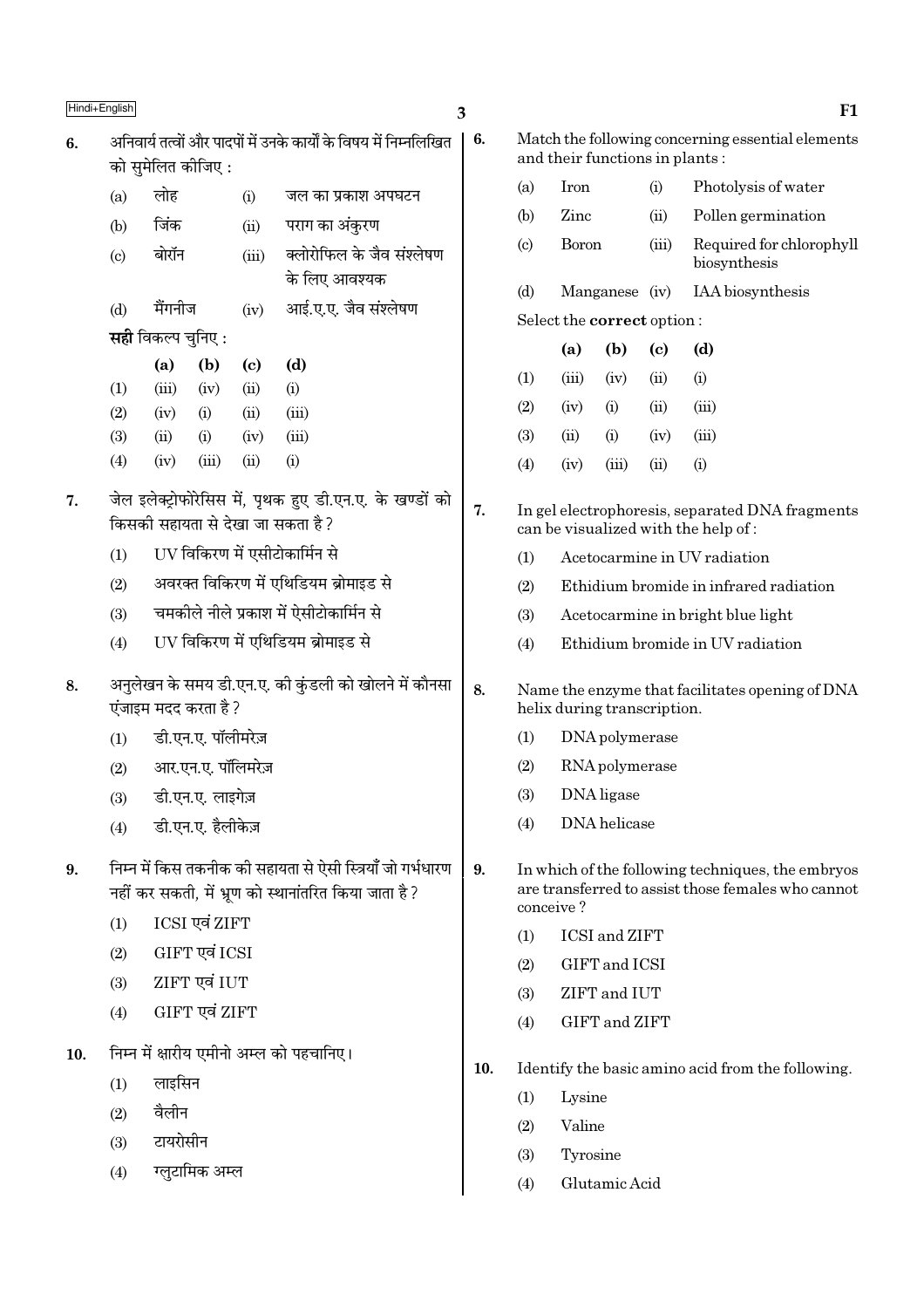- ऑक्सीजन के परिवहन के संदर्भ में **गलत** कथन को पहचानो। 11.
	- वाय कपिका में  $\rm H^+$  की उच्च सांद्रता ऑक्सीहीमोग्लोबिन  $(1)$ बनने में सहायक होती है।
	- वायु कूपिका में कम  $pCO<sub>2</sub>$  ऑक्सीहीमोग्लोबिन बनने  $(2)$ में सहायक होती है।
	- ऑक्सीजन की हीमोग्लोबिन से बंधता मुख्यत:  $\mathrm{O}_2$  के  $(3)$ आंशिक दाब से संबंधित है।
	- $CO<sub>2</sub>$  का आंशिक दाब हीमोग्लोबिन से बंधने वाली  $(4)$  $0, \vec{r}$  बाधा डाल सकता है।
- फ्लोरीडियन मॉॅंड की संरचना किसके समान होती है ? 12.
	- मैनीटॉल और एल्जिन  $(1)$
	- लैमिनेरिन और सेलुलोज  $(2)$
	- मॉॅंड और सेलुलोज  $(3)$
	- एमाइलोपेक्टीन और ग्लाइकोजन  $(4)$
- किस विधि द्वारा बीकानेरी ऐवीज एवं मैरीनो रेम्स से भेड की 13. नई नस्ल 'हिसारडेल' तैयार की गयी है ?
	- संकरण  $(1)$

- अंत:प्रजनन  $(2)$
- बहि:प्रजनन  $(3)$
- उत्परिवर्तन प्रजनन  $(4)$
- निम्न स्तंभों का मिलान कर **सद्दी** विकल्प का चयन करो। 14.

|                            | स्तभ - I     |                 |                            |       | स्तभ - II                                         |
|----------------------------|--------------|-----------------|----------------------------|-------|---------------------------------------------------|
| (a)                        | पीयूष ग्रंथि |                 |                            | (i)   | ग्रेवस रोग                                        |
| (b)                        |              | थायरॉइड ग्रंथि  |                            | (ii)  | डायाबिटीज मेलिटस                                  |
| $\left( \mathrm{c}\right)$ |              | अधिवृक्क ग्रंथि |                            | (iii) | डायाबिटीज<br>इन्सीपिडस                            |
| (d)                        | अग्न्याशय    |                 |                            | (iv)  | एडीसन रोग                                         |
|                            | (a)          | (b)             | $\left( \mathrm{e}\right)$ | (d)   |                                                   |
| (1)                        | (iii)        | (i)             | (iv)                       | (ii)  |                                                   |
| (2)                        | (ii)         | (i)             | (iv)                       | (iii) |                                                   |
| (3)                        | (iv)         | (iii)           | (i)                        | (ii)  |                                                   |
| (4)                        | (iii)        | (ii)            | (i)                        | (iv)  |                                                   |
|                            |              |                 |                            |       | यौन संचरित रोगों के <b>सही</b> विकल्प का चयन करो। |
|                            |              |                 |                            |       |                                                   |

- $(1)$  $AIDS$ , मलेरिया, फाइलेरिया
- कैंसर. AIDS. सिफिलिस  $(2)$

15.

- सजाक, सिफिलिस, जननिक परिसर्प  $(3)$
- सुजाक, मलेरिया, जननिक परिसर्प  $(4)$
- 11. Identify the wrong statement with reference to transport of oxygen.
	- Higher  $H^+$  conc. in alveoli favours the  $(1)$ formation of oxyhaemoglobin.
	- Low  $pCO<sub>2</sub>$  in alveoli favours the formation  $(2)$ of oxyhaemoglobin.
	- Binding of oxygen with haemoglobin is  $(3)$ mainly related to partial pressure of  $O_2$ .
	- $(4)$ Partial pressure of  $CO<sub>2</sub>$  can interfere with  $O_2$  binding with haemoglobin.
- 12. Floridean starch has structure similar to:
	- Mannitol and algin  $(1)$
	- $(2)$ Laminarin and cellulose
	- $(3)$ Starch and cellulose
	- Amylopectin and glycogen  $(4)$
- 13. By which method was a new breed 'Hisardale' of sheep formed by using Bikaneri ewes and Marino rams?
	- $(1)$ Cross breeding
	- Inbreeding  $(2)$
	- Out crossing  $(3)$
	- $(4)$ Mutational breeding
- $14.$ Match the following columns and select the correct option.

|                             |          | Column - I    |                 |       | Column - II        |
|-----------------------------|----------|---------------|-----------------|-------|--------------------|
| (a)                         |          |               | Pituitary gland |       | Grave's disease    |
| (b)                         |          | Thyroid gland |                 |       | Diabetes mellitus  |
| $\left( \mathrm{c} \right)$ |          | Adrenal gland |                 |       | Diabetes insipidus |
| (d)                         | Pancreas |               |                 | (iv)  | Addison's disease  |
|                             | (a)      | (b)           | (c)             | (d)   |                    |
| (1)                         | (iii)    | (i)           | (iv)            | (ii)  |                    |
| (2)                         | (ii)     | (i)           | (iv)            | (iii) |                    |
| (3)                         | (iv)     | (iii)         | (i)             | (ii)  |                    |
| (4)                         | (iii)    | (ii)          | (i)             | (iv)  |                    |
|                             |          |               |                 |       |                    |

- 15. Select the option including all sexually transmitted diseases.
	- $(1)$ AIDS, Malaria, Filaria
	- $(2)$ Cancer, AIDS, Syphilis
	- Gonorrhoea, Syphilis, Genital herpes  $(3)$
	- $(4)$ Gonorrhoea, Malaria, Genital herpes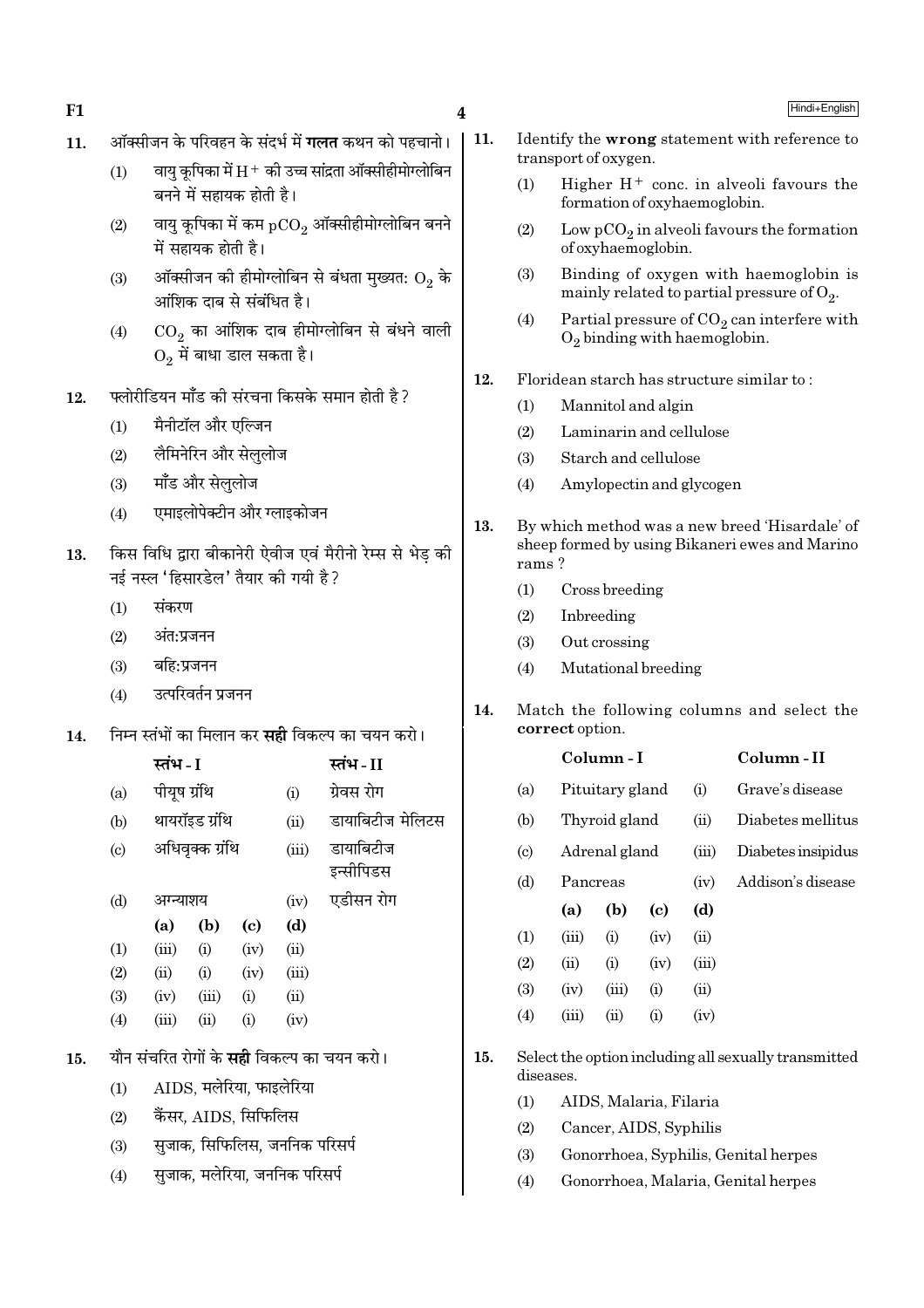- निम्नलिखित में से **सही** युग्म को चुनिए : 16. न्यूक्लियेज डी.एन.ए. के दो  $(1)$ रज़ुकों को पृथक करता है डी.एन.ए. में विशिष्ट एक्सोन्यक्लियेज  $(2)$ स्थानों पर काट लगाता है दो डी.एन.ए. के लाइगेज  $(3)$ अणुओं को जोड़ता है डी.एन.ए. को खण्डों पॉलिमरेज  $(4)$ में तोड़ता है अर-पृष्पक में क्या होता है ?  $17.$ जायांगाधर अंडाशय  $(1)$ अर्द्ध अधोवर्ती अंडाशय  $(2)$ अधोवर्ती अंडाशय  $(3)$ ऊर्ध्ववर्ती अंडाशय  $(4)$ जीव को उनके जैवप्रौद्योगिकी में उपयोग के लिए सुमेलित 18. कोजिए। बैसिलस थुर्रिजिनिसिस (i) क्लोनिक वेक्टर  $(a)$ थर्मस एक्वेटिकस प्रथम rDNA अणु का  $(b)$  $(ii)$ निर्माण डी.एन.ए. पॉलिमरेज एग्रोबैक्टीरियम  $(iii)$  $(c)$ ट्यूमिफेसिएंस साल्मोनेला  $C_{\rm \scriptstyle IV}$  प्रोटीन  $(iv)$  $(d)$ टाइफीम्युरियम निम्नलिखित में से **सही** विकल्प चुनिए :  $(a)$  $(b)$  $(c)$  $(d)$  $(1)$  $(iii)$  $(ii)$  $(iv)$  $(i)$  $(2)$  $(iii)$  $(iv)$  $(i)$  $(ii)$  $(3)$  $(ii)$  $(iii)$  $(iv)$  $(i)$  $(4)$  $(iv)$  $(iii)$  $(i)$  $(ii)$ फलीदार फलों वाले पादपों की जड ग्रन्थिकाओं में नाइट्रोजिनेज 19. द्वारा उत्प्रेरित अभिक्रिया का/के उत्पाद कौन सा/से है/हैं ? अमोनिया और ऑक्सीजन  $(1)$ अमोनिया और हाइड्रोजन  $(2)$ 
	- केवल अमोनिया  $(3)$
	- केवल नाइटेट  $(4)$

| ۰<br>.,<br>×<br>i<br>٢<br>۰.<br>۰.<br>w |  |
|-----------------------------------------|--|

16. Choose the **correct** pair from the following:

| (1) | <b>Nucleases</b> | Separate the two strands<br>of DNA            |
|-----|------------------|-----------------------------------------------|
| (2) | Exonucleases -   | Make cuts at specific<br>positions within DNA |
| (3) | Ligases          | Join the two DNA<br>molecules                 |
| (4) | Polymerases -    | Break the DNA into<br>fragments               |

#### 17. Ray florets have:

- $(1)$ Hypogynous ovary
- $(2)$ Half inferior ovary
- $(3)$ Inferior ovary
- $(4)$ Superior ovary

#### 18. Match the organism with its use in biotechnology.

| (a)        | Bacillus<br>thuringiensis                              | $\left(1\right)$ | Cloning vector                                                        |
|------------|--------------------------------------------------------|------------------|-----------------------------------------------------------------------|
| (b)        | <i>Thermus</i><br>aquaticus                            | (11)             | Construction of<br>first rDNA<br>molecule                             |
| $\sqrt{2}$ | $\Lambda$ where $\Lambda$ as a $\Lambda$ and $\Lambda$ | $\sqrt{222}$     | $\mathbf{D}\mathbf{M}$ $\mathbf{A}$ and $\mathbf{A}$ and $\mathbf{A}$ |

- Agrobacterium  $\left( \mathrm{c}\right)$  $(iii)$ DNA polymerase tumefaciens
- $(d)$ Salmonella Cry proteins  $(iv)$ typhimurium

### Select the **correct** option from the following:

|     | (a)   | (b)    | (c)       | (d)  |
|-----|-------|--------|-----------|------|
| (1) | (iii) | $\sin$ | (iv)      | (i)  |
| (2) | (iii) | (iv)   | (i)       | (ii) |
| (3) | (ii)  | (iv)   | (iii)     | (i)  |
| (4) | (iv)  | (iii)  | $\rm (i)$ | (ii) |

19. The product(s) of reaction catalyzed by nitrogenase in root nodules of leguminous plants is/are:

- Ammonia and oxygen  $(1)$
- $(2)$ Ammonia and hydrogen
- $(3)$ Ammonia alone
- Nitrate alone  $(4)$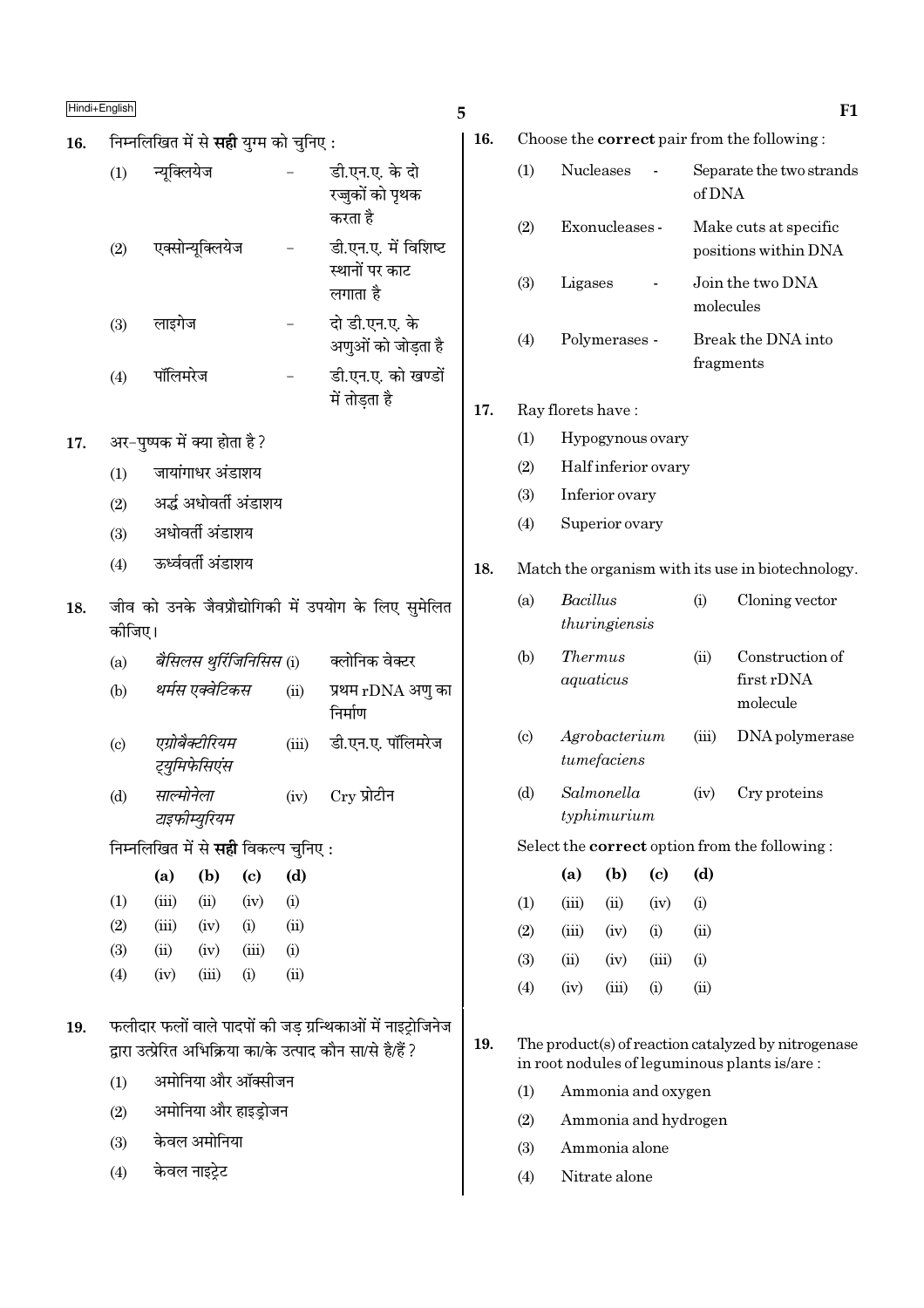6

- उस वृद्धि नियंत्रक का नाम बताइये जिसे गन्ने की फसल पर 20. छिडकने से उसके तने की लम्बाई में बढोत्तरी होती है. तथा गन्ने के फसल की पैदावार बढती है।
	- एथिलीन  $(1)$
	- ऐब्सीसिक अम्ल  $(2)$
	- साइटोकाइनीन  $(3)$
	- जिबरेलीन  $(4)$
- बीजाण्ड का पिंड, बीजाण्ड वृंत से कहाँ पर संलयित होता है ? 21.
	- बीजाण्डकाय  $(1)$
	- निभाग  $(2)$
	- नाभिका  $(3)$
	- बीजाण्डद्वार  $(4)$
- वृद्धि की प्रक्रिया अधिकतम किस दौरान होती है ? 22.
	- जीर्णता  $(1)$
	- प्रसूप्ति  $(2)$
	- $(3)$ लॉग प्रावस्था
	- $(4)$ पश्चता प्रावस्था
- द्विपार्श्व सममिति एवं अगुहीय जन्तुओं के उदाहरण किस संघ में 23. ੜ੍ਹੇ  $2$ 
	- एस्कहैल्मिंथीज  $(1)$
	- ऐनेलिडा  $(2)$
	- टीनोफोरा  $(3)$
	- प्लेटीहैल्मिंथीज  $(4)$
- निम्न में कौन वाहितमल उपचार के लिए अवायवीय आपंक 24. संपाचित्र में डाला जाता है?
	- प्राथमिक उपचार के बहि:स्राव  $(1)$
	- संक्रियीत आपंक  $(2)$
	- प्राथमिक आपंक  $(3)$
	- तैरते हुए कडे-करकट  $(4)$
- 20. Name the plant growth regulator which upon spraying on sugarcane crop, increases the length of stem, thus increasing the yield of sugarcane crop.
	- $(1)$ Ethylene
	- Abscisic acid  $(2)$
	- Cytokinin  $(3)$
	- Gibberellin  $(4)$
- $21$ The body of the ovule is fused within the funicle  $at:$ 
	- $(1)$ Nucellus
	- Chalaza  $(2)$
	- $(3)$ Hilum
	- Micropyle  $(4)$
- 22. The process of growth is maximum during:
	- Senescence  $(1)$
	- $(2)$ Dormancy
	- $(3)$ Log phase
	- $(4)$ Lag phase
- 23. Bilaterally symmetrical and acoelomate animals are exemplified by:
	- Aschelminthes  $(1)$
	- Annelida  $(2)$
	- $(3)$ Ctenophora
	- $(4)$ Platyhelminthes
- 24. Which of the following is put into Anaerobic sludge digester for further sewage treatment?
	- $(1)$ Effluents of primary treatment
	- $(2)$ Activated sludge
	- $(3)$ Primary sludge
	- $(4)$ Floating debris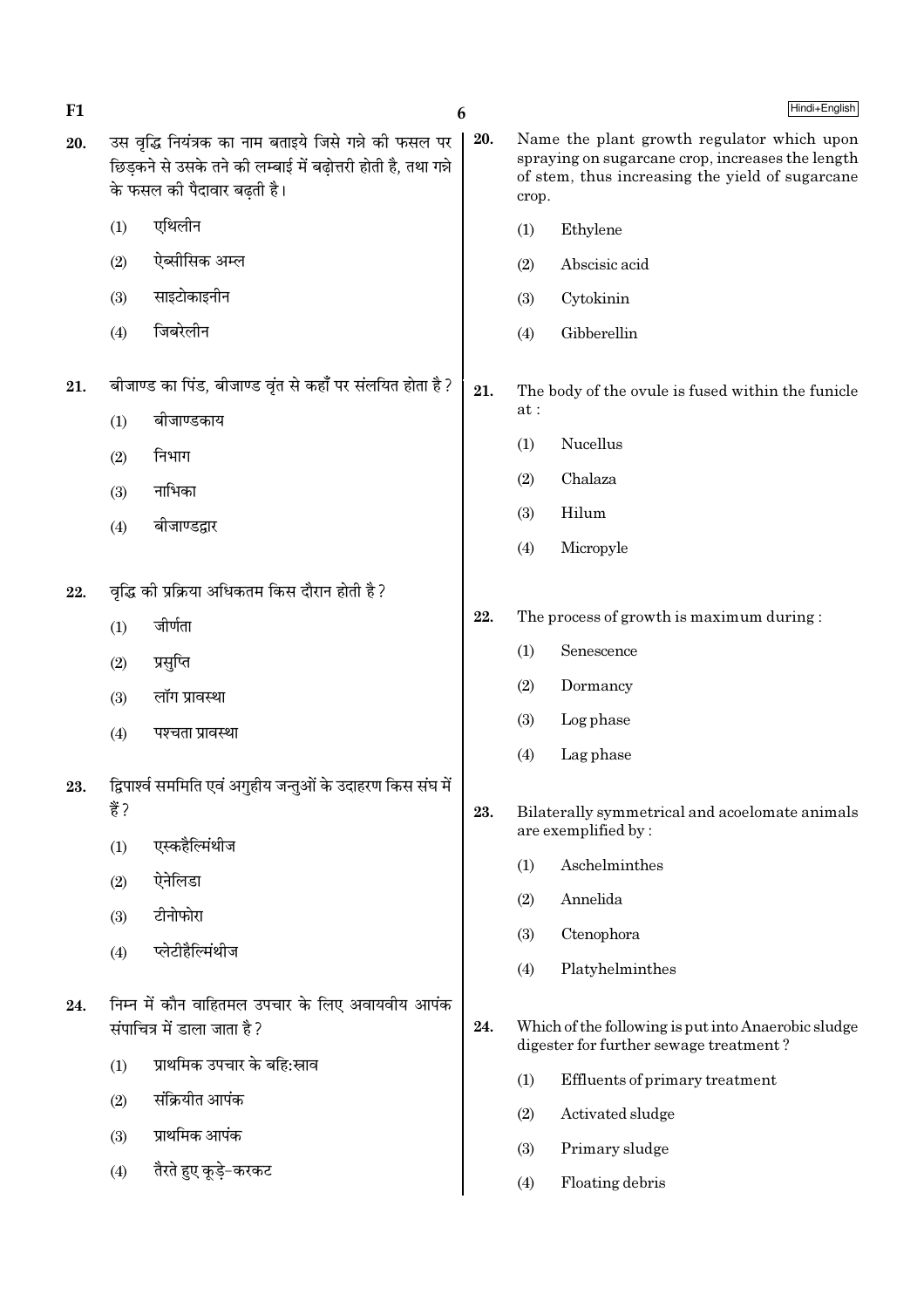|     | Hindi+English                 |                                                              |                                                   | 7   |                        |                      |                                  |                             |               |          | F1                                                                                    |
|-----|-------------------------------|--------------------------------------------------------------|---------------------------------------------------|-----|------------------------|----------------------|----------------------------------|-----------------------------|---------------|----------|---------------------------------------------------------------------------------------|
| 25. |                               | निम्न स्तंभों का मिलान कर <b>सही</b> विकल्प का चयन करो।      |                                                   | 25. |                        |                      |                                  |                             |               |          | Match the following columns and select the                                            |
|     |                               | स्तंभ - I                                                    | स्तंभ-II                                          |     |                        | correct option.      |                                  |                             |               |          |                                                                                       |
|     | (a)                           | प्लावी पसलियाँ<br>(i)                                        | दूसरी एवं सातवीं<br>पसली के बीच स्थित<br>होती हैं |     | (a)                    |                      | Column-I<br><b>Floating Ribs</b> |                             | (i)           |          | Column-II<br>Located between<br>second and<br>seventh ribs                            |
|     | (b)                           | एक्रोमियन<br>(ii)                                            | ह्यमरस का शीर्ष                                   |     | (b)                    |                      | Acromion                         |                             | (ii)          |          | Head of the                                                                           |
|     | (c)                           | स्कैपुला<br>(iii)                                            | क्लेविकल                                          |     |                        |                      |                                  |                             |               |          | Humerus                                                                               |
|     | (d)                           | ग्लीनॉयड गुहा<br>(iv)                                        | उरोस्थि से नहीं जुड़ती                            |     | $\left( \circ \right)$ | Scapula              |                                  |                             | (iii)         | Clavicle |                                                                                       |
|     |                               | (b)<br>(d)<br>(a)<br>$\left( \mathbf{c} \right)$             |                                                   |     | (d)                    |                      | Glenoid cavity                   |                             | (iv)          |          | Do not connect                                                                        |
|     | (1)                           | (ii)<br>(iii)<br>(iv)<br>(i)                                 |                                                   |     |                        |                      |                                  |                             |               |          | with the sternum                                                                      |
|     | (2)                           | (ii)<br>(iii)<br>(i)<br>(iv)                                 |                                                   |     |                        | (a)                  | (b)                              | $\left( \mathbf{c} \right)$ | (d)           |          |                                                                                       |
|     | (3)                           | (iii)<br>(ii)<br>(i)<br>(iv)                                 |                                                   |     | (1)                    | (iii)                | (ii)                             | (iv)                        | (i)           |          |                                                                                       |
|     | (4)                           | (iii)<br>(ii)<br>(iv)<br>(i)                                 |                                                   |     | (2)                    | (iv)                 | (iii)                            | (i)                         | (ii)          |          |                                                                                       |
|     |                               |                                                              |                                                   |     | (3)<br>(4)             | (ii)<br>(i)          | (iv)<br>(iii)                    | (i)<br>(ii)                 | (iii)<br>(iv) |          |                                                                                       |
| 26. |                               | प्रतिबंधन एंजाइमों के विषय में <b>गलत</b> कथन को पहचानिए।    |                                                   |     |                        |                      |                                  |                             |               |          |                                                                                       |
|     | (1)                           | ये आनुवंशिक इंजीनियरिंग में उपयोगी हैं।                      |                                                   | 26. |                        |                      |                                  |                             |               |          | Identify the wrong statement with regard to                                           |
|     | (2)                           | चिपचिपे सिरे डी.एन.ए. लाइगेज द्वारा जोड़े जा सकते            |                                                   |     |                        | Restriction Enzymes. |                                  |                             |               |          |                                                                                       |
|     |                               | हैं।                                                         |                                                   |     | (1)<br>(2)             |                      |                                  |                             |               |          | They are useful in genetic engineering.<br>Sticky ends can be joined by using DNA     |
|     | (3)                           | प्रत्येक प्रतिबंधन एंजाइम डी.एन.ए. क्रम की लम्बाई का         |                                                   |     |                        | ligases.             |                                  |                             |               |          |                                                                                       |
|     | निरीक्षण करके कार्य करते हैं। |                                                              |                                                   |     | (3)                    |                      |                                  |                             |               |          | Each restriction enzyme functions by                                                  |
|     | (4)                           | ये डी.एन.ए. की लड़ी को पैलिन्ड्रोमिक स्थलों पर<br>काटते हैं। |                                                   |     | (4)                    | sites.               |                                  |                             |               |          | inspecting the length of a DNA sequence.<br>They cut the strand of DNA at palindromic |
| 27. |                               | निम्न स्तंभों का मिलान कर <b>सही</b> विकल्प का चयन करो।      |                                                   | 27. |                        | correct option.      |                                  |                             |               |          | Match the following columns and select the                                            |
|     |                               | स्तंभ - I                                                    | स्तंभ-II                                          |     |                        |                      | Column-I                         |                             |               |          | Column - II                                                                           |
|     | (a)                           | यूथ, बहुहारी पीडक                                            | एस्टेरियस<br>(i)                                  |     | (a)                    |                      |                                  | Gregarious, polyphagous (i) |               |          | Asterias                                                                              |
|     | (b)                           | व्यस्कों में अरीय सममिति एवं                                 | बिच्छ्<br>(ii)                                    |     |                        | pest                 |                                  |                             |               |          |                                                                                       |
|     |                               | लार्वा में द्विपार्श्व सममिति                                |                                                   |     | (b)                    |                      |                                  | Adult with radial           |               | (ii)     | Scorpion                                                                              |
|     |                               |                                                              |                                                   |     |                        |                      |                                  | symmetry and larva          |               |          |                                                                                       |
|     | $\left( \mathrm{c}\right)$    | पुस्त फुप्फुस                                                | टीनोप्लाना<br>(iii)                               |     | $\left( \circ \right)$ |                      | Book lungs                       | with bilateral symmetry     |               | (iii)    | Ctenoplana                                                                            |
|     | (d)                           | जीवसंदीप्ति                                                  | लोकस्टा<br>(iv)                                   |     | (d)                    |                      | Bioluminescence                  |                             |               | (iv)     | Locusta                                                                               |
|     |                               | (b)<br>(a)<br>(c)<br>(d)                                     |                                                   |     |                        | (a)                  | (b)                              | $\left( \mathbf{c} \right)$ | (d)           |          |                                                                                       |
|     | (1)                           | (ii)<br>(iv)<br>(iii)<br>(i)                                 |                                                   |     | (1)                    | (iii)                | (ii)                             | (i)                         | (iv)          |          |                                                                                       |
|     | (2)                           | (ii)<br>(i)<br>(iii)<br>(iv)                                 |                                                   |     | (2)                    | (ii)                 | (i)                              | (iii)                       | (iv)          |          |                                                                                       |
|     | (3)<br>(4)                    | (iv)<br>(iii)<br>(ii)<br>(i)<br>(iii)<br>(iv)<br>(i)<br>(ii) |                                                   |     | (3)<br>(4)             | (i)<br>(iv)          | (iii)<br>(i)                     | (ii)<br>(ii)                | (iv)<br>(iii) |          |                                                                                       |
|     |                               |                                                              |                                                   | 28. |                        |                      |                                  |                             |               |          | If the head of cockroach is removed, it may live for                                  |
| 28. |                               | यदि तिलचट्टे का सिर हटा दिया जाए तो यह कुछ दिनों तक          |                                                   |     |                        | few days because:    |                                  |                             |               |          |                                                                                       |
|     |                               | जीवित रह सकता है क्योंकि :                                   |                                                   |     | (1)                    |                      |                                  |                             |               |          | the head holds a small proportion of a nervous                                        |
|     | (1)                           | सिर में तंत्रिका तंत्र का केवल छोटा भाग होता है जबकि         |                                                   |     |                        |                      |                                  |                             |               |          | system while the rest is situated along the                                           |
|     |                               | शेष शरीर के अधर भाग में स्थित होता है।                       |                                                   |     | (2)                    |                      |                                  | ventral part of its body.   |               |          | the head holds a $1/3^{rd}$ of a nervous system                                       |
|     | (2)                           | सिर में तंत्रिका तंत्र का 1/3 भाग होता है जबकि शेष           |                                                   |     |                        |                      |                                  |                             |               |          | while the rest is situated along the dorsal                                           |
|     |                               | शरीर के पृष्ठ भाग में होता है।                               |                                                   |     |                        |                      | part of its body.                |                             |               |          |                                                                                       |
|     |                               |                                                              |                                                   |     |                        |                      |                                  |                             |               |          |                                                                                       |

- (3) तिलचट्टे के अधिग्रसिका गुच्छिका उदर के अधर भाग ्<br>में स्थित होते हैं।
- $(4)$  तिलचट्टे में तंत्रिका तंत्र नहीं होता ।

| 25. | Match the following columns and select the |
|-----|--------------------------------------------|
|     | <b>correct</b> option.                     |

|     |                             | correct option.      |                                        |                            |             |                                                    |  |  |  |  |  |  |
|-----|-----------------------------|----------------------|----------------------------------------|----------------------------|-------------|----------------------------------------------------|--|--|--|--|--|--|
|     |                             |                      | Column - I                             |                            | Column - II |                                                    |  |  |  |  |  |  |
|     | (a)                         |                      | <b>Floating Ribs</b>                   |                            | (i)         | Located between                                    |  |  |  |  |  |  |
|     |                             |                      |                                        |                            |             | second and                                         |  |  |  |  |  |  |
|     |                             |                      |                                        |                            |             | seventh ribs                                       |  |  |  |  |  |  |
|     | (b)                         |                      | Acromion                               |                            | (ii)        | Head of the                                        |  |  |  |  |  |  |
|     |                             |                      |                                        |                            |             | Humerus                                            |  |  |  |  |  |  |
|     | $\left( \mathrm{c} \right)$ | Scapula              |                                        |                            | (iii)       | Clavicle                                           |  |  |  |  |  |  |
|     | (d)                         |                      | Glenoid cavity                         |                            |             | Do not connect                                     |  |  |  |  |  |  |
|     |                             |                      |                                        |                            |             | with the sternum                                   |  |  |  |  |  |  |
|     |                             | (a)                  | (b)                                    | $\left( \mathrm{e}\right)$ | (d)         |                                                    |  |  |  |  |  |  |
|     | (1)                         | (iii)                | (ii)                                   | (iv)                       | (i)         |                                                    |  |  |  |  |  |  |
|     | (2)                         | (iv)                 | (iii)                                  | (i)                        | (ii)        |                                                    |  |  |  |  |  |  |
|     | (3)                         | (ii)                 | (iv)                                   | (i)                        | (iii)       |                                                    |  |  |  |  |  |  |
|     | (4)                         | (i)                  | (iii)                                  | (ii)                       | (iv)        |                                                    |  |  |  |  |  |  |
| 26. |                             |                      |                                        |                            |             | Identify the <b>wrong</b> statement with regard to |  |  |  |  |  |  |
|     |                             | Restriction Enzymes. |                                        |                            |             |                                                    |  |  |  |  |  |  |
|     | (1)                         |                      |                                        |                            |             | They are useful in genetic engineering.            |  |  |  |  |  |  |
|     | /9ነ                         |                      | Sticky ands can be joined by using DNA |                            |             |                                                    |  |  |  |  |  |  |

- (2) Sticky ends can be joined by using DNA ligases.
- (3) Each restriction enzyme functions by inspecting the length of a DNA sequence.
- (4) They cut the strand of DNA at palindromic sites.

# 27. Match the following columns and select the correct option.

|     |                           | Column - I<br>Column - II |                 |                             |                             |       |                                                      |  |
|-----|---------------------------|---------------------------|-----------------|-----------------------------|-----------------------------|-------|------------------------------------------------------|--|
|     | (a)                       |                           |                 |                             | Gregarious, polyphagous (i) |       | Asterias                                             |  |
|     |                           | pest                      |                 |                             |                             |       |                                                      |  |
|     | (b)                       |                           |                 | Adult with radial           |                             | (ii)  | Scorpion                                             |  |
|     |                           |                           |                 | symmetry and larva          |                             |       |                                                      |  |
|     |                           |                           |                 |                             | with bilateral symmetry     |       |                                                      |  |
|     | $\left( \text{c} \right)$ |                           | Book lungs      |                             |                             | (iii) | Ctenoplana                                           |  |
|     | (d)                       |                           | Bioluminescence |                             |                             | (iv)  | Locusta                                              |  |
|     |                           | (a)                       | (b)             | $\left( \mathrm{c} \right)$ | (d)                         |       |                                                      |  |
|     | (1)                       | (iii)                     | (ii)            | (i)                         | (iv)                        |       |                                                      |  |
|     | (2)                       | (ii)                      | (i)             | (iii)                       | (iv)                        |       |                                                      |  |
|     | (3)                       | (i)                       | (iii)           | (ii)                        | (iv)                        |       |                                                      |  |
|     | (4)                       | (iv)                      | (i)             | (ii)                        | (iii)                       |       |                                                      |  |
| 28. |                           |                           |                 |                             |                             |       | If the head of cockroach is removed, it may live for |  |
|     |                           | few days because :        |                 |                             |                             |       |                                                      |  |
|     | (1)                       |                           |                 |                             |                             |       | the head holds a small proportion of a nervous       |  |

- system while the rest is situated along the ventral part of its body.
- (2) the head holds a  $1/3^{rd}$  of a nervous system while the rest is situated along the dorsal part of its body.
- (3) the supra-oesophageal ganglia of the cockroach are situated in ventral part of abdomen.
- (4) the cockroach does not have nervous system.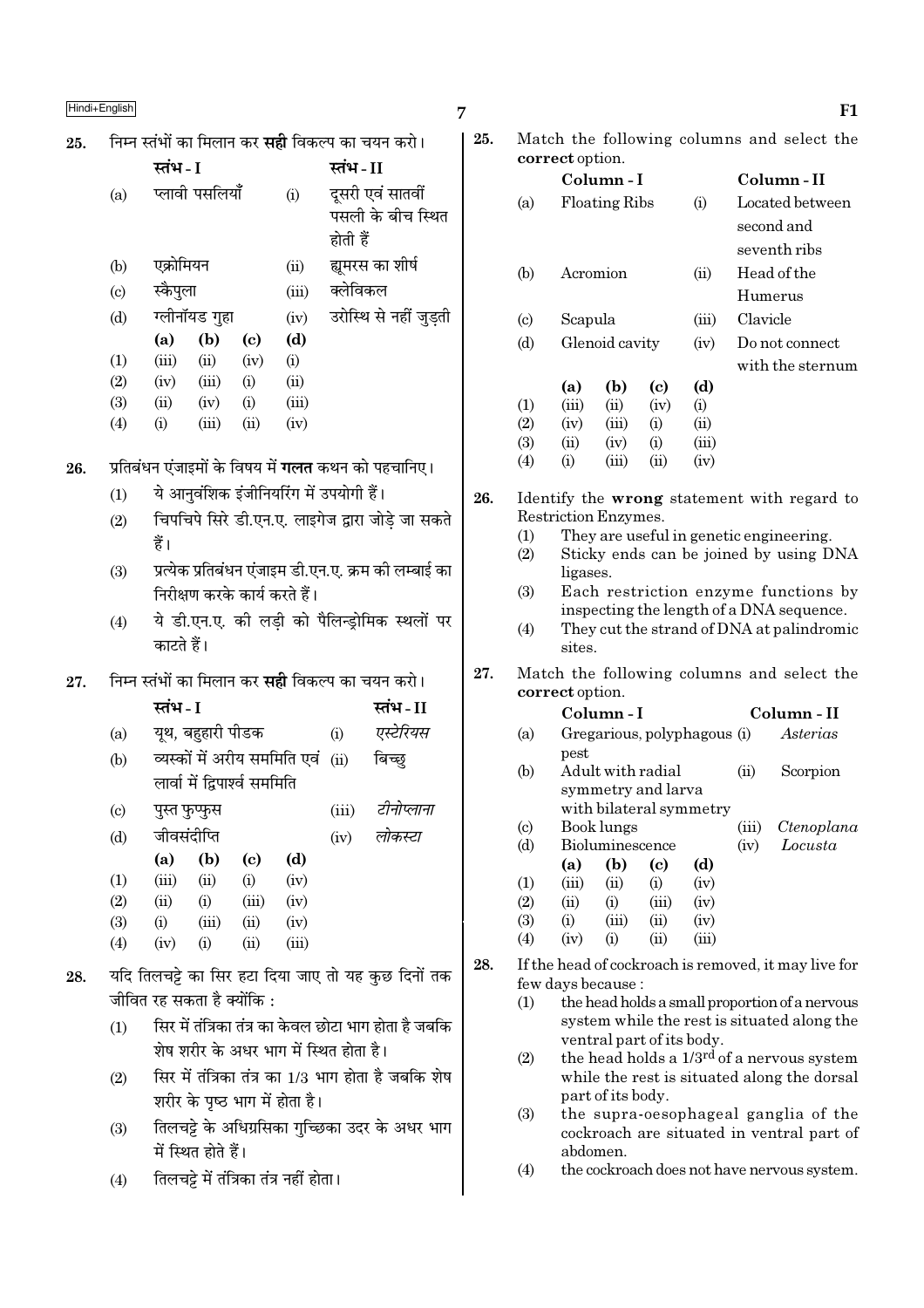| F1  |                                                                                                                                                                | 8   | Hindi+English                                                                                                                                    |
|-----|----------------------------------------------------------------------------------------------------------------------------------------------------------------|-----|--------------------------------------------------------------------------------------------------------------------------------------------------|
| 29. | विश्व के निम्नलिखित में से कौन सा क्षेत्र अधिकतम जाति<br>विविधता दर्शाता है ?                                                                                  | 29. | Which of the following regions of the globe exhibits<br>highest species diversity?                                                               |
|     | हिमालय<br>(1)                                                                                                                                                  |     | (1)<br>Himalayas                                                                                                                                 |
|     | एमेजॉन के जंगल<br>(2)                                                                                                                                          |     | Amazon forests<br>(2)                                                                                                                            |
|     | भारत का पश्चिमी घाट<br>(3)                                                                                                                                     |     | Western Ghats of India<br>(3)                                                                                                                    |
|     | मेडागास्कर<br>(4)                                                                                                                                              |     | Madagascar<br>(4)                                                                                                                                |
| 30. | सुकेन्द्रकी कोशिकाओं में ग्लाइकोप्रोटीन और ग्लाइकोलिपिड के                                                                                                     | 30. | Which is the important site of formation of<br>glycoproteins and glycolipids in eukaryotic cells?                                                |
|     | निर्माण का मुख्य स्थल कौन सा है?                                                                                                                               |     | (1)<br>Golgi bodies                                                                                                                              |
|     | गाल्जी काय<br>(1)                                                                                                                                              |     | Polysomes<br>(2)                                                                                                                                 |
|     | पालीसोम<br>(2)                                                                                                                                                 |     | Endoplasmic reticulum<br>(3)                                                                                                                     |
|     | अंतर्द्रव्यी जालिका<br>(3)                                                                                                                                     |     | Peroxisomes<br>(4)                                                                                                                               |
|     | पेरोक्सीसोम<br>(4)                                                                                                                                             | 31. | Which of the following pairs is of unicellular<br>algae?                                                                                         |
| 31. | निम्नलिखित में से कौन सा युग्म एक कोशिकीय शैवालों का<br>है ?                                                                                                   |     | (1)<br>Anabaena and Volvox                                                                                                                       |
|     | <i>ऐनाबीना</i> और <i>वॉल्वॉक्स</i>                                                                                                                             |     | (2)<br>Chlorella and Spirulina                                                                                                                   |
|     | (1)<br>क्लोरेला और स्पाइरुलीना                                                                                                                                 |     | (3)<br>Laminaria and Sargassum                                                                                                                   |
|     | (2)<br>लैमिनेरिया और सारगासम                                                                                                                                   |     | Gelidium and Gracilaria<br>(4)                                                                                                                   |
|     | (3)<br>जेलिडियम और ग्रासिलेरिया                                                                                                                                |     |                                                                                                                                                  |
|     | (4)                                                                                                                                                            | 32. | Which one of the following is the most abundant<br>protein in the animals?                                                                       |
| 32. | निम्न में कौनसी प्रोटीन जन्तुओं में बहुतायत से होती है ?                                                                                                       |     | Lectin<br>(1)                                                                                                                                    |
|     | लैक्टिन<br>(1)                                                                                                                                                 |     | Insulin<br>(2)                                                                                                                                   |
|     | इंसुलिन<br>(2)                                                                                                                                                 |     | Haemoglobin<br>(3)                                                                                                                               |
|     | हीमोग्लोबिन<br>(3)                                                                                                                                             |     | Collagen<br>(4)                                                                                                                                  |
|     | कोलेजन<br>(4)                                                                                                                                                  | 33. | Dissolution of the synaptonemal complex occurs                                                                                                   |
| 33. | सिनेप्टोनीमल सम्मिश्र का विघटन होता है :                                                                                                                       |     | during:                                                                                                                                          |
|     | द्विपट्ट के दौरान<br>(1)                                                                                                                                       |     | Diplotene<br>(1)                                                                                                                                 |
|     | तनुपट्ट के दौरान<br>(2)                                                                                                                                        |     | Leptotene<br>(2)                                                                                                                                 |
|     | स्थूलपट्ट के दौरान<br>(3)                                                                                                                                      |     | Pachytene<br>(3)                                                                                                                                 |
|     | युग्मपट्ट के दौरान<br>(4)                                                                                                                                      |     | (4)<br>Zygotene                                                                                                                                  |
| 34. | मेंडल ने स्वतंत्र रूप से प्रजनन करने वाली मटर के पौधे की<br>कितनी किस्मों को युग्मों के रूप में चुना जो विपरीत विशेषकों<br>वाले एक लक्षण के अलावा एक समान थी ? | 34. | How many true breeding pea plant varieties did<br>Mendel select as pairs, which were similar except<br>in one character with contrasting traits? |
|     | (1)<br>14                                                                                                                                                      |     | (1)<br>14                                                                                                                                        |
|     | (2)<br>8                                                                                                                                                       |     | $\,8\,$<br>(2)                                                                                                                                   |
|     | (3)<br>$\overline{4}$<br>$\,2$                                                                                                                                 |     | (3)<br>4                                                                                                                                         |
|     | (4)                                                                                                                                                            |     | $\,2$<br>(4)                                                                                                                                     |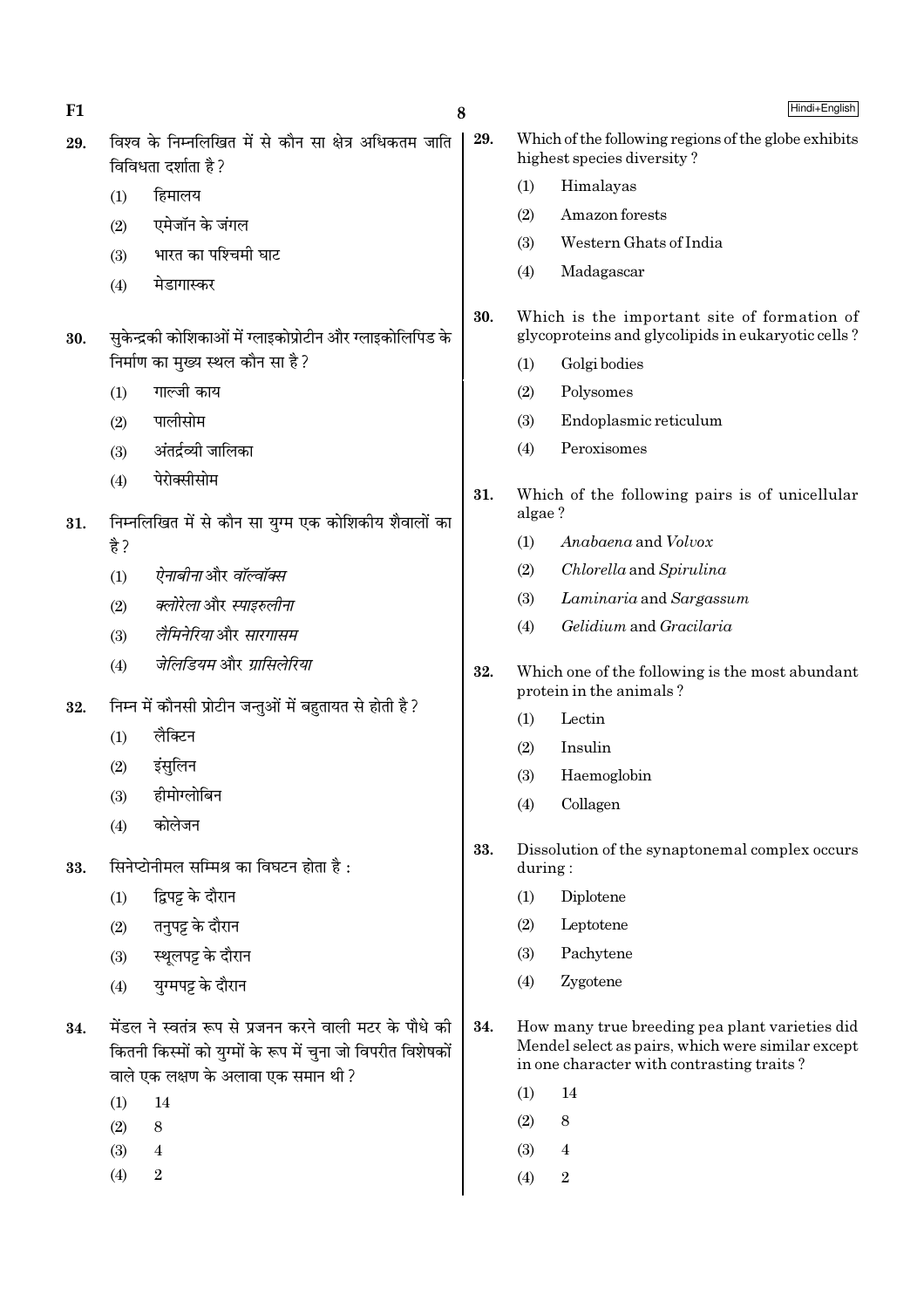|     | Hindi+English              |               |                    |                                            |             |                                                                 | 9   |                                                                |                                                                      |                          |                            |                                                                          | F1     |
|-----|----------------------------|---------------|--------------------|--------------------------------------------|-------------|-----------------------------------------------------------------|-----|----------------------------------------------------------------|----------------------------------------------------------------------|--------------------------|----------------------------|--------------------------------------------------------------------------|--------|
| 35. |                            |               |                    |                                            |             | सूक्ष्मांकुरों के ब्रुश बार्डर वाली घनाकार उपकला पायी जाती है : | 35. |                                                                | Cuboidal epithelium with brush border of microvilli<br>is found in : |                          |                            |                                                                          |        |
|     | (1)                        |               |                    |                                            |             | वृक्काणु की समीपस्थ संवलित नलिका में                            |     | (1)                                                            | proximal convoluted tubule of nephron                                |                          |                            |                                                                          |        |
|     | (2)                        |               |                    | यूस्टेकीयन नलिका में                       |             |                                                                 |     | (2)                                                            | eustachian tube                                                      |                          |                            |                                                                          |        |
|     | (3)                        |               | आंत्र के आस्तर में |                                            |             |                                                                 |     | (3)                                                            |                                                                      | lining of intestine      |                            |                                                                          |        |
|     | (4)                        |               |                    | लार ग्रंथि की वाहिका में                   |             |                                                                 |     | (4)                                                            |                                                                      | ducts of salivary glands |                            |                                                                          |        |
| 36. |                            |               |                    |                                            |             | अर्द्धसूत्री विभाजन के संदर्भ में निम्नलिखित को सुमेलित         | 36. |                                                                |                                                                      |                          |                            | Match the following with respect to meiosis:                             |        |
|     | कीजिए :                    |               |                    |                                            |             |                                                                 |     | (a)                                                            | Zygotene                                                             |                          | (i)                        | Terminalization                                                          |        |
|     | (a)                        |               | युग्मपट्ट अवस्था   |                                            | (i)         | उपान्तीभवन                                                      |     | (b)                                                            |                                                                      | Pachytene                | (ii)                       | Chiasmata                                                                |        |
|     | (b)                        |               | स्थूलपट्ट अवस्था   |                                            | (ii)        | काइऐज़्मेटा                                                     |     | $\left( \circ \right)$                                         | Diplotene                                                            |                          | (iii)                      | Crossing over                                                            |        |
|     | $\left( \mathrm{c}\right)$ |               | द्विपट्ट अवस्था    |                                            | (iii)       | जीन विनिमय                                                      |     | (d)                                                            |                                                                      | Diakinesis               | (iv)                       | Synapsis                                                                 |        |
|     | (d)                        | पारगतिक्रम    |                    |                                            | (iv)        | सूत्रयुग्मन                                                     |     |                                                                |                                                                      |                          |                            | Select the <b>correct</b> option from the following:                     |        |
|     |                            |               | (डायाकाइनेसिस)     |                                            |             |                                                                 |     |                                                                | (a)                                                                  | (b)                      | $\left( \mathrm{e}\right)$ | (d)                                                                      |        |
|     |                            |               |                    | निम्नलिखित में से <b>सही</b> विकल्प चुनिए: |             |                                                                 |     | (1)                                                            | (i)                                                                  | (ii)                     | (iv)                       | (iii)                                                                    |        |
|     |                            | (a)           | (b)                | $\left( \mathbf{c} \right)$                | (d)         |                                                                 |     | (2)                                                            | (ii)                                                                 | (iv)                     | (iii)                      | (i)                                                                      |        |
|     | (1)                        | (i)           | (ii)               | (iv)                                       | (iii)       |                                                                 |     | (3)                                                            | (iii)                                                                | (iv)                     | (i)                        | (ii)                                                                     |        |
|     | (2)<br>(3)                 | (ii)<br>(iii) | (iv)<br>(iv)       | (iii)<br>(i)                               | (i)<br>(ii) |                                                                 |     | (4)                                                            | (iv)                                                                 | (iii)                    | (ii)                       | (i)                                                                      |        |
|     | (4)                        | (iv)          | (iii)              | (ii)                                       | (i)         |                                                                 |     |                                                                |                                                                      |                          |                            |                                                                          |        |
|     |                            |               |                    |                                            |             |                                                                 | 37. |                                                                |                                                                      |                          |                            | Which of the following statements about inclusion                        |        |
| 37. |                            |               |                    |                                            |             | अंतर्विष्ट कायों के विषय में निम्नलिखित में से कौन सा कथन       |     | bodies is incorrect?<br>(1)<br>They lie free in the cytoplasm. |                                                                      |                          |                            |                                                                          |        |
|     | गलत है ?                   |               |                    |                                            |             |                                                                 |     |                                                                |                                                                      |                          |                            |                                                                          |        |
|     | (1)                        |               |                    |                                            |             | ये कोशिकाद्रव्य में स्वतंत्र रूप में होते हैं।                  |     | (2)                                                            | These represent reserve material in<br>cytoplasm.                    |                          |                            |                                                                          |        |
|     | (2)                        |               |                    |                                            |             | ये कोशिकाद्रव्य में निचित पदार्थ को व्यक्त करते हैं।            |     | (3)                                                            |                                                                      |                          |                            | They are not bound by any membrane.                                      |        |
|     | (3)                        |               |                    | ये किसी झिल्ली से घिरे नहीं होते।          |             |                                                                 |     | (4)                                                            |                                                                      |                          |                            | These are involved in ingestion of food                                  |        |
|     | (4)                        |               |                    |                                            |             | ये खाद्य कणों के अंतर्ग्रहण में शामिल होते हैं।                 |     |                                                                | particles.                                                           |                          |                            |                                                                          |        |
| 38. |                            |               |                    |                                            |             | निम्न में कौन मूत्रवृद्धि को रोकने में सहायता करेगा ?           | 38. |                                                                | diuresis?                                                            |                          |                            | Which of the following would help in prevention of                       |        |
|     | (1)                        | होना          |                    |                                            |             | एट्रियल नेट्रियुरेटिक कारक द्वारा वाहिकाओं का संकीर्णन          |     | (1)                                                            | Atrial                                                               | vasoconstriction         | natriuretic                | factor                                                                   | causes |
|     | (2)                        |               |                    |                                            |             | $\rm{JG}$ कोशिकाओं द्वारा रेनिन का स्रावण कम होना               |     | (2)                                                            |                                                                      |                          |                            | Decrease in secretion of renin by JG cells                               |        |
|     | (3)                        |               |                    |                                            |             | $ADH$ के अल्पस्रवण से अधिक जल का पुनरावशोषण                     |     | (3)                                                            |                                                                      | undersecretion of ADH    |                            | More water reabsorption due to                                           |        |
|     | (4)                        |               | का पुनरावशोषण      |                                            |             | एल्डोस्टेरान के कारण वृक्क नलिका से $\rm Na^+$ एवं जल           |     | (4)                                                            |                                                                      |                          |                            | Reabsorption of $Na+$ and water from renal<br>tubules due to aldosterone |        |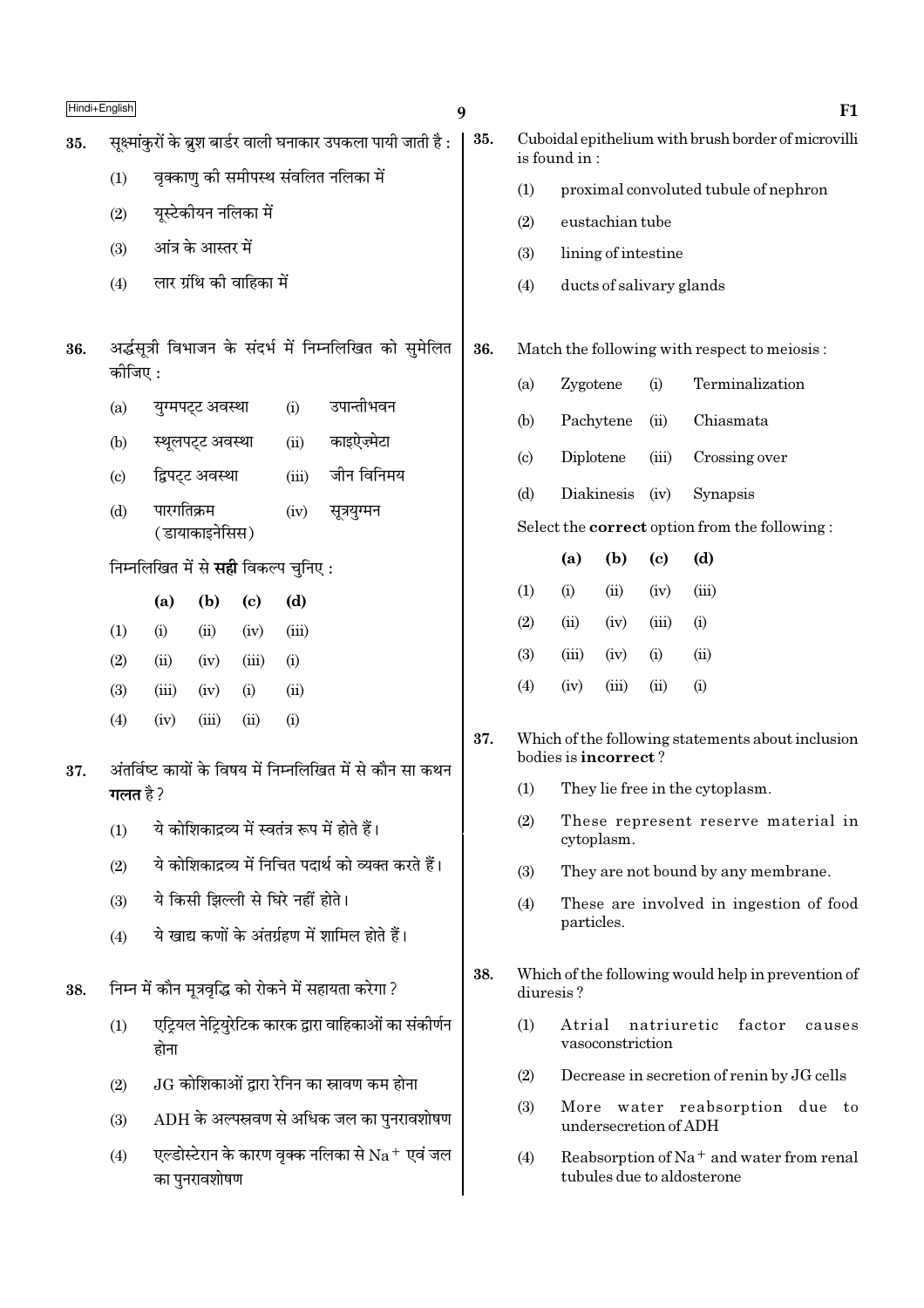39.

| 39. एक पादप की अनुप्रस्थ काट में निम्नलिखित शारीरिक लक्षण |
|-----------------------------------------------------------|
| दर्शाये गये :                                             |

- अधिक संख्या में बिखरे हुए संवहन बंडल जो पूलाच्छाद  $(a)$ से घिरे हैं।
- स्पष्ट बहुत मृदूतकीय भरण ऊतक।  $(b)$
- संयक्त और अवर्धी संवहन बंडल।  $\left( \mathrm{e}\right)$
- पोषवाह मृदुतक का अभाव।  $(d)$

इस पादप की श्रेणी और उसके भाग को पहचानिए:

- द्विबीजपत्री तना  $(1)$
- द्विबीजपत्री जड  $(2)$
- एकबीजपत्री तना  $(3)$
- एकबीजपत्री जड  $(4)$

#### निम्नलिखित में से कौन सा कथन **सही** है ? 40.

- एडिनीन तीन H-बंधों के द्रारा थायमीन के साथ यग्म  $(1)$ बनाता है।
- एडिनीन, थायमीन के साथ युग्म नहीं बनाता।  $(2)$
- एडिनीन दो H-बंधों के द्वारा थायमीन के साथ युग्म  $(3)$ बनाता है।
- एडिनीन एक H-बंध के द्वारा थायमीन के साथ यग्म  $(4)$ बनाता है।

निम्न स्तंभों का मिलान कर **सही** विकल्प का चयन करो। 41.

|                            | स्तंभ - I             |                   |                                         |       | स्तंभ - II                  |
|----------------------------|-----------------------|-------------------|-----------------------------------------|-------|-----------------------------|
| (a)                        | बीटी कपास             |                   |                                         | (i)   | जीन चिकित्सा                |
| (b)                        | को कमी                | एडीनोसीन डिएमीनेज |                                         | (ii)  | कोशिकीय सुरक्षा             |
| $\left( \mathrm{c}\right)$ | आर.एन.ए.आई            |                   |                                         | (iii) | HIV संक्रमण का पता<br>लगाना |
| (d)                        | पी.सी.आर.             |                   |                                         | (iv)  | बैसिलस<br>थुरिंजिनिसिस      |
|                            | (a)                   | (b)               | (c)                                     | (d)   |                             |
| (1)                        | (ii)                  | (iii)             | (iv)                                    | (i)   |                             |
| (2)                        | (i)                   | (ii)              | (iii)                                   | (iv)  |                             |
| (3)                        | (iv)                  | (i)               | (ii)                                    | (iii) |                             |
| (4)                        | (iii)                 | (ii)              | (i)                                     | (iv)  |                             |
|                            |                       |                   | पेंग्विन एवं डॉलफिन के पक्ष उदाहरण है : |       |                             |
| (1)                        | औद्योगिक मैलेनिज्म का |                   |                                         |       |                             |
| (2)                        |                       | प्राकृतिक वरण का  |                                         |       |                             |
| (3)                        |                       |                   |                                         |       |                             |
|                            |                       | अनुकूली विकिरण का |                                         |       |                             |

अभिसारी विकास का  $(4)$ 

42.

The transverse section of a plant shows following

Hindi+English

- anatomical features : Large number of scattered vascular bundles  $(a)$ surrounded by bundle sheath.
- Large conspicuous parenchymatous ground  $(b)$ tissue.
- $(c)$ Vascular bundles conjoint and closed.
- $(d)$ Phloem parenchyma absent.

Identify the category of plant and its part:

- Dicotyledonous stem  $(1)$
- Dicotyledonous root  $(2)$
- $(3)$ Monocotyledonous stem
- $(4)$ Monocotyledonous root

#### 40. Which of the following statements is **correct**?

- Adenine pairs with thymine through three  $(1)$ H-bonds.
- Adenine does not pair with thymine.  $(2)$
- Adenine pairs with thymine through two  $(3)$ H-bonds.
- $(4)$ Adenine pairs with thymine through one H-bond.

#### 41. Match the following columns and select the correct option.

|                             |                  | Column-I                             |          |       | Column - II                      |
|-----------------------------|------------------|--------------------------------------|----------|-------|----------------------------------|
| (a)                         | <b>Bt</b> cotton |                                      |          | (i)   | Gene therapy                     |
| (b)                         |                  | Adenosine<br>deaminase<br>deficiency |          | (ii)  | Cellular defence                 |
| $\left( \mathrm{c} \right)$ | RNAi             |                                      |          | (iii) | Detection of HIV<br>infection    |
| (d)                         | <b>PCR</b>       |                                      |          | (iv)  | <b>Bacillus</b><br>thuringiensis |
|                             | (a)              | (b)                                  | (c)      | (d)   |                                  |
| (1)                         | (ii)             | (iii)                                | (iv)     | (i)   |                                  |
| (2)                         | (i)              | (ii)                                 | (iii)    | (iv)  |                                  |
| (3)                         | (iv)             | (i)                                  | (ii)     | (iii) |                                  |
| (4)                         | (iii)            | (ii)                                 | $\rm(i)$ | (iv)  |                                  |
|                             |                  |                                      |          |       |                                  |

#### Flippers of Penguins and Dolphins are examples 42. of:

- $(1)$ Industrial melanism
- $(2)$ Natural selection
- $(3)$ Adaptive radiation
- $(4)$ Convergent evolution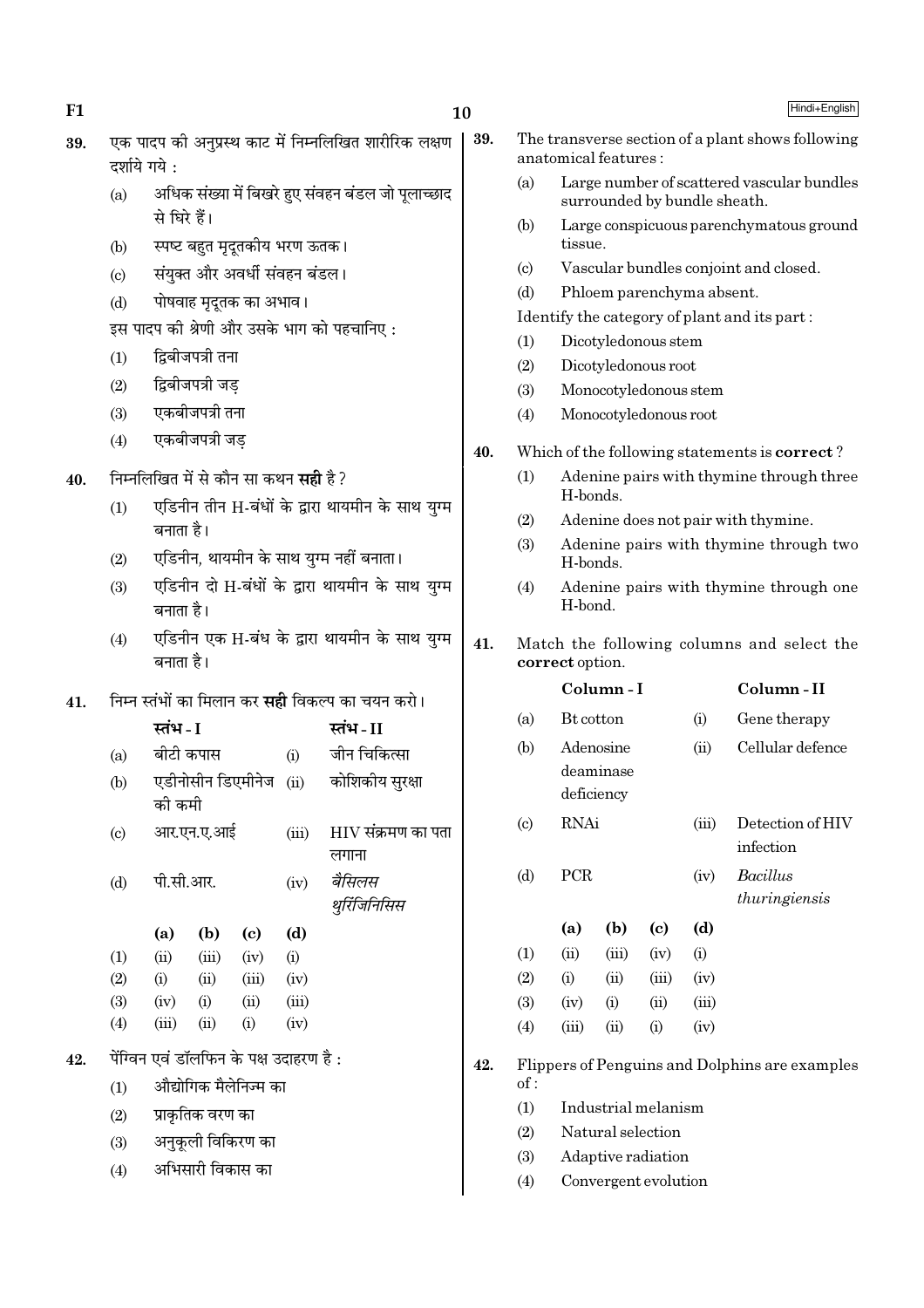### $11$

43.

- प्रकाशश्वसन में RuBisCo एंजाइम की ऑक्सीजनीकरण क्रिया 43. से किसका निर्माण होता है ?
	- $6$ -C यौगिक का 1 अण्  $(1)$
	- $4$ -C यौगिक का 1 अणु और 2-C यौगिक का 1 अणु  $(2)$
	- $3$ -C यौगिक के 2 अण्  $(3)$
	- $3$ -C यौगिक का 1 अण  $(4)$
- प्लैज्मोडियम की संक्रमक अवस्था जो मानव शरीर में प्रवेश 44. करती है. है:
	- मादा युग्मकजनक  $(1)$
	- $(2)$ नर युग्मकजनक
	- पोषाण  $(3)$
	- जीवाणुज  $(4)$
- गलत कथन को चुनिए। 45.
	- रसदारू सबसे भीतरी द्वितीयक दारू होता है और यह  $(1)$ अपेक्षाकृत हल्के रंग की होती है।
	- टैनिन, रेजिन, तैल आदि के जमा होने के कारण अंत:काष्ठ  $(2)$ गहरे रंग की होती है।
	- अंत:काष्ठ जल का चालन नहीं करती, परन्तु यांत्रिक  $(3)$ सहायता प्रदान करती है।
	- रसदारू जड से पत्ती तक जल के चालन में और खनिजों  $(4)$ के चालन में शामिल होती है।
- वायराइडों के विषय में. निम्नलिखित में से कौन सा कथन **सही** 46. है ?
	- उनमें प्रोटीन आवरण के साथ डी.एन.ए. होता है।  $(1)$
	- उनमें प्रोटीन आवरण के बिना स्वतंत्र डी.एन.ए. होता  $(2)$ है।
	- उनमें आर.एन.ए. के साथ प्रोटीन आवरण होता है।  $(3)$
	- उनमें प्रोटीन आवरण के बिना स्वतंत्र आर.एन.ए. होता  $(4)$ है।
- निम्न रोगों को उनके पैदा करने वाले जीवों के साथ मिलान कर 47. सही विकल्प का चयन करो।

|                             | स्तभ - I   |             |                             |       | स्तभ - II    |
|-----------------------------|------------|-------------|-----------------------------|-------|--------------|
| (a)                         | टाइफॉइड    |             |                             | (i)   | वूचेरेरिया   |
| (b)                         | न्यूमोनिया |             |                             | (ii)  | प्लैज्मोडियम |
| $\left( \mathrm{c} \right)$ |            | फाइलेरिएसिस |                             | (iii) | साल्मोनेला   |
| (d)                         | मलेरिया    |             |                             | (iv)  | हीमोफिलस     |
|                             | (a)        | (b)         | $\left( \mathrm{c} \right)$ | (d)   |              |
| (1)                         | (ii)       | (i)         | (iii)                       | (iv)  |              |
| (2)                         | (iv)       | (i)         | (ii)                        | (iii) |              |
| (3)                         | (i)        | (iii)       | (ii)                        | (iv)  |              |
| (4)                         | (iii)      | (iv)        | (i)                         | (ii)  |              |
|                             |            |             |                             |       |              |

|     | The oxygenation activity of RuBisCo enzyme in<br>photorespiration leads to the formation of: |
|-----|----------------------------------------------------------------------------------------------|
| (1) | 1 molecule of 6-C compound                                                                   |
| (2) | 1 molecule of 4-C compound and 1 molecule<br>of 2-C compound                                 |
| (3) | 2 molecules of 3-C compound                                                                  |

 $F1$ 

- $(4)$ 1 molecule of 3-C compound
- 44. The infectious stage of *Plasmodium* that enters the human body is:
	- $(1)$ Female gametocytes
	- $(2)$ Male gametocytes
	- $(3)$ Trophozoites
	- $(4)$ Sporozoites
- Identify the incorrect statement. 45.
	- $(1)$ Sapwood is the innermost secondary xylem and is lighter in colour.
	- $(2)$ Due to deposition of tannins, resins, oils etc., heart wood is dark in colour.
	- $(3)$ Heart wood does not conduct water but gives mechanical support.
	- Sapwood is involved in conduction of water  $(4)$ and minerals from root to leaf.
- 46. Which of the following is **correct** about viroids?
	- $(1)$ They have DNA with protein coat.
	- $(2)$ They have free DNA without protein coat.
	- They have RNA with protein coat.  $(3)$
	- They have free RNA without protein coat.  $(4)$
- 47. Match the following diseases with the causative organism and select the **correct** option.

|                             |         | Column - I | Column - II |       |             |
|-----------------------------|---------|------------|-------------|-------|-------------|
| (a)                         | Typhoid |            |             | (i)   | Wuchereria  |
| (b)                         |         | Pneumonia  |             |       | Plasmodium  |
| $\left( \mathrm{c} \right)$ |         | Filariasis |             |       | Salmonella  |
| (d)                         | Malaria |            |             | (iv)  | Haemophilus |
|                             | (a)     | (b)        | (c)         | (d)   |             |
| (1)                         | (ii)    | (i)        | (iii)       | (iv)  |             |
| (2)                         | (iv)    | (i)        | (ii)        | (iii) |             |
| (3)                         | (i)     | (iii)      | (ii)        | (iv)  |             |
| (4)                         | (iii)   | (iv)       | (i)         | (ii)  |             |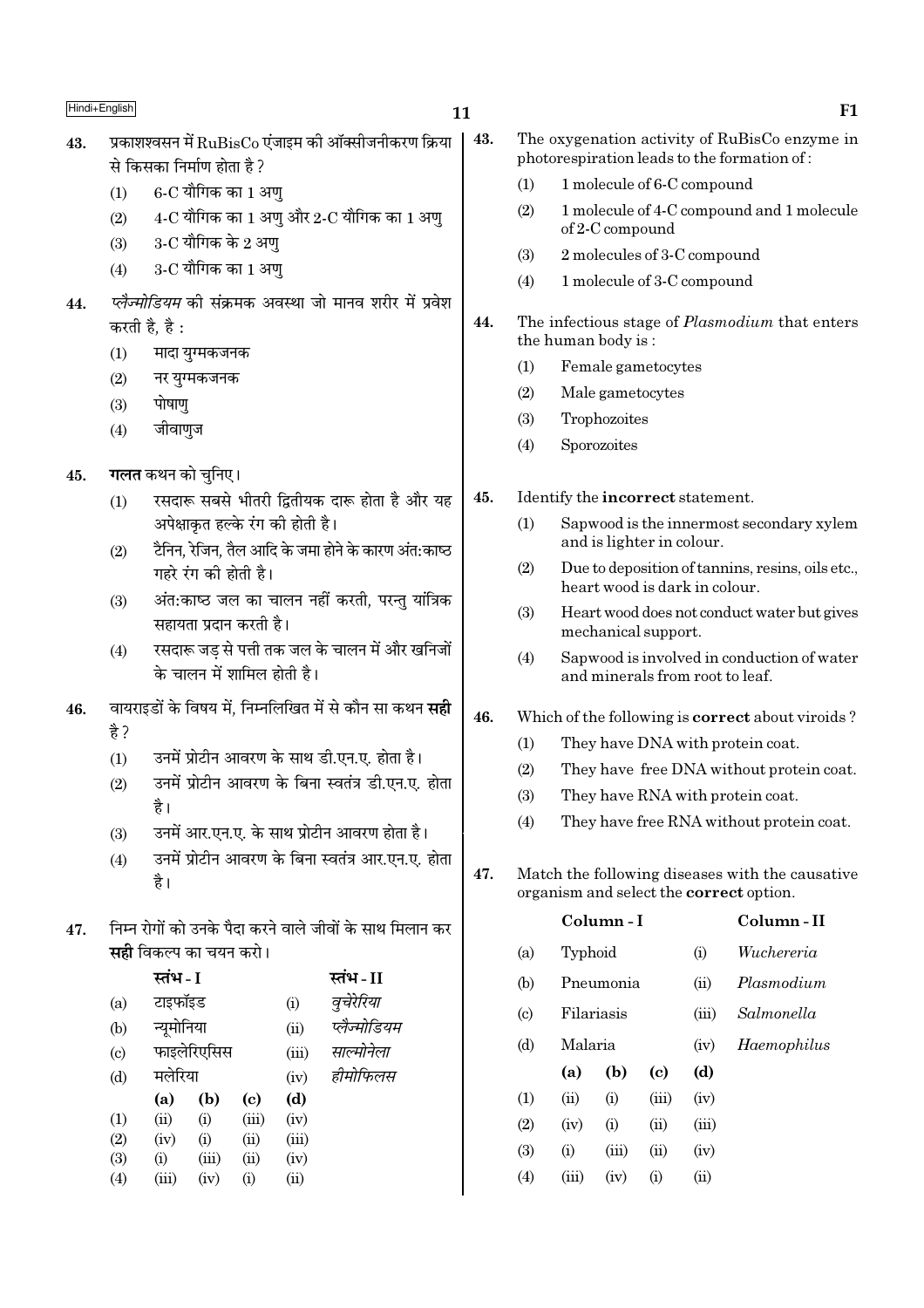| F <sub>1</sub> |            |                                                                                            |  |                                    | 12  |           |                                                                                              | Hindi+English                     |
|----------------|------------|--------------------------------------------------------------------------------------------|--|------------------------------------|-----|-----------|----------------------------------------------------------------------------------------------|-----------------------------------|
| 48.            |            | जीन 'I' जो ABO रक्त वर्ग का नियंत्रण करता है उसके संदर्भ में<br><b>गलत</b> कथन को पहचानिए। |  |                                    | 48. |           | Identify the wrong statement with reference to<br>the gene T that controls ABO blood groups. |                                   |
|                | (1)        | जब IA एवं IB दोनों इकट्ठे होते हैं, ये एक प्रकार की<br>शर्करा अभिव्यक्त करते हैं।          |  |                                    |     | (1)       | When $I^A$ and $I^B$ are present together, they<br>express same type of sugar.               |                                   |
|                |            | 'i' ऐलील कोई भी शर्करा उत्पन्न नहीं करता।                                                  |  |                                    |     | (2)       | Allele 'i' does not produce any sugar.                                                       |                                   |
|                | (2)        |                                                                                            |  |                                    |     | (3)       | The gene (I) has three alleles.                                                              |                                   |
|                | (3)<br>(4) | जीन (I) के तीन ऐलील होते हैं।<br>एक व्यक्ति में तीन में से केवल दो ऐलील होंगे।             |  |                                    |     | (4)       | A person will have only two of the three<br>alleles.                                         |                                   |
| 49.            | है ?       | राबर्ट मे के अनुसार, विश्व में जाति विविधता लगभग कितनी                                     |  |                                    | 49. |           | According to Robert May, the global species<br>diversity is about:                           |                                   |
|                | (1)        | $50$ मिलियन                                                                                |  |                                    |     | (1)       | 50 million                                                                                   |                                   |
|                | (2)        | 7 मिलियन                                                                                   |  |                                    |     | (2)       | 7 million                                                                                    |                                   |
|                | (3)        | $1.5$ मिलियन                                                                               |  |                                    |     | (3)       | 1.5 million                                                                                  |                                   |
|                | (4)        | $20$ मिलियन                                                                                |  |                                    |     | (4)       | 20 million                                                                                   |                                   |
| 50.            |            | निम्नलिखित में से कौन एक जीव संख्या का एक गुण <b>नहीं</b> है ?                             |  |                                    | 50. |           | Which of the following is <b>not</b> an attribute of a<br>population?                        |                                   |
|                | (1)        | मृत्यु दर                                                                                  |  |                                    |     | (1)       | Mortality                                                                                    |                                   |
|                | (2)        | जाति परस्पर क्रिया                                                                         |  |                                    |     | (2)       | Species interaction                                                                          |                                   |
|                | (3)        | लिंग अनुपात                                                                                |  |                                    |     | (3)       | Sex ratio                                                                                    |                                   |
|                | (4)        | जन्म दर                                                                                    |  |                                    |     | (4)       | Natality                                                                                     |                                   |
| 51.            |            | जलकुम्भी और जललिली में परागण किसके द्वारा होता है?                                         |  |                                    |     |           |                                                                                              |                                   |
|                | (1)        | वायु और जल द्वारा                                                                          |  |                                    | 51. | place by: | In water hyacinth and water lily, pollination takes                                          |                                   |
|                | (2)        | कीट और जल द्वारा                                                                           |  |                                    |     | (1)       | wind and water                                                                               |                                   |
|                | (3)        | कीट या वायु द्वारा                                                                         |  |                                    |     | (2)       | insects and water                                                                            |                                   |
|                | (4)        | केवल जल धाराओं द्वारा                                                                      |  |                                    |     | (3)       | insects or wind                                                                              |                                   |
| 52.            |            | मानक ई.सी.जी. का क्यू.आर.एस. सम्मिश्र दर्शाता है:                                          |  |                                    |     | (4)       | water currents only                                                                          |                                   |
|                | (1)        | निलयों का विध्रुवण                                                                         |  |                                    | 52. |           | The QRS complex in a standard ECG represents:                                                |                                   |
|                | (2)        | निलयों का पुनर्धूवण                                                                        |  |                                    |     | (1)       | Depolarisation of ventricles                                                                 |                                   |
|                | (3)        | आलिंदों का पुनर्ध्रुवण                                                                     |  |                                    |     | (2)       | Repolarisation of ventricles                                                                 |                                   |
|                | (4)        | आलिंदों का विध्रुवण                                                                        |  |                                    |     | (3)       | Repolarisation of auricles                                                                   |                                   |
|                |            |                                                                                            |  |                                    |     | (4)       | Depolarisation of auricles                                                                   |                                   |
| 53.            |            | <b>सही</b> मिलान का चयन करो।                                                               |  |                                    | 53. |           | Select the correct match.                                                                    |                                   |
|                | (1)        | दात्र कोशिका अरक्तता                                                                       |  | अलिंग क्रोमोसोम<br>अप्रभावी लक्षण, |     | (1)       | Sickle cell anaemia -                                                                        | Autosomal                         |
|                |            |                                                                                            |  | क्रोमोसोम-11                       |     |           |                                                                                              | recessive trait,<br>chromosome-11 |
|                | (2)        | थैलेसीमिया                                                                                 |  | $X$ संलग्न                         |     | (2)       | Thalassemia<br>$\qquad \qquad \blacksquare$                                                  | X linked                          |
|                | (3)        | हीमोफीलिया                                                                                 |  | $Y$ संलग्न                         |     | (3)       | Haemophilia                                                                                  | Y linked                          |
|                | (4)        | फ़ेनिलकोटोन्यूरिया                                                                         |  | अलिंग क्रोमोसोम<br>प्रभावी लक्षण   |     | (4)       | Phenylketonuria                                                                              | Autosomal<br>dominant trait       |
|                |            |                                                                                            |  |                                    |     |           |                                                                                              |                                   |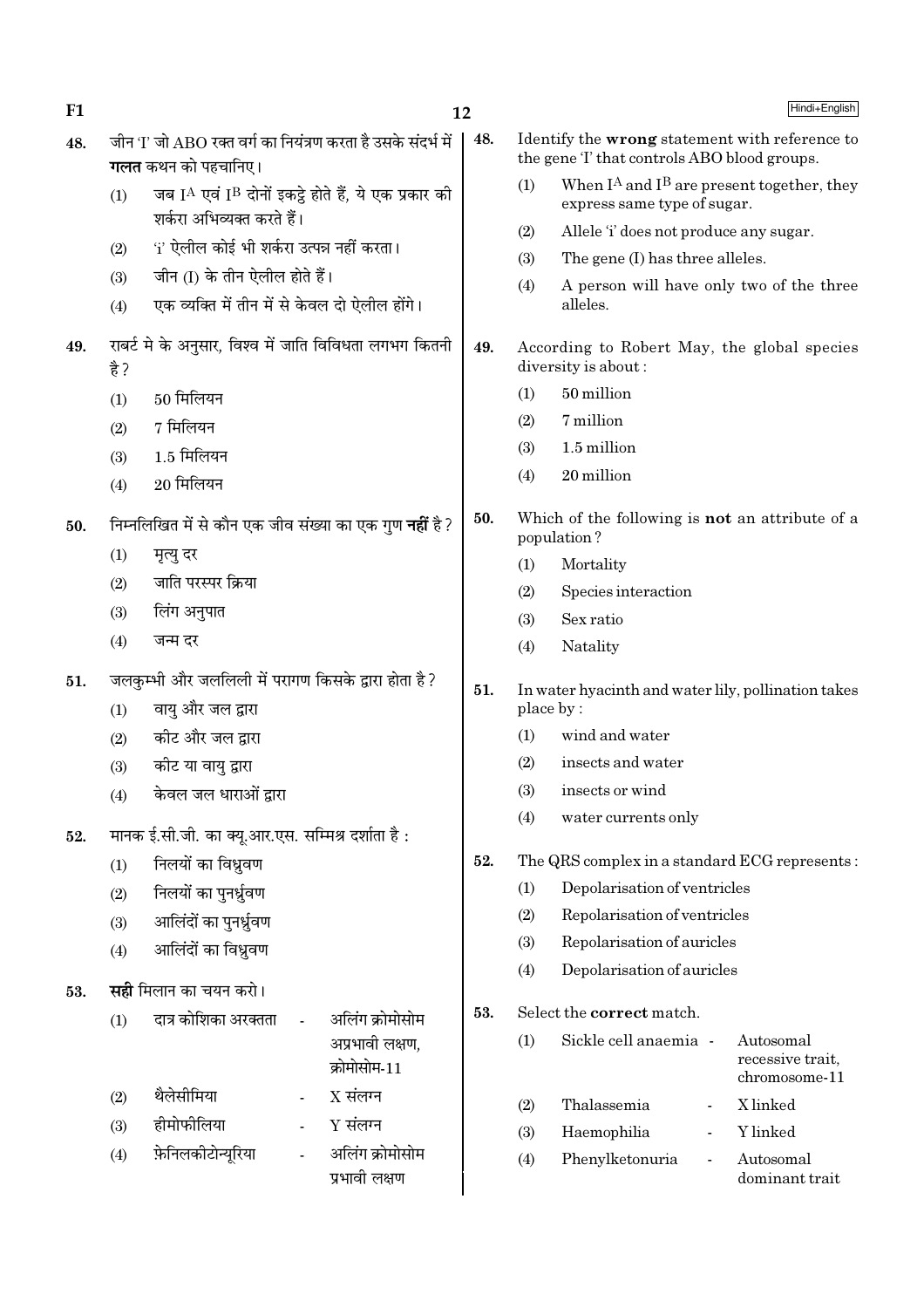| 54. सिट्रिक अम्ल चक्र के एक घुमाव में कार्यद्रव स्तर फास्फोरिलेशनों |
|---------------------------------------------------------------------|
| की संख्या क्या होती है ?                                            |
| $(1)$ दो                                                            |

- दो
- तीन  $(2)$
- $(3)$ शून्य
- एक  $(4)$
- निम्नलिखित को सुमेलित कीजिए: 55.

| (a) |  | उत्प्रेरक क्रिया का निरोधक | रिसिन |
|-----|--|----------------------------|-------|

- पेप्टाइड बंध धारक  $(b)$  $(ii)$ मैलोनेट
- कवकों में कोशिका भित्ति  $\left( \mathrm{e}\right)$  $(iii)$ काइटिन पदार्थ
- द्वितीयक उपापचयज कोलैजन  $(b)$  $(iv)$
- निम्नलिखित में से **सही** विकल्प चुनिए :

|                   | (a)   | (b)   | (c)   | (d)  |
|-------------------|-------|-------|-------|------|
| $\left( 1\right)$ | (iii) | (iv)  | (i)   | (ii) |
| $\left( 2\right)$ | (ii)  | (iii) | (i)   | (iv) |
| 3)                | (ii)  | (iv)  | (iii) | (i)  |
| $\left( 4\right)$ | (iii) | (i)   | (iv)  | (ii) |

- निम्न में कौन, ऐसे जीवों के **सही** उदाहरणों को संदर्भित करता है 56. जो मानव की क्रियाओं द्वारा वातावरण में बदलाव के कारण विकसित हुए है ?
	- गैलापैगो द्वीप में डार्विन की फिंचें  $(a)$
	- खरपतवारों में शाकनाशी का प्रतिरोध  $(b)$
	- ससीमकेन्द्रकों में दवाइयों का प्रतिरोध  $(c)$
	- मनुष्य द्वारा बनायी पालतू पशु जैसे कुत्तों की नस्लें  $(d)$
	- (b), (c) एवं (d)  $(1)$
	- केवल (d)  $(2)$
	- केवल $(a)$  $(3)$
	- $(a)$  एवं  $(c)$  $(4)$
- कुछ विभाजित हो रही कोशिकायें कोशिका चक्रण से बाहर 57. निकल जाती हैं और कायिक निष्क्रियता अवस्था में प्रवेश कर जाती है। इसे शांत अवस्था (G<sub>0</sub>) कहा जाता है। यह प्रक्रिया किसके अन्त में होती है ?
	- S प्रावस्था  $(1)$
	- $(2)$ G<sub>2</sub> प्रावस्था
	- $(3)$ M प्रावस्था
	- $G_1$  प्रावस्था  $(4)$
- 54. The number of substrate level phosphorylations in one turn of citric acid cycle is:
	- Two  $(1)$
	- $(2)$ Three
	- Zero  $(3)$
	- $(4)$ One
- 55. Match the following:
	- $(a)$ Inhibitor of catalytic  $(i)$ Ricin activity
	- $(b)$ Possess peptide bonds  $(ii)$ Malonate
	- Cell wall material in Chitin  $(c)$  $(iii)$ fungi
	- $(d)$ Secondary metabolite  $(iv)$ Collagen

Choose the **correct** option from the following:

|                   | (a)   | (b)       | (c)   | (d)  |
|-------------------|-------|-----------|-------|------|
| (1)               | (iii) | (iv)      | (i)   | (ii) |
| (2)               | (ii)  | (iii)     | (i)   | (iv) |
| (3)               | (ii)  | (iv)      | (iii) | (i)  |
| $\left( 4\right)$ | (iii) | $\rm (i)$ | (iv)  | (ii) |

- 56. Which of the following refer to **correct** example(s) of organisms which have evolved due to changes in environment brought about by anthropogenic action?
	- $(a)$ Darwin's Finches of Galapagos islands.
	- $(b)$ Herbicide resistant weeds.
	- $(c)$ Drug resistant eukaryotes.
	- $(d)$ Man-created breeds of domesticated animals like dogs.
	- $(1)$  $(b)$ ,  $(c)$  and  $(d)$
	- $(2)$  $only (d)$
	- $(3)$  $onlv(a)$
	- $(a)$  and  $(c)$  $(4)$
- 57. Some dividing cells exit the cell cycle and enter vegetative inactive stage. This is called quiescent stage  $(G_0)$ . This process occurs at the end of:
	- **S** phase  $(1)$
	- $(2)$  $G<sub>2</sub>$  phase
	- M<sub>phase</sub>  $(3)$
	- $(4)$  $G_1$  phase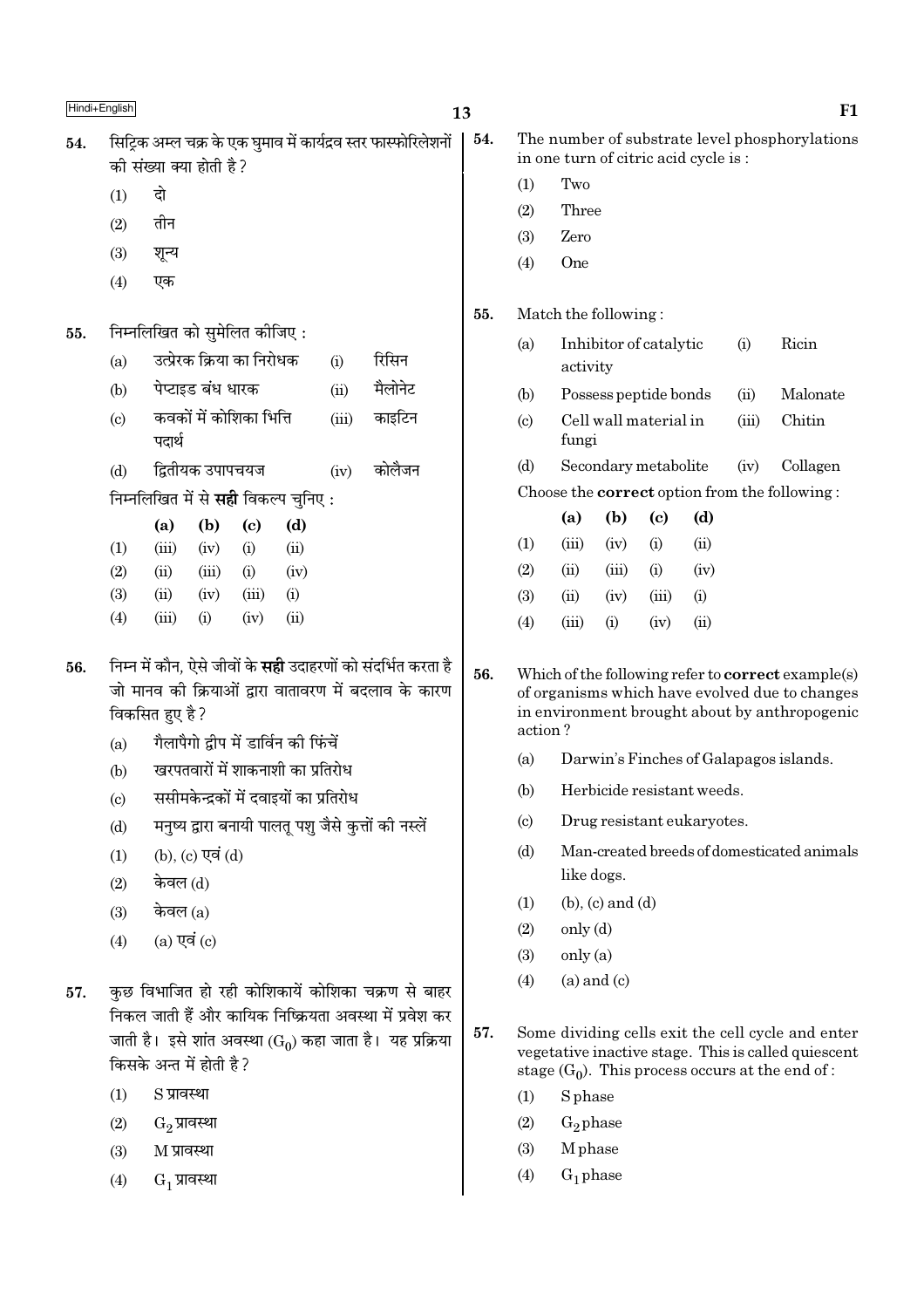58.

- द्वितीयक उपापचयज, जैसे कि निकोटीन, स्टिक्नीन और कैफीन 58. को पौधों के द्वारा अपने लिए क्यों उत्पादित किया जाता है ?
	- $(1)$ रक्षा पर असर
	- $(2)$ प्रजनन पर प्रभाव
	- पोषण में उपयोग  $(3)$
	- वद्धि पर प्रभाव  $(4)$
- द्वितीयक अंडक का अर्धसूत्री विभाजन पूर्ण होता है: 59.
	- युग्मनज बनने के बाद  $(1)$
	- शुक्राण एवं अंडाण के संलयन के समय  $(2)$
	- अंडोत्सर्ग से पहले  $(3)$
	- संभोग के समय  $(4)$
- निम्न में कौनसा कथन **सही नहीं** है ? 60.
	- कार्यात्मक इंसुलिन में  ${\rm A}$  एवं  ${\rm B}$  शृंखलाएँ होती है जो  $(1)$ हाइड़ोजन बंध द्वारा जुडी होती है।
	- आनवशिक इंजीनियरी इंसुलिन *ई-कोलाई* द्वारा उत्पादित  $(2)$ होता है।
	- मनुष्य में इंसुलिन प्राक्-इंसुलिन से संश्लेषित होता है।  $(3)$
	- प्राक-इंसुलिन में एक अतिरिक्त पेप्टाइड, जिसे  $(4)$ सी-पेप्टाइड कहते हैं. होती है।
- अंटार्कटिक क्षेत्र में हिम-अंधता किस कारण होती है ? 61.
	- हिम से प्रकाश का उच्च परावर्तन  $(1)$
	- अवरक्त किरणों द्वारा रेटीना में क्षति  $(2)$
	- निम्न ताप द्वारा आँख में द्रव के जमने के कारण  $(3)$
	- UV-B विकिरण की उच्च मात्रा के कारण कॉर्निया का  $(4)$ शोथ
- स्ट्रोबिलाई या शंक किसमें पाये जाते हैं ? 62.
	- मार्केशिया  $(1)$
	- इक्वीसीटम  $(2)$
	- साल्विनिया  $(3)$
	- टेरिस  $(4)$
- एस.एल. मिलर ने अपने प्रयोग में एक बंद फ्लास्क में किसका 63. मिश्रण कर ऐमिनो अम्ल उत्पन्न किये ?
	- $600^{\circ}$ C पर CH<sub>4</sub>, H<sub>2</sub>, NH<sub>3</sub> और जल वाष्प  $(1)$
	- $600^{\circ}$ C पर CH<sub>3</sub>, H<sub>2</sub>, NH<sub>3</sub> और जल वाष्प  $(2)$
	- 800°C पर CH<sub>4</sub>, H<sub>2</sub>, NH<sub>3</sub> और जल वाष्प  $(3)$
	- 800°C पर CH<sub>3</sub>, H<sub>2</sub>, NH<sub>4</sub> और जल वाष्प  $(4)$
- Secondary metabolites such as nicotine, strychnine and caffeine are produced by plants for their:
	- $(1)$ Defence action
	- $(2)$ Effect on reproduction
	- $(3)$ Nutritive value
	- Growth response  $(4)$
- 59. Meiotic division of the secondary oocyte is completed:
	- After zygote formation  $(1)$
	- At the time of fusion of a sperm with an  $(2)$ ovum
	- Prior to ovulation  $(3)$
	- $(4)$ At the time of copulation
- 60. Which of the following statements is not correct?
	- $(1)$ The functional insulin has A and B chains linked together by hydrogen bonds.
	- Genetically engineered insulin is produced  $(2)$ in  $E\text{-}Coli$ .
	- In man insulin is synthesised as a  $(3)$ proinsulin.
	- $(4)$ The proinsulin has an extra peptide called C-peptide.
- 61. Snow-blindness in Antarctic region is due to:
	- $(1)$ High reflection of light from snow
	- $(2)$ Damage to retina caused by infra-red rays
	- Freezing of fluids in the eye by low  $(3)$ temperature
	- Inflammation of cornea due to high dose of  $(4)$ **IIV-B** radiation
- 62. Strobili or cones are found in:
	- Marchantia  $(1)$
	- $(2)$ Equisetum
	- $(3)$ Salvinia
	- Pteris  $(4)$
- 63. From his experiments, S.L. Miller produced amino acids by mixing the following in a closed flask:
	- $CH_4$ ,  $H_2$ , NH<sub>3</sub> and water vapor at 600°C  $(1)$
	- $(2)$  $CH_3$ ,  $H_2$ , NH<sub>3</sub> and water vapor at 600°C
	- $CH_4$ ,  $H_2$ , NH<sub>3</sub> and water vapor at 800°C  $(3)$
	- $CH_3, H_2, NH_4$  and water vapor at 800°C  $(4)$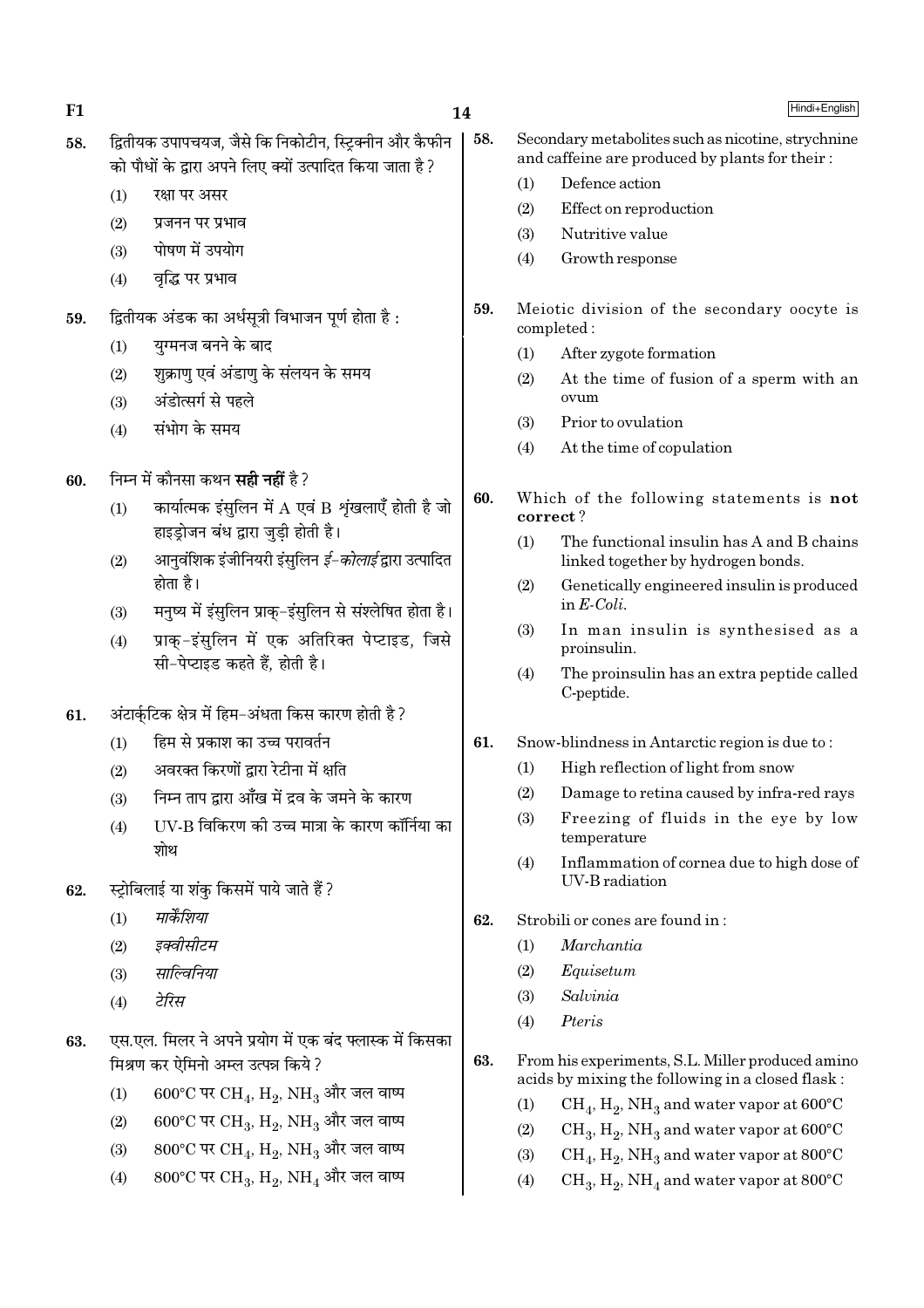# 15

- एक पारितन्त्र में सकल प्राथमिक उत्पादकता और नेट प्राथमिक 64. उत्पादकता के संबन्ध में. निम्नलिखित में से कौन सा कथन **सद्दी** है ?
	- सकल प्राथमिक उत्पादकता और नेट प्राथमिक उत्पादकता  $(1)$ एक ही है और अभिन्न है।
	- सकल प्राथमिक उत्पादकता और नेट प्राथमिक उत्पादकता  $(2)$ के बीच कोई सम्बन्ध नहीं है।
	- सकल प्राथमिक उत्पादकता सदैव नेट प्राथमिक उत्पादकता  $(3)$ से कम होती है।
	- सकल प्राथमिक उत्पादकता सदैव नेट प्राथमिक उत्पादकता  $(4)$ से अधिक होती है।
- घास भूमि पारितन्त्र में पोषी स्तरों के साथ जातियों के सही 65. उदाहरण को सुमेलित कीजिए।
	- चतुर्थ पोषी स्तर कौवा  $(a)$  $(i)$
	- द्वितीय पोषी स्तर  $(b)$ गिद्ध  $(ii)$
	- प्रथम पोषी स्तर खरगोश  $\left( \text{c} \right)$  $(iii)$
	- ततीय पोषी स्तर घास  $(d)$  $(iv)$
	- सही विकल्प चुनिए:

|     | (a)      | (b)   | (c)       | (d)      |
|-----|----------|-------|-----------|----------|
| (1) | (iv)     | (iii) | (ii)      | $\rm(i)$ |
| (2) | $\rm(i)$ | (i)   | (iii)     | (iv)     |
| (3) | (ii)     | (iii) | (iv)      | $\rm(i)$ |
| (4) | (iii)    | (ii)  | $\rm (i)$ | (iv)     |

- सद्दी कथन का चयन करो। 66.
	- इंसुलिन अग्न्याशयी कोशिकाओं एवं एडीपोसाइटों पर  $(1)$ क्रिया करता है।
	- इंसुलिन हाइपरग्लाइसीमिया से संबंधित है।  $(2)$
	- ग्लुकोकॉर्टिकॉइड ग्लुकोनियोजिनेसिस को प्रेरित करते  $(3)$ हैं।
	- ग्लकगॉन हाइपोग्लाइसीमिया से संबंधित है।  $(4)$
- अंत:श्वसन के दौरान होने वाली **सद्दी** घटनाओं का चयन करो। 67.
	- डायाफ्राम का संकुचन  $(a)$
	- बाह्य अंतरपर्शक पेशियों का संकुचन  $(b)$
	- फप्फस का आयतन कम होना  $\left( \mathrm{c}\right)$
	- अंतरा फप्फसी दाब का बढना  $(d)$
	- $(a)$ ,  $(b)$  एवं  $(d)$  $(1)$
	- केवल (d)  $(2)$
	- $(a)$  एवं  $(b)$  $(3)$
	- (c) एवं (d)  $(4)$
- 64. In relation to Gross primary productivity and Net primary productivity of an ecosystem, which one of the following statements is **correct**?
	- $(1)$ Gross primary productivity and Net primary productivity are one and same.
	- $(2)$ There is no relationship between Gross primary productivity and Net primary productivity.
	- $(3)$ Gross primary productivity is always less than net primary productivity.
	- $(4)$ Gross primary productivity is always more than net primary productivity.
- 65. Match the trophic levels with their correct species examples in grassland ecosystem.
	- $(a)$ Fourth trophic level  $(i)$ Crow
	- Second trophic level Vulture  $(b)$  $(ii)$
	- Rabbit  $\left( \mathrm{c}\right)$ First trophic level  $(iii)$
	- $(d)$ Third trophic level  $(iv)$ Grass

Select the **correct** option:

|            | (a)   | (b)    | (c)                | (d)  |
|------------|-------|--------|--------------------|------|
| (1)        | (iv)  | (iii)  | (ii)               | (i)  |
| (2)        | (i)   | $\sin$ | (iii)              | (iv) |
| <b>(3)</b> | (ii)  | (iii)  | (iv)               | (i)  |
| (4)        | (iii) | (11)   | $\left( 1 \right)$ | (iv) |

- 66. Select the correct statement.
	- $(1)$ Insulin acts on pancreatic cells and adipocytes.
	- $(2)$ Insulin is associated with hyperglycemia.
	- $(3)$ Glucocorticoids stimulate gluconeogenesis.
	- $(4)$ Glucagon is associated with hypoglycemia.
- 67. Select the **correct** events that occur during inspiration.
	- Contraction of diaphragm  $(a)$
	- $(b)$ Contraction of external inter-costal muscles
	- Pulmonary volume decreases  $(c)$
	- Intra pulmonary pressure increases  $(d)$
	- $(a)$ ,  $(b)$  and  $(d)$  $(1)$
	- $(2)$  $only (d)$
	- $(3)$  $(a)$  and  $(b)$
	- $(4)$  $(c)$  and  $(d)$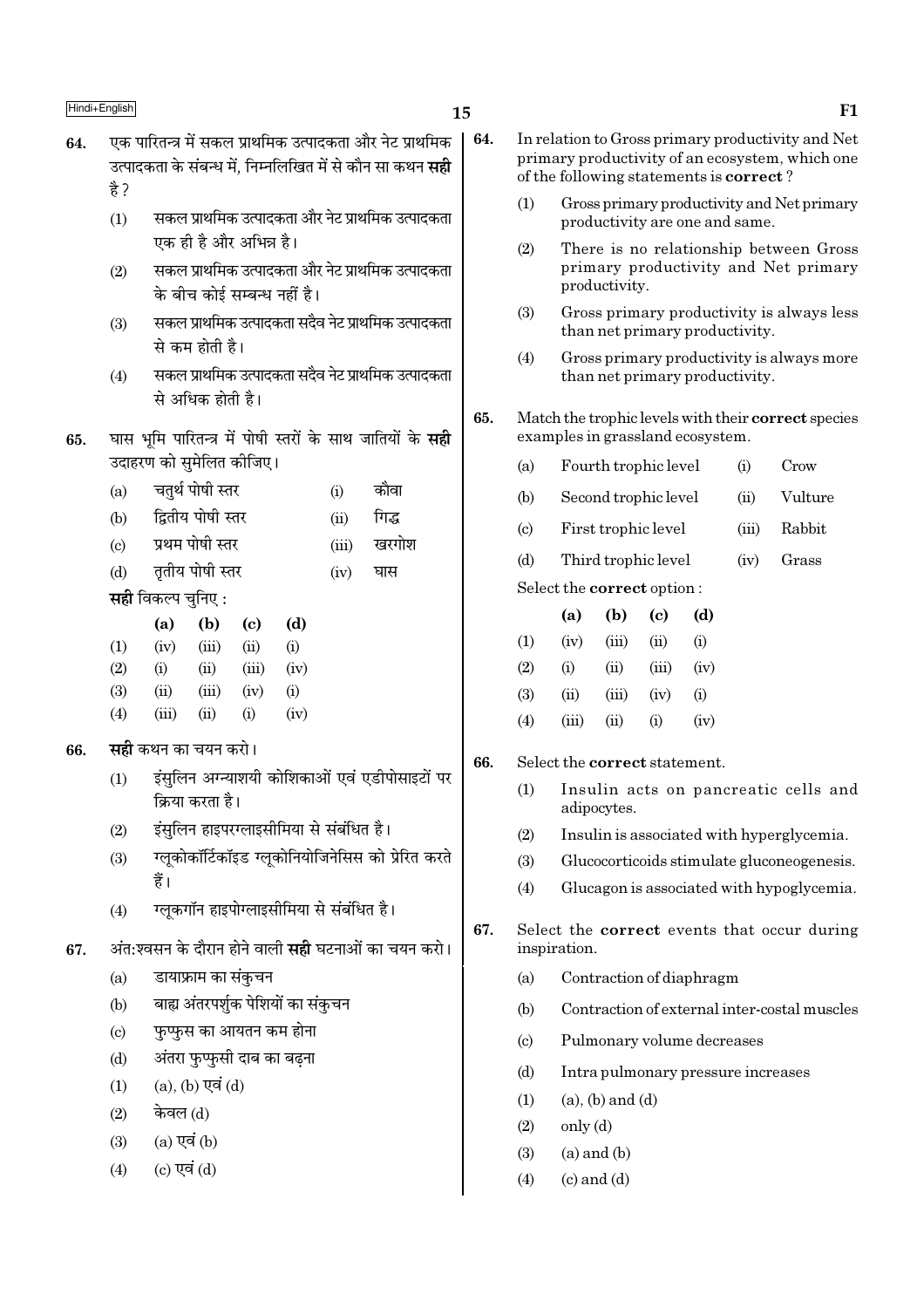| F1  |                            |                                                                                                        | 16  |                             | Hindi+English                                                                                         |
|-----|----------------------------|--------------------------------------------------------------------------------------------------------|-----|-----------------------------|-------------------------------------------------------------------------------------------------------|
| 68. |                            | तने के आधार से उत्पन्न होने वाली जड़ों को क्या कहा जाता है ?                                           | 68. |                             | The roots that originate from the base of the stem                                                    |
|     | (1)                        | अवस्तंभ जडे                                                                                            |     | are :<br>(1)                | Prop roots                                                                                            |
|     | (2)                        | पार्श्व जडे                                                                                            |     | (2)                         | Lateral roots                                                                                         |
|     | (3)                        | झकड़ा जड़े                                                                                             |     | (3)                         | Fibrous roots                                                                                         |
|     | (4)                        | प्राथमिक जडे                                                                                           |     | (4)                         | Primary roots                                                                                         |
| 69. |                            | आहार नाल की गोब्लेट कोशिकाएँ रूपांतरित होती हैं :                                                      | 69. |                             | Goblet cells of alimentary canal are modified                                                         |
|     | (1)                        | उपास्थि कोशिकाओं से                                                                                    |     | from:                       |                                                                                                       |
|     | (2)                        | संयुक्त उपकला कोशिकाओं से                                                                              |     | (1)                         | Chondrocytes                                                                                          |
|     | (3)                        | शल्की उपकला कोशिकाओं से                                                                                |     | (2)                         | Compound epithelial cells                                                                             |
|     | (4)                        | स्तंभाकार उपकला कोशिकाओं से                                                                            |     | (3)<br>(4)                  | Squamous epithelial cells<br>Columnar epithelial cells                                                |
| 70. |                            | सन् 1987 में मॉन्ट्रियल प्रोटोकॉल किस पर नियंत्रण के लिए<br>हस्ताक्षरित किया गया था?                   | 70. | of:                         | Montreal protocol was signed in 1987 for control                                                      |
|     | (1)                        | हरित गृह गैसों का छोड़ना                                                                               |     | (1)                         | Release of Green House gases                                                                          |
|     | (2)                        | e-वेस्ट (e-कूड़ा करकट) का निपटान                                                                       |     | (2)                         | Disposal of e-wastes                                                                                  |
|     | (3)                        | एक देश से दूसरे देश में आनुवंशिकत: रूपांतरित जीवों<br>के परिवहन के लिए                                 |     | (3)                         | Transport of Genetically modified organisms<br>from one country to another                            |
|     | (4)                        | ओज़ोन को क्षति पहुँचाने वाले पदार्थों का उत्सर्जन                                                      |     | (4)                         | Emission of ozone depleting substances                                                                |
| 71. |                            | संघ कॉर्डेटा के लिए कौन से कथन <b>सही</b> हैं ?                                                        | 71. |                             | Which of the following statements are true for<br>the phylum-Chordata?                                |
|     | (a)                        | यूरोकॉर्डेटा में पृष्ठरज्जु सिर से पूंछ तक फैली होती है<br>और यह जीवन के अंत तक बनी रहती है।           |     | (a)                         | In Urochordata notochord extends from<br>head to tail and it is present throughout<br>their life.     |
|     | (b)                        | वर्टीब्रेटा में पृष्ठरज्जु केवल भ्रूणीय काल में उपस्थित<br>होती है।                                    |     | (b)                         | In Vertebrata notochord is present during<br>the embryonic period only.                               |
|     | $\left( \mathrm{c}\right)$ | केन्द्रीय तंत्रिका तंत्र पृष्ठीय एवं खोखला होता है।                                                    |     | $\left( \mathrm{c} \right)$ | Central nervous system is dorsal and                                                                  |
|     | (d)                        | कॉर्डेटा को तीन उपसंघों में विभाजित किया है:<br>हेमीकॉर्डेटा, ट्यूनिकेटा एवं सेफैलोकॉर्डेटा।           |     | (d)                         | hollow.<br>Chordata is divided into 3 subphyla :                                                      |
|     | (1)                        | $(a)$ एवं $(b)$                                                                                        |     |                             | Tunicata<br>Hemichordata,<br>and<br>Cephalochordata.                                                  |
|     | (2)                        | (b) एवं $(c)$                                                                                          |     | (1)                         | $(a)$ and $(b)$                                                                                       |
|     | (3)                        | $(d)$ एवं $(c)$                                                                                        |     | (2)                         | $(b)$ and $(c)$                                                                                       |
|     | (4)                        | (c) एवं $(a)$                                                                                          |     | (3)                         | $(d)$ and $(c)$                                                                                       |
|     |                            |                                                                                                        |     | (4)                         | $(c)$ and $(a)$                                                                                       |
| 72. |                            | उन पदार्थों को पहचानिए, जिनकी संरचनाओं में क्रमश:<br>ग्लाइकोसाइडिक बंध और पेप्टाइड बंध पाये जाते हैं : | 72. |                             | Identify the substances having glycosidic bond and<br>peptide bond, respectively in their structure : |
|     | (1)                        | सेलुलोज, लेसिथिन                                                                                       |     | (1)                         | Cellulose, lecithin                                                                                   |
|     | (2)                        | इनुलिन, इंसुलिन                                                                                        |     | (2)                         | Inulin, insulin                                                                                       |
|     | (3)                        | काइटिन, कोलेस्टरॉल                                                                                     |     | (3)                         | Chitin, cholesterol                                                                                   |
|     | (4)                        | ग्लिसरॉल, ट्रिप्सिन                                                                                    |     | (4)                         | Glycerol, trypsin                                                                                     |
|     |                            |                                                                                                        |     |                             |                                                                                                       |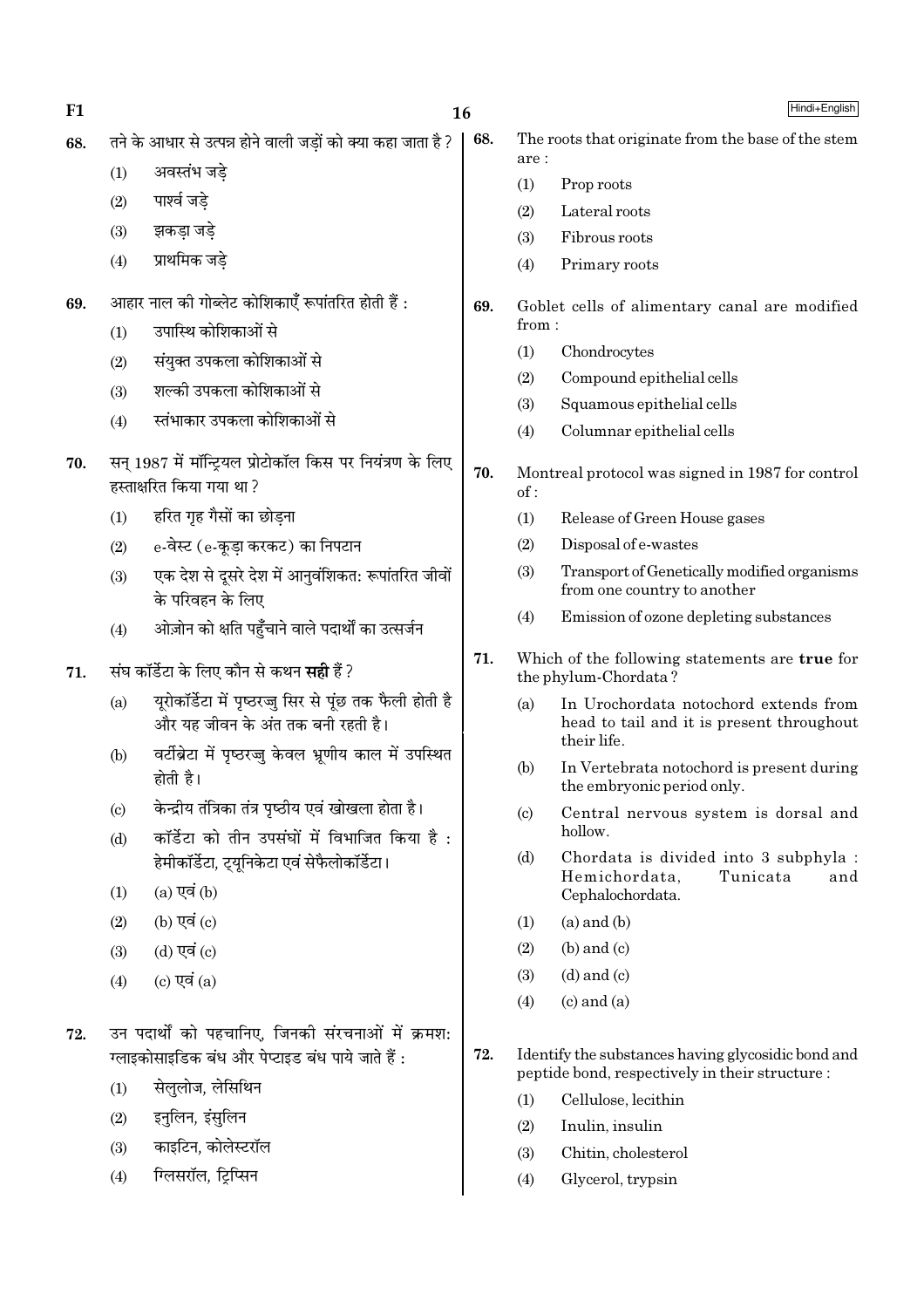निम्न स्तंभों का मिलान कर **सद्दी** विकल्प का चयन करो। 73.

|                            | स्तंभ - I |                          |      |       | स्तंभ - II      |
|----------------------------|-----------|--------------------------|------|-------|-----------------|
| (a)                        | अपरा      |                          |      | (i)   | एंड्रोजन        |
| (b)                        |           | ज़ोना पेल्युसिडा         |      | (ii)  | मानव जरायु      |
|                            |           |                          |      |       | गोनैडोट्रोपिन   |
| $\left( \mathrm{c}\right)$ |           | बल्बो-यूरेथ्रल ग्रंथियाँ |      | (iii) | अंडाणु की परत   |
| (d)                        |           | लीडिग कोशिकाएँ           |      | (iv)  | शिश्न का स्नेहन |
|                            | (a)       | (b)                      | (c)  | (d)   |                 |
| (1)                        | (iii)     | (ii)                     | (iv) | (i)   |                 |
| (2)                        | (ii)      | (iii)                    | (iv) | (i)   |                 |
| (3)                        | (iv)      | (iii)                    | (i)  | (ii)  |                 |
| (4)                        | (i)       | (iv)                     | (ii) | (iii) |                 |
|                            |           |                          |      |       |                 |

- 74. यदि दो लगातार क्षार युग्मों के बीच की दूरी 0.34 nm है और एक स्तनपायी कोशिका की DNA की द्विकुंडली में क्षार युग्मों की कुल संख्या  $6.6 \times 10^9$  bp है। तब DNA की लम्बाई होगी लगभग $\cdot$ 
	- $2.2$  मीटर  $(1)$
	- $2.7$  मीटर  $(2)$
	- $2.0$  मीटर  $(3)$
	- $2.5$  मीटर  $(4)$
- अर्द्ध अधोवर्ती अंडाशय किसमें पाया जाता है ? 75.
	- $(1)$ सुरजमुखी
	- $(2)$ आलूबुखारा
	- बैंगन  $(3)$
	- सरसों  $(4)$
- अंतरावस्था की  $\mathrm{G}_1$  प्रावस्था (गैप 1) के बारे में <mark>सही</mark> कथन का 76. चयन करो।
	- कोशिका उपापचयी सक्रिय होती है, वृद्धि करती है  $(1)$ लेकिन DNA की प्रतिकृति नहीं करती।
	- केन्दक विभाजन होता है।  $(2)$
	- डी.एन.ए. संश्लेषण या प्रतिकृतिकरण होता है।  $(3)$
	- सभी कोशिका अवयवों का पुनर्गठन होता है।  $(4)$
- निम्न के कौन ग्राफी पुटक से अंडाणु का मोचन (अंडोत्सर्ग) 77. करेगा ?
	- LH की निम्न सांद्रता  $(1)$
	- $\overline{\text{FSH}}$  की निम्न सांद्रता  $(2)$
	- एस्टोजन की उच्च सांद्रता  $(3)$
	- प्रोजेस्टरोन की उच्च सांद्रता  $(4)$
- 17
	- 73. Match the following columns and select the correct option.

|                             |          | Column - I     |      |       | Column - II                              |
|-----------------------------|----------|----------------|------|-------|------------------------------------------|
| (a)                         | Placenta |                |      | (i)   | Androgens                                |
| (b)                         |          | Zona pellucida |      | (ii)  | Human Chorionic<br>Gonadotropin<br>(hCG) |
| $\left( \mathrm{c} \right)$ | glands   | Bulbo-urethral |      | (iii) | Layer of the ovum                        |
| (d)                         |          | Leydig cells   |      | (iv)  | Lubrication of the<br>Penis              |
|                             | (a)      | (b)            | (c)  | (d)   |                                          |
| (1)                         | (iii)    | (ii)           | (iv) | (i)   |                                          |
| (2)                         | (ii)     | (iii)          | (iv) | (i)   |                                          |
| (3)                         | (iv)     | (iii)          | (i)  | (ii)  |                                          |
| $\left( 4\right)$           | (i)      | (iv)           | (ii) | (iii) |                                          |

- 74. If the distance between two consecutive base pairs is 0.34 nm and the total number of base pairs of a DNA double helix in a typical mammalian cell is  $6.6 \times 10^9$  bp, then the length of the DNA is approximately:
	- $(1)$  $2.2$  meters
	- $(2)$ 2.7 meters
	- $(3)$ 2.0 meters
	- $(4)$ 2.5 meters
- 75. The ovary is half inferior in:
	- Sunflower  $(1)$
	- $(2)$ Plum
	- **Brinial**  $(3)$
	- Mustard  $(4)$
- 76. Identify the correct statement with regard to  $G_1$  phase (Gap 1) of interphase.
	- Cell is metabolically active, grows but does  $(1)$ not replicate its DNA.
	- $(2)$ Nuclear Division takes place.
	- $(3)$ DNA synthesis or replication takes place.
	- $(4)$ Reorganisation of all cell components takes place.
- 77. Which of the following hormone levels will cause release of ovum (ovulation) from the graffian follicle?
	- $(1)$ Low concentration of LH
	- $(2)$ Low concentration of FSH
	- $(3)$ High concentration of Estrogen
	- $(4)$ High concentration of Progesterone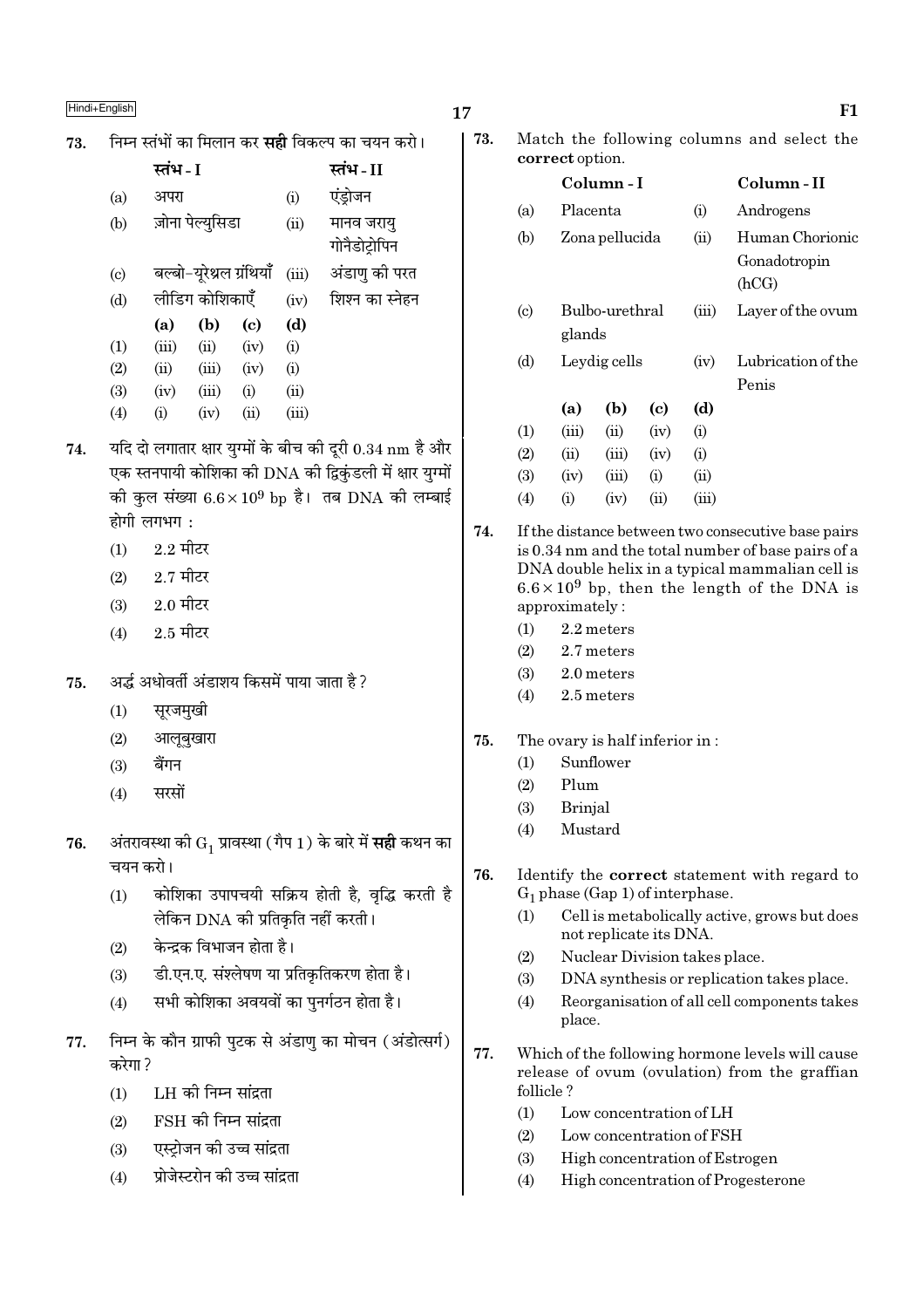| F1  |                                                     |                          |                                     |                            |               |                                                                                                          | Hindi+English<br>18 |                                                               |                                                           |                                                                            |                            |                                        |                                                                                                     |
|-----|-----------------------------------------------------|--------------------------|-------------------------------------|----------------------------|---------------|----------------------------------------------------------------------------------------------------------|---------------------|---------------------------------------------------------------|-----------------------------------------------------------|----------------------------------------------------------------------------|----------------------------|----------------------------------------|-----------------------------------------------------------------------------------------------------|
| 78. |                                                     |                          |                                     |                            |               | मानव पाचन तंत्र से संदर्भित <b>सही</b> कथन का चयन करो।                                                   | 78.                 |                                                               |                                                           |                                                                            |                            |                                        | Identify the correct statement with reference to                                                    |
|     | (1)                                                 |                          |                                     |                            |               | क्षुद्रांत्र अत्याधिक कुंडलित भाग होता है।                                                               |                     | (1)                                                           | human digestive system.                                   |                                                                            |                            |                                        |                                                                                                     |
|     | (2)                                                 |                          |                                     |                            |               | कृमिरूप परिशेषिका ग्रहणी से उत्पन्न होता है।                                                             |                     | (2)                                                           |                                                           | Ileum is a highly coiled part.<br>Vermiform appendix arises from duodenum. |                            |                                        |                                                                                                     |
|     | (3)                                                 |                          | क्षुद्रांत्र छोटी आंत में खुलता है। |                            |               |                                                                                                          |                     | (3)                                                           | Ileum opens into small intestine.                         |                                                                            |                            |                                        |                                                                                                     |
|     | (4)                                                 | है।                      |                                     |                            |               | सिरोसा आहार नाल का सबसे अन्दर वाली परत होती                                                              |                     | (4)                                                           |                                                           | alimentary canal.                                                          |                            |                                        | Serosa is the innermost layer of the                                                                |
| 79. |                                                     |                          |                                     |                            |               | निम्न स्तंभों का मिलान कर <b>उचित</b> विकल्प का चयन करो।                                                 | 79.                 | Match the following columns and select the<br>correct option. |                                                           |                                                                            |                            |                                        |                                                                                                     |
|     |                                                     | स्तंभ - I                |                                     |                            |               | स्तंभ-II                                                                                                 |                     |                                                               |                                                           | Column-I                                                                   |                            |                                        | Column-II                                                                                           |
|     | (a)                                                 |                          | इओसिनोफिल                           |                            | (i)           | प्रतिरक्षा प्रतिक्रिया                                                                                   |                     | (a)                                                           |                                                           | Eosinophils                                                                |                            | (i)                                    | Immune response                                                                                     |
|     | (b)                                                 | बेसोफिल                  |                                     |                            | (ii)          | भक्षण करना                                                                                               |                     | (b)                                                           |                                                           | Basophils                                                                  |                            | (ii)                                   | Phagocytosis                                                                                        |
|     | $\left( \mathrm{c}\right)$                          | न्यूट्रोफिल              |                                     |                            | (iii)         | हिस्टामिनेज़,<br>विनाशकारी एंजाइमों<br>का मोचन                                                           |                     | $\left( \circ \right)$                                        |                                                           | Neutrophils                                                                |                            | Release<br>histaminase,<br>destructive |                                                                                                     |
|     | (d)                                                 | लिंफोसाइट<br>(iv)        |                                     |                            |               | कण जिनमें हिस्टामिन<br>होते हैं का मोचन करना                                                             |                     | (d)                                                           | Lymphocytes                                               |                                                                            |                            | (iv)                                   | enzymes<br>Release granules<br>containing                                                           |
|     |                                                     | (a)                      | (b)                                 | $\left( \mathrm{c}\right)$ | (d)           |                                                                                                          |                     |                                                               |                                                           |                                                                            |                            |                                        | histamine                                                                                           |
|     | (1)<br>(2)                                          | (i)<br>(ii)              | (ii)<br>(i)                         | (iv)<br>(iii)              | (iii)<br>(iv) |                                                                                                          |                     |                                                               | (a)                                                       | (b)                                                                        | $\left( \mathrm{c}\right)$ | (d)                                    |                                                                                                     |
|     | (3)                                                 | (iii)                    | (iv)                                | (ii)                       | (i)           |                                                                                                          |                     | (1)                                                           | (i)                                                       | (ii)                                                                       | (iv)                       | (iii)                                  |                                                                                                     |
|     | (4)                                                 | (iv)                     | (i)                                 | (ii)                       | (iii)         |                                                                                                          |                     | (2)                                                           | (ii)                                                      | (i)                                                                        | (iii)                      | (iv)                                   |                                                                                                     |
|     |                                                     |                          |                                     |                            |               |                                                                                                          |                     | (3)                                                           | (iii)                                                     | (iv)                                                                       | (ii)                       | (i)                                    |                                                                                                     |
| 80. | पादप का वह भाग कौन-सा है जिसमें दो पीढ़ी - एक पीढ़ी |                          |                                     |                            |               |                                                                                                          |                     | (4)                                                           | (iv)                                                      | (i)                                                                        | (ii)                       | (iii)                                  |                                                                                                     |
|     |                                                     | दूसरे के अन्दर होती है ? |                                     |                            |               |                                                                                                          |                     |                                                               | 80.<br>The plant parts which consist of two generations - |                                                                            |                            |                                        |                                                                                                     |
|     | (a)                                                 |                          | परागकोश के अन्दर परागकण             |                            |               |                                                                                                          |                     |                                                               | one within the other:                                     |                                                                            |                            |                                        |                                                                                                     |
|     | (b)                                                 |                          |                                     |                            |               | दो नर युग्मकों वाली अंकुरित परागकण                                                                       |                     | (a)                                                           |                                                           |                                                                            |                            |                                        | Pollen grains inside the anther                                                                     |
|     | (c)                                                 |                          | फल के अन्दर बीज                     |                            |               |                                                                                                          |                     | (b)                                                           |                                                           |                                                                            |                            |                                        | Germinated pollen grain with two male                                                               |
|     | (d)                                                 |                          | बीजाण्ड के अन्दर भ्रूण-कोष          |                            |               |                                                                                                          |                     |                                                               | gametes                                                   |                                                                            |                            |                                        |                                                                                                     |
|     | (1)                                                 |                          | (c) और (d)                          |                            |               |                                                                                                          |                     | $\left( \circ \right)$                                        |                                                           | Seed inside the fruit                                                      |                            |                                        |                                                                                                     |
|     | (2)                                                 |                          | (a) और (d)                          |                            |               |                                                                                                          |                     | (d)                                                           |                                                           |                                                                            |                            | Embryo sac inside the ovule            |                                                                                                     |
|     | (3)                                                 | केवल (a)                 |                                     |                            |               |                                                                                                          |                     | (1)                                                           |                                                           | $(c)$ and $(d)$                                                            |                            |                                        |                                                                                                     |
|     | (4)                                                 |                          | $(a)$ , $(b)$ और $(c)$              |                            |               |                                                                                                          |                     | (2)<br>(3)                                                    | $(a)$ only                                                | $(a)$ and $(d)$                                                            |                            |                                        |                                                                                                     |
|     |                                                     |                          |                                     |                            |               |                                                                                                          |                     | (4)                                                           |                                                           | $(a)$ , $(b)$ and $(c)$                                                    |                            |                                        |                                                                                                     |
| 81. |                                                     |                          |                                     |                            |               | Bt कपास की किस्म जो <i>बैसिलस थुरिंजिनिसिस</i> के विष जीन<br>को समाविष्ट करके बनाई गयी है, प्रतिरोधी है: | 81.                 |                                                               |                                                           |                                                                            |                            |                                        | Bt cotton variety that was developed by the<br>introduction of toxin gene of Bacillus thuringiensis |
|     | (1)                                                 |                          | पादप सूत्रकृमि से                   |                            |               |                                                                                                          |                     |                                                               | $(Bt)$ is resistant to:                                   |                                                                            |                            |                                        |                                                                                                     |
|     | (2)                                                 |                          | कीट परभक्षी से                      |                            |               |                                                                                                          |                     | (1)                                                           |                                                           | Plant nematodes                                                            |                            |                                        |                                                                                                     |
|     | (3)                                                 |                          | कीट पीड़कों से                      |                            |               |                                                                                                          |                     | (2)                                                           |                                                           | Insect predators                                                           |                            |                                        |                                                                                                     |
|     | (4)                                                 |                          | कवकीय रोगों से                      |                            |               |                                                                                                          |                     | (3)                                                           |                                                           | Insect pests                                                               |                            |                                        |                                                                                                     |
|     |                                                     |                          |                                     |                            |               |                                                                                                          |                     | (4)                                                           |                                                           | Fungal diseases                                                            |                            |                                        |                                                                                                     |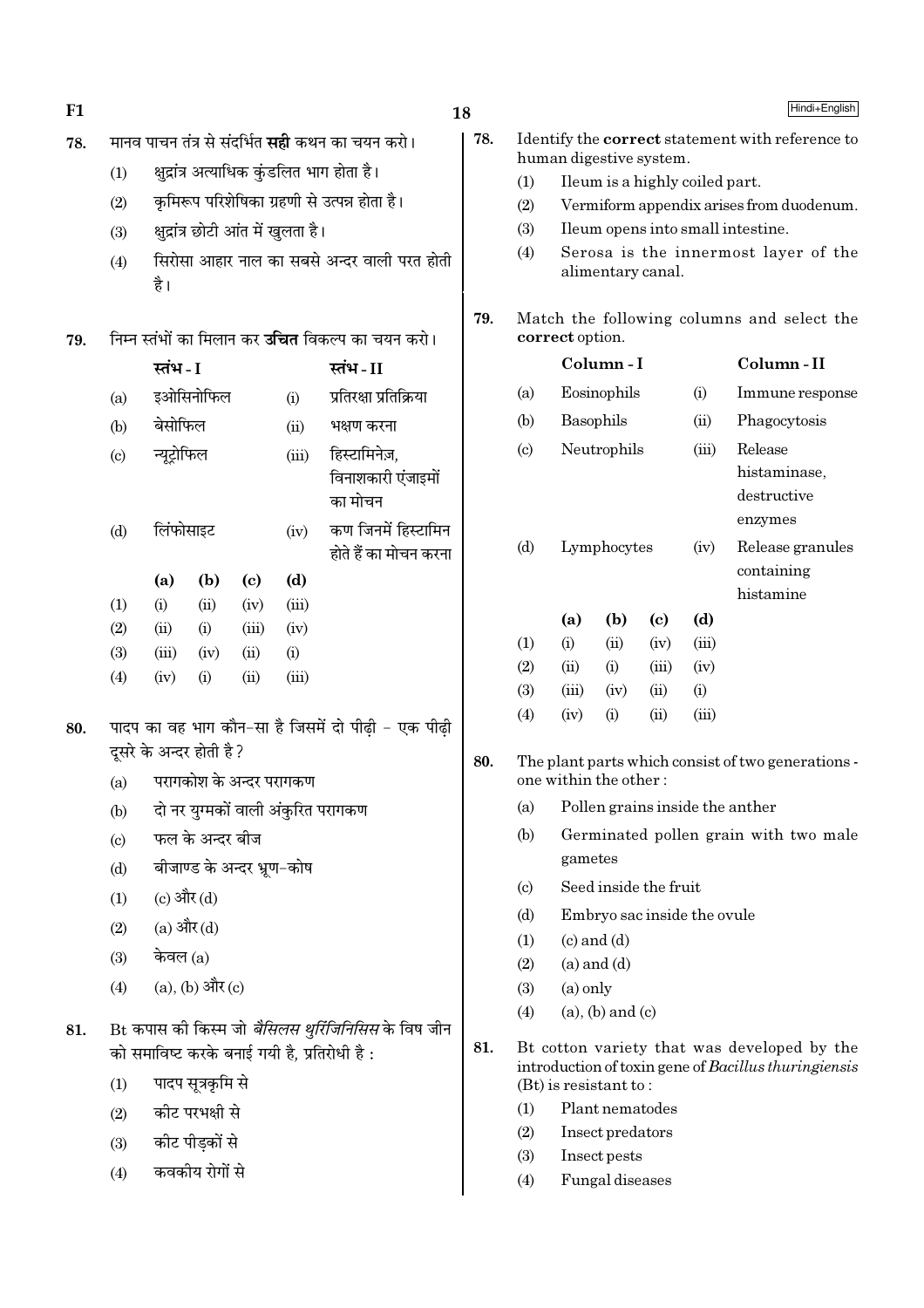| Hindi+English |                                                        |                         |                               |                                       |       | 19                                                                           |                           |                        |                                    |                                     |                            |       | F1                                         |
|---------------|--------------------------------------------------------|-------------------------|-------------------------------|---------------------------------------|-------|------------------------------------------------------------------------------|---------------------------|------------------------|------------------------------------|-------------------------------------|----------------------------|-------|--------------------------------------------|
| 82.           | ट्रांसलेशन (अनुवादन/स्थानांतरण) की प्रथम अवस्था कौन सी |                         |                               |                                       |       | 82.                                                                          |                           |                        | The first phase of translation is: |                                     |                            |       |                                            |
|               | होती है ?                                              |                         |                               |                                       |       |                                                                              |                           | (1)                    |                                    | Aminoacylation of tRNA              |                            |       |                                            |
|               | (1)                                                    |                         |                               | $tRNA$ का ऐमीनोएसीलेशन                |       |                                                                              |                           | (2)                    |                                    | Recognition of an anti-codon        |                            |       |                                            |
|               | (2)                                                    |                         |                               | एक एंटी-कोडॉन की पहचान                |       |                                                                              |                           |                        | (3)<br>Binding of mRNA to ribosome |                                     |                            |       |                                            |
|               | (3)                                                    |                         |                               | राइबोसोम से $mRNA$ का बन्धन           |       |                                                                              |                           | (4)                    |                                    | Recognition of DNA molecule         |                            |       |                                            |
|               | डी.एन.ए. अणु की पहचान<br>(4)                           |                         |                               |                                       | 83.   | Embryological support for evolution was<br>disapproved by:<br>Charles Darwin |                           |                        |                                    |                                     |                            |       |                                            |
|               |                                                        |                         |                               |                                       |       |                                                                              |                           |                        |                                    |                                     |                            |       |                                            |
| 83.           |                                                        |                         |                               |                                       |       | क्रमागत उन्नति के लिए भ्रूणीय प्रमाण को किसने अस्वीकार                       |                           | (1)<br>(2)             | Oparin                             |                                     |                            |       |                                            |
|               | किया था ?                                              |                         |                               |                                       |       |                                                                              |                           | (3)                    |                                    | Karl Ernst von Baer                 |                            |       |                                            |
|               | (1)                                                    |                         | चार्ल्स डार्विन               |                                       |       |                                                                              |                           | (4)                    |                                    | Alfred Wallace                      |                            |       |                                            |
|               | (2)                                                    | ओपेरिन                  |                               |                                       |       |                                                                              |                           |                        |                                    |                                     |                            |       |                                            |
|               | (3)                                                    | कार्ल अर्नस्ट वॉन बेयर  |                               |                                       |       |                                                                              | 84.                       |                        | correct option.                    |                                     |                            |       | Match the following columns and select the |
|               | (4)                                                    |                         | अल्फ्रेड वालस                 |                                       |       |                                                                              |                           |                        |                                    | Column-I                            |                            |       | Column-II                                  |
| 84.           |                                                        |                         |                               |                                       |       | निम्न स्तंभों का मिलान कर <b>सही</b> विकल्प का चयन करो।                      |                           | (a)                    | gill slits                         | $6 - 15$ pairs of                   |                            | (i)   | Trygon                                     |
|               |                                                        | स्तंभ - I               |                               |                                       |       | स्तंभ-II                                                                     |                           | (b)                    |                                    | Heterocercal                        |                            | (ii)  | Cyclostomes                                |
|               | (a)                                                    |                         |                               | क्लोम छिद्रों के 6-15 (i)             |       | ट्राइगोन                                                                     |                           |                        | caudal fin                         |                                     |                            |       |                                            |
|               |                                                        | युग्म                   |                               |                                       |       |                                                                              |                           | $\left( \circ \right)$ |                                    | Air Bladder                         |                            | (iii) | Chondrichthyes                             |
|               | (b)                                                    |                         | हैटरोसर्कल पुच्छ पख           |                                       | (ii)  | साइक्लोस्टोम्स                                                               |                           | (d)                    |                                    | Poison sting                        |                            | (iv)  | Osteichthyes                               |
|               | (c)                                                    | वायु कोष                |                               |                                       | (iii) | कांड्रीक्थीज                                                                 |                           |                        | (a)                                | (b)                                 | $\left( \mathrm{c}\right)$ | (d)   |                                            |
|               | (d)                                                    | विष दंश                 |                               |                                       | (iv)  | ओस्टिक्थीज                                                                   |                           | (1)                    | (iv)                               | (ii)                                | (iii)                      | (i)   |                                            |
|               |                                                        | (a)                     | (b)                           | $\left( \mathbf{c} \right)$           | (d)   |                                                                              |                           | (2)                    | (i)                                | (iv)                                | (iii)                      | (ii)  |                                            |
|               | (1)                                                    | (iv)                    | (ii)                          | (iii)                                 | (i)   |                                                                              |                           | (3)                    | (ii)                               | (iii)                               | (iv)                       | (i)   |                                            |
|               | (2)                                                    | (i)                     | (iv)                          | (iii)                                 | (ii)  |                                                                              |                           | (4)                    | (iii)                              | (iv)                                | (i)                        | (ii)  |                                            |
|               | (3)                                                    | (ii)                    | (iii)                         | (iv)                                  | (i)   |                                                                              | 85.                       |                        |                                    |                                     |                            |       | Match the following columns and select the |
|               | (4)                                                    | (iii)                   | (iv)                          | (i)                                   | (ii)  |                                                                              |                           |                        | correct option.                    |                                     |                            |       |                                            |
| 85.           |                                                        |                         |                               |                                       |       | निम्न स्तंभों का मिलान कर <b>सही</b> विकल्प का चयन करो।                      |                           |                        |                                    | Column-I                            |                            |       | Column-II                                  |
|               |                                                        | स्तंभ - I               |                               |                                       |       | स्तंभ - II                                                                   |                           | (a)                    |                                    | Clostridium<br>butylicum            |                            | (i)   | Cyclosporin-A                              |
|               | (a)                                                    |                         | क्लोस्ट्रीडियम<br>ब्यूटायलिकम |                                       | (i)   | साइक्लोस्पोरिन-ए                                                             |                           | (b)                    |                                    | Trichoderma<br>polysporum           |                            | (ii)  | Butyric Acid                               |
|               | (b)                                                    |                         |                               | ट्राइकोडर्मा पॉलीस्पोरम (ii)          |       | ब्युटिरिक अम्ल                                                               |                           | (c)                    | Monascus                           |                                     |                            | (iii) | Citric Acid                                |
|               | (c)                                                    |                         |                               | मोनास्कस परप्यूरीअस                   | (iii) | सिट्रिक अम्ल                                                                 |                           |                        |                                    | purpureus                           |                            |       |                                            |
|               | (d)                                                    | एस्परजिलस नाइगर<br>(iv) |                               | रक्त-कोलेस्टेराल कम<br>करने वाला कारक |       | (d)                                                                          | Aspergillus niger<br>(iv) |                        |                                    | Blood cholesterol<br>lowering agent |                            |       |                                            |
|               |                                                        | (a)                     | (b)                           | $\left( \mathbf{c} \right)$           | (d)   |                                                                              |                           |                        | (a)                                | (b)                                 | (c)                        | (d)   |                                            |
|               | (1)                                                    | (i)                     | (ii)                          | (iv)                                  | (iii) |                                                                              |                           | (1)                    | (i)                                | (ii)                                | (iv)                       | (iii) |                                            |
|               | (2)                                                    | (iv)                    | (iii)                         | (ii)                                  | (i)   |                                                                              |                           | (2)                    | (iv)                               | (iii)                               | (ii)                       | (i)   |                                            |
|               | (3)                                                    | (iii)                   | (iv)                          | (ii)                                  | (i)   |                                                                              |                           | (3)                    | (iii)                              | (iv)                                | (ii)                       | (i)   |                                            |
|               | (4)                                                    | (ii)                    | (i)                           | (iv)                                  | (iii) |                                                                              |                           | (4)                    | (ii)                               | (i)                                 | (iv)                       | (iii) |                                            |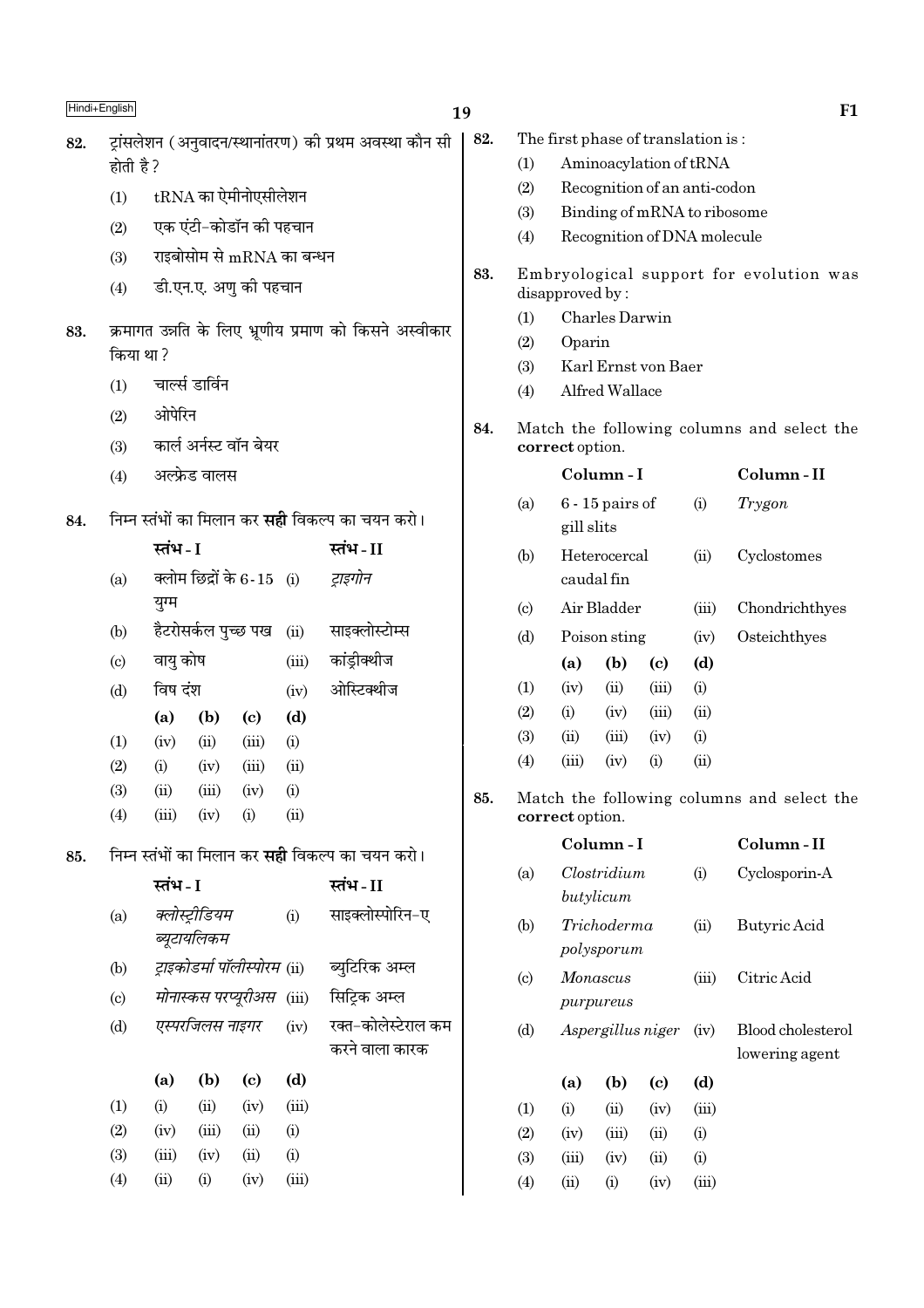| F1  |                                                                      |                                |                               |                             |                                    |                                                                     | Hindi+English<br>20 |                               |                               |                      |                            |                           |                                                                                                                |
|-----|----------------------------------------------------------------------|--------------------------------|-------------------------------|-----------------------------|------------------------------------|---------------------------------------------------------------------|---------------------|-------------------------------|-------------------------------|----------------------|----------------------------|---------------------------|----------------------------------------------------------------------------------------------------------------|
| 86. |                                                                      | निरोधक पदार्थ <b>नहीं</b> है ? |                               |                             |                                    | निम्नलिखित में से कौन एक बीज प्रसुप्ति नियंत्रित करने वाला          | 86.                 |                               |                               |                      |                            |                           | Which of the following is not an inhibitory<br>substance governing seed dormancy?                              |
|     |                                                                      |                                | फिनोलिक अम्ल                  |                             |                                    |                                                                     |                     | (1)                           |                               | Phenolic acid        |                            |                           |                                                                                                                |
|     | (1)                                                                  |                                |                               |                             |                                    |                                                                     |                     | (2)                           |                               | Para-ascorbic acid   |                            |                           |                                                                                                                |
|     | पैरा–ऐस्कॉर्बिक अम्ल<br>(2)<br>जिबरेलिक अम्ल<br>(3)<br>एब्सीसिक अम्ल |                                |                               |                             |                                    |                                                                     |                     | (3)                           | Gibberellic acid              |                      |                            |                           |                                                                                                                |
|     |                                                                      |                                |                               |                             |                                    |                                                                     |                     | (4)                           |                               | Abscisic acid        |                            |                           |                                                                                                                |
|     | (4)                                                                  |                                |                               |                             |                                    |                                                                     | 87.                 |                               |                               |                      |                            |                           | Match the following columns and select the                                                                     |
| 87. |                                                                      |                                |                               |                             |                                    | निम्न स्तंभों का मिलान कर <b>उचित</b> विकल्प का चयन करो।            |                     |                               | correct option.               |                      |                            |                           |                                                                                                                |
|     |                                                                      | स्तंभ - I                      |                               |                             |                                    | स्तंभ-II                                                            |                     |                               |                               | Column-I             |                            |                           | Column-II                                                                                                      |
|     | (a)                                                                  |                                | आर्गन ऑफ कार्टाई              |                             | (i)                                | मध्य कर्ण एवं फेरिंक्स<br>को जोड़ती है                              |                     | (a)                           |                               | Organ of Corti       |                            | (i)                       | Connects middle<br>ear and pharynx                                                                             |
|     | (b)                                                                  | कोक्लिया                       |                               |                             | (ii)                               | लेबरिंथ का घुमावदार<br>भाग                                          |                     | (b)                           | Cochlea<br>(ii)               |                      |                            |                           | Coiled part of the<br>labyrinth                                                                                |
|     | $\left( \text{c} \right)$                                            |                                | यूस्टेकीयन नलिका              |                             | (iii)                              | अंडाकार खिडकी से<br>जुड़ी होती है                                   |                     | $\left( \mathrm{c}\right)$    | Eustachian tube               |                      |                            | (iii)                     | Attached to the<br>oval window                                                                                 |
|     | (d)                                                                  | स्टेपीज                        |                               | (iv)                        | बेसिलर झिल्ली में<br>स्थित होती है |                                                                     | (d)                 | <b>Stapes</b>                 |                               | (iv)                 | Located on the<br>basilar  |                           |                                                                                                                |
|     |                                                                      | (a)                            | (b)                           | $\left( \mathbf{c} \right)$ | (d)                                |                                                                     |                     |                               |                               |                      |                            |                           | membrane                                                                                                       |
|     | (1)                                                                  | (iv)                           | (ii)                          | (i)                         | (iii)                              |                                                                     |                     |                               | (a)                           | (b)                  | $\left( \mathrm{c}\right)$ | (d)                       |                                                                                                                |
|     | (2)<br>(3)                                                           | (i)<br>(ii)                    | (ii)<br>(iii)                 | (iv)<br>(i)                 | (iii)<br>(iv)                      |                                                                     |                     | (1)                           | (iv)                          | (ii)                 | (i)                        | (iii)                     |                                                                                                                |
|     | (4)                                                                  | (iii)                          | (i)                           | (iv)                        | (ii)                               |                                                                     |                     | (2)                           | (i)                           | (ii)                 | (iv)                       | (iii)                     |                                                                                                                |
|     |                                                                      |                                |                               |                             |                                    |                                                                     |                     | (3)                           | (ii)                          | (iii)                | (i)                        | (iv)                      |                                                                                                                |
| 88. |                                                                      |                                |                               |                             |                                    | ऐंटेरोकाइनेज किसको बदलने में सहायता करता है ?                       |                     | (4)                           | (iii)                         | (i)                  | (iv)                       | (ii)                      |                                                                                                                |
|     | (1)                                                                  |                                | कैसीनोजन को कैसीन में         |                             |                                    |                                                                     |                     |                               |                               |                      |                            |                           |                                                                                                                |
|     | (2)                                                                  |                                | पेप्सिनोजन को पेप्सिन में     |                             |                                    |                                                                     | 88.                 |                               |                               |                      |                            |                           | The enzyme enterokinase helps in conversion of:                                                                |
|     | (3)                                                                  |                                | प्रोटीन को पॉलीपेप्टाइड में   |                             |                                    |                                                                     |                     | (1)<br>caseinogen into casein |                               |                      |                            |                           |                                                                                                                |
|     | (4)                                                                  |                                | ट्रिप्सिनोजन को ट्रिप्सिन में |                             |                                    |                                                                     |                     |                               | (2)<br>pepsinogen into pepsin |                      |                            |                           |                                                                                                                |
|     |                                                                      |                                |                               |                             |                                    |                                                                     |                     | (3)                           |                               |                      |                            | protein into polypeptides |                                                                                                                |
| 89. |                                                                      | संकेत करती है ?                |                               |                             |                                    | निम्न में मूत्र की कौनसी अवस्था डायाबिटीज मेलिटस की ओर              | 89.                 | (4)                           |                               |                      |                            | trypsinogen into trypsin  | Presence of which of the following conditions in                                                               |
|     | (1)                                                                  |                                |                               |                             | कीटोनुरिया एवं ग्लाइकोसूरिया       |                                                                     |                     |                               |                               |                      |                            |                           | urine are indicative of Diabetes Mellitus?                                                                     |
|     | (2)                                                                  |                                |                               |                             |                                    | रीनल कैल्कुली एवं हाइपरग्लाइसिमिया                                  |                     | (1)                           |                               |                      |                            | Ketonuria and Glycosuria  |                                                                                                                |
|     | (3)                                                                  |                                | यूरेमिया एवं कीटोनुरिया       |                             |                                    |                                                                     |                     | (2)                           |                               |                      |                            |                           | Renal calculi and Hyperglycaemia                                                                               |
|     | (4)                                                                  |                                | यूरेमिया एवं रीनल कैल्कुली    |                             |                                    |                                                                     |                     | (3)                           |                               | Uremia and Ketonuria |                            |                           |                                                                                                                |
| 90. |                                                                      |                                |                               |                             |                                    | रात्रि में या पूर्ण प्रात:काल में घास की पत्तियों के शीर्ष से जल के |                     | (4)                           |                               |                      |                            | Uremia and Renal Calculi  |                                                                                                                |
|     |                                                                      | उत्तरदायी होती है ?            |                               |                             |                                    | द्रव अवस्था में निकलने को सुगम बनाने में कौन सी प्रक्रिया           | 90.                 |                               | and in early morning is:      |                      |                            |                           | The process responsible for facilitating loss of water<br>in liquid form from the tip of grass blades at night |
|     | (1)                                                                  | अंत:शोषण                       |                               |                             |                                    |                                                                     |                     | (1)                           |                               | Imbibition           |                            |                           |                                                                                                                |
|     | (2)                                                                  |                                | जीवद्रव्यकुंचन                |                             |                                    |                                                                     |                     | (2)                           |                               | Plasmolysis          |                            |                           |                                                                                                                |
|     | (3)                                                                  |                                | वाष्पोत्सर्जन                 |                             |                                    |                                                                     |                     | (3)                           |                               | Transpiration        |                            |                           |                                                                                                                |
|     | (4)                                                                  |                                | मूलीय दाब                     |                             |                                    |                                                                     |                     | (4)                           |                               | Root pressure        |                            |                           |                                                                                                                |
|     |                                                                      |                                |                               |                             |                                    |                                                                     |                     |                               |                               |                      |                            |                           |                                                                                                                |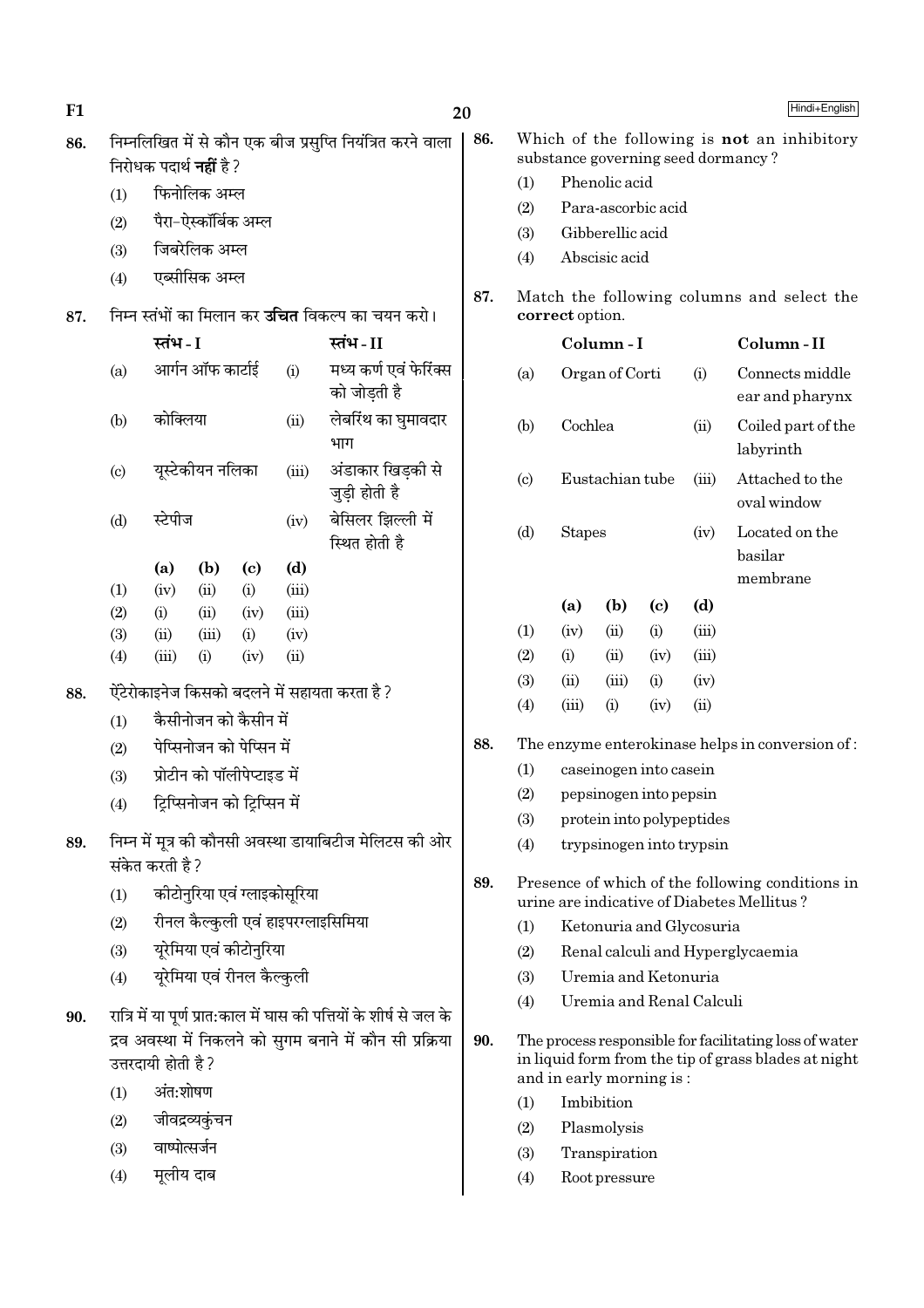किसी लघ विद्यत द्विध्रव का द्विध्रव आघर्ण  $16 \times 10^{-9}$  C m  $\,$  | 91. 91. है। इस द्विधव के कारण, इस द्विधव के अक्ष से 60° का कोण बनाने वाली किसी रेखा पर स्थित 0.6 m दूरी के किसी बिन्दु पर, विद्युत विभव होगा :

$$
\left(\frac{1}{4\pi\epsilon_0} = 9 \times 10^9 \text{ N m}^2/\text{C}^2\right)
$$
  
(1) 400 V

- $(2)$ शून्य
- 50V  $(3)$
- 200 V  $(4)$
- कोई श्रेणी LCR परिपथ किसी ए.सी. वोल्टता स्रोत से संयोजित 92. है। जब L को हटा लिया जाता है, तो धारा और वोल्टता के बीच $\frac{\pi}{3}$  का कलान्तर होता है। यदि इसके स्थान पर परिपथ से  $\mathrm{C}$  को हटाते हैं, तो भी धारा और वोल्टता के बीच कलान्तर $\,\frac{\pi}{2}$ ही रहता है। इस परिपथ का शक्ति गणक है:
	- $(1)$  $1.0$
	- $-1.0$  $(2)$
	- $(3)$ शून्य
	- $0.5$  $(4)$
- देहली आवृत्ति की 1.5 गुनी आवृत्ति का प्रकाश, प्रकाश सुग्राही 93. पदार्थ पर आपतन करता है। यदि प्रकाश की आवृत्ति आधी तथा उसकी तीव्रता दो गुनी कर दी जाए, तो प्रकाश विद्युत धारा कितनी होगी ?
	- एक-चौथाई  $(1)$
	- शन्य  $(2)$
	- दो गनी  $(3)$
	- चार गनी  $(4)$
- प्रतिबल की विमाएँ हैं : 94.
	- $(1)$  $[ML^0T^{-2}]$
	- $[ML^{-1}T^{-2}]$  $(2)$
	- $(3)$  $[MLT-2]$
	- $[ML^2T^{-2}]$  $(4)$
- विरामावस्था के किसी इलेक्ट्रॉन को  ${\rm V}$  वोल्ट के विभवान्तर से 95. त्वरित किया गया है। यदि इस इलेक्टॉन की दे ब्रॉग्ली तरंगदैर्ध्य  $1.227 \times 10^{-2}$  nm है, तो विभवान्तर है :
	- $10^3$  V  $(1)$
	- $10<sup>4</sup>$  V  $(2)$
	- $(3)$  $10V$
	- $10^2$  V  $(4)$

A short electric dipole has a dipole moment of  $16 \times 10^{-9}$  C m. The electric potential due to the dipole at a point at a distance of 0.6 m from the centre of the dipole, situated on a line making an angle of 60° with the dipole axis is:

$$
\left(\frac{1}{4\pi\epsilon_0} = 9 \times 10^9 \text{ N m}^2/\text{C}^2\right)
$$
  
(1) 400 V  
(2) zero  
(3) 50 V

- $(4)$  $200\,\mathrm{V}$
- 92. A series LCR circuit is connected to an ac voltage source. When L is removed from the circuit, the phase difference between current and voltage is  $\frac{\pi}{2}$ . If instead C is removed from the circuit, the phase difference is again  $\frac{\pi}{2}$  between current and voltage. The power factor of the circuit is:
	- $1.0$  $(1)$
	- $(2)$  $-1.0$
	- $(3)$ zero
	- $0.5$  $(4)$
- 93. Light of frequency 1.5 times the threshold frequency is incident on a photosensitive material. What will be the photoelectric current if the frequency is halved and intensity is doubled?
	- one-fourth  $(1)$
	- $(2)$ zero
	- $(3)$ doubled
	- $(4)$ four times
- Dimensions of stress are: 94.
	- $[ML^0T^{-2}]$  $(1)$
	- $[ML^{-1}T^{-2}]$  $(2)$
	- $(3)$  $[MLT^{-2}]$
	- $[ML^{2}T^{-2}]$  $(4)$
- 95. An electron is accelerated from rest through a potential difference of V volt. If the de Broglie wavelength of the electron is  $1.227 \times 10^{-2}$  nm, the potential difference is:
	- $10^3$  V  $(1)$
	- $10^4$  V  $(2)$
	- $(3)$  $10V$
	- $(4)$  $10^2$  V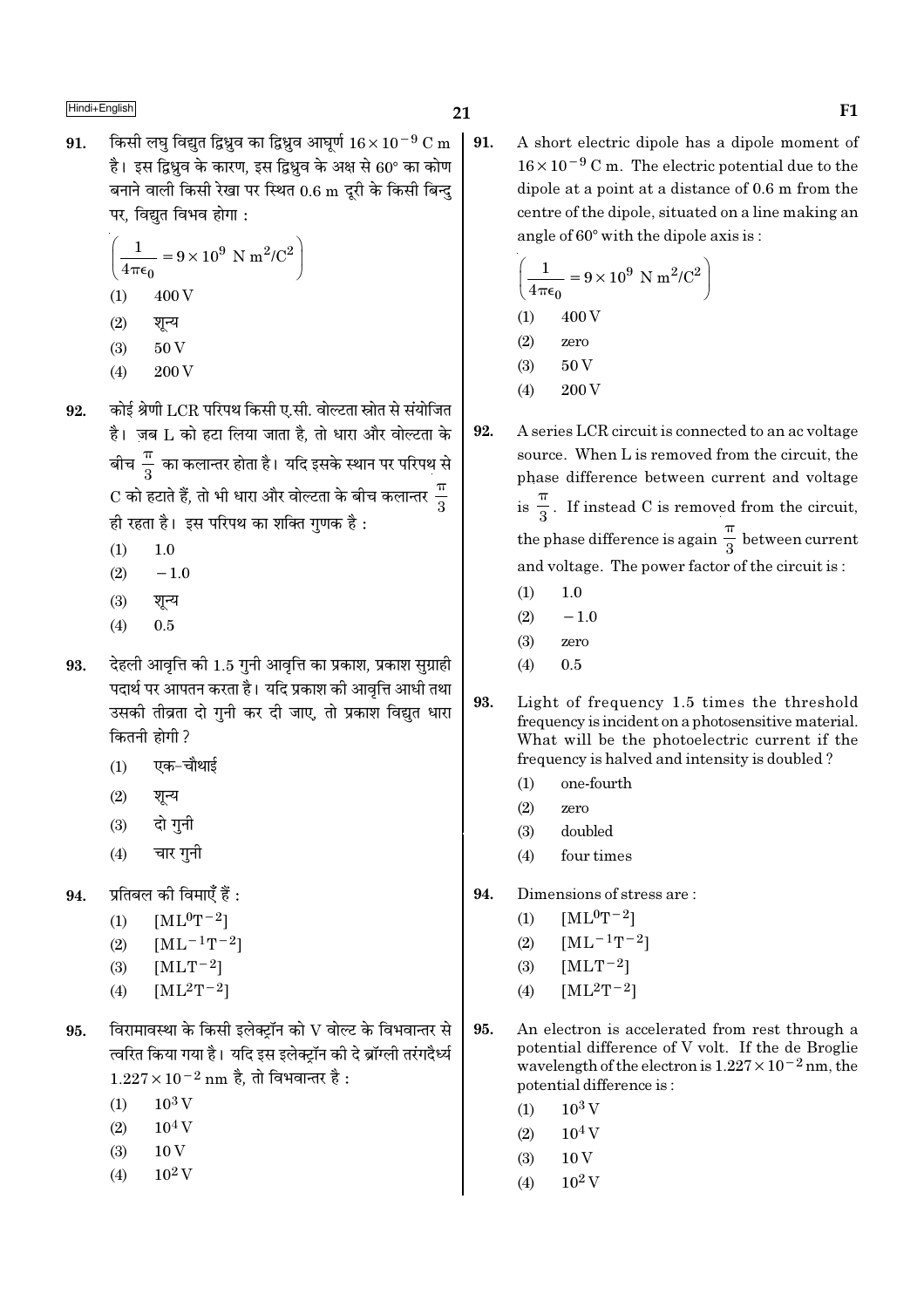$22$ 

- किसी समान्तर पट्टिका संधारित्र, जिसमें माध्यम के रूप में वाय 96. भरी है. की धारिता 6 uF है। कोई परावैद्युत माध्यम भरने पर इसकी धारिता 30  $\mu$ F हो जाती है। इस माध्यम का परावैद्युतांक है $\cdot$ 
	- $(\epsilon_0 = 8.85 \times 10^{-12} \text{ C}^2 \text{ N}^{-1} \text{ m}^{-2})$
	- $0.44 \times 10^{-10}$  C<sup>2</sup> N<sup>-1</sup> m<sup>-2</sup>  $(1)$
	- $5.00 C^2 N^{-1} m^{-2}$  $(2)$
	- $0.44 \times 10^{-13}$  C<sup>2</sup> N<sup>-1</sup> m<sup>-2</sup>  $(3)$
	- $1.77 \times 10^{-12}$  C<sup>2</sup> N<sup>-1</sup> m<sup>-2</sup>  $(4)$
- प्रतिरोध के ऋणात्मक ताप गुणांक वाले ठोस होते हैं : 97.
	- केवल अर्धचालक  $(1)$
	- रोधी और अर्धचालक  $(2)$
	- $(3)$ धातएँ
	- केवल रोधी  $(4)$
- टांजिस्टर क्रिया के लिए नीचे दिया गया कौनसा कथन **सही** है ? 98.
	- उत्सर्जक संधि और संग्राहक संधि दोनों ही अग्रदिशिक  $(1)$ बायसित होती हैं।
	- आधार क्षेत्र बहुत पतला और हल्का डोपित होना चाहिए।  $(2)$
	- आधार. उत्सर्जक और संग्राहक क्षेत्रों की डोपन सांद्रताएँ  $(3)$ समान होनी चाहिए।
	- आधार, उत्सर्जक और संग्राहक क्षेत्रों के साइज़ समान  $(4)$ होने चाहिए।
- किसी स्क्रू गेज़ का अल्पतमांक 0.01 mm है तथा इसके वृत्तीय 99. पैमाने पर 50 भाग हैं।

इस स्क्रु गेज़ का चूडी अन्तराल (पिच) है:

- $(1)$  $0.5 \text{ mm}$
- $1.0 \text{ mm}$  $(2)$
- $(3)$  $0.01$  mm
- $(4)$  $0.25$  mm
- 100. सरल आवर्ती गति करते किसी कण के विस्थापन और त्वरण के बीच कलान्तर होता है :
	- $rac{\pi}{2}$  rad  $(1)$
	- $(2)$ शून्य
	- $(3)$  $\pi$  rad

 $rac{3\pi}{2}$  rad  $(4)$ 

96. The capacitance of a parallel plate capacitor with air as medium is  $6 \mu$ F. With the introduction of a dielectric medium, the capacitance becomes  $30 \mu$ F. The permittivity of the medium is:

 $(\epsilon_0 = 8.85 \times 10^{-12} \text{ C}^2 \text{ N}^{-1} \text{ m}^{-2})$ 

- $0.44 \times 10^{-10}$  C<sup>2</sup> N<sup>-1</sup> m<sup>-2</sup>  $(1)$
- $5.00$   $\mathrm{C}^2$  N  $^{-1}$  m  $^{-2}$  $(2)$
- $0.44 \times 10^{-13}$  C<sup>2</sup> N<sup>-1</sup> m<sup>-2</sup>  $(3)$
- $1.77 \times 10^{-12}$  C<sup>2</sup> N<sup>-1</sup> m<sup>-2</sup>  $(4)$
- 97. The solids which have the negative temperature coefficient of resistance are:
	- semiconductors only  $(1)$
	- $(2)$ insulators and semiconductors
	- $(3)$ metals
	- $(4)$ insulators only
- 98 For transistor action, which of the following statements is correct?
	- Both emitter junction as well as the collector  $(1)$ junction are forward biased.
	- The base region must be very thin and lightly  $(2)$ doped.
	- $(3)$ Base, emitter and collector regions should have same doping concentrations.
	- Base, emitter and collector regions should  $(4)$ have same size.
- 99. A screw gauge has least count of 0.01 mm and there are 50 divisions in its circular scale.

The pitch of the screw gauge is:

- $0.5 \text{ mm}$  $(1)$
- $1.0 \text{ mm}$  $(2)$
- $(3)$  $0.01$  mm
- $0.25$  mm  $(4)$
- 100. The phase difference between displacement and acceleration of a particle in a simple harmonic motion is:
	- $\frac{\pi}{2}$  rad  $(1)$
	- $(2)$ zero
	- $(3)$  $\pi$  rad

$$
(4) \qquad \frac{3\pi}{2} \text{ rad}
$$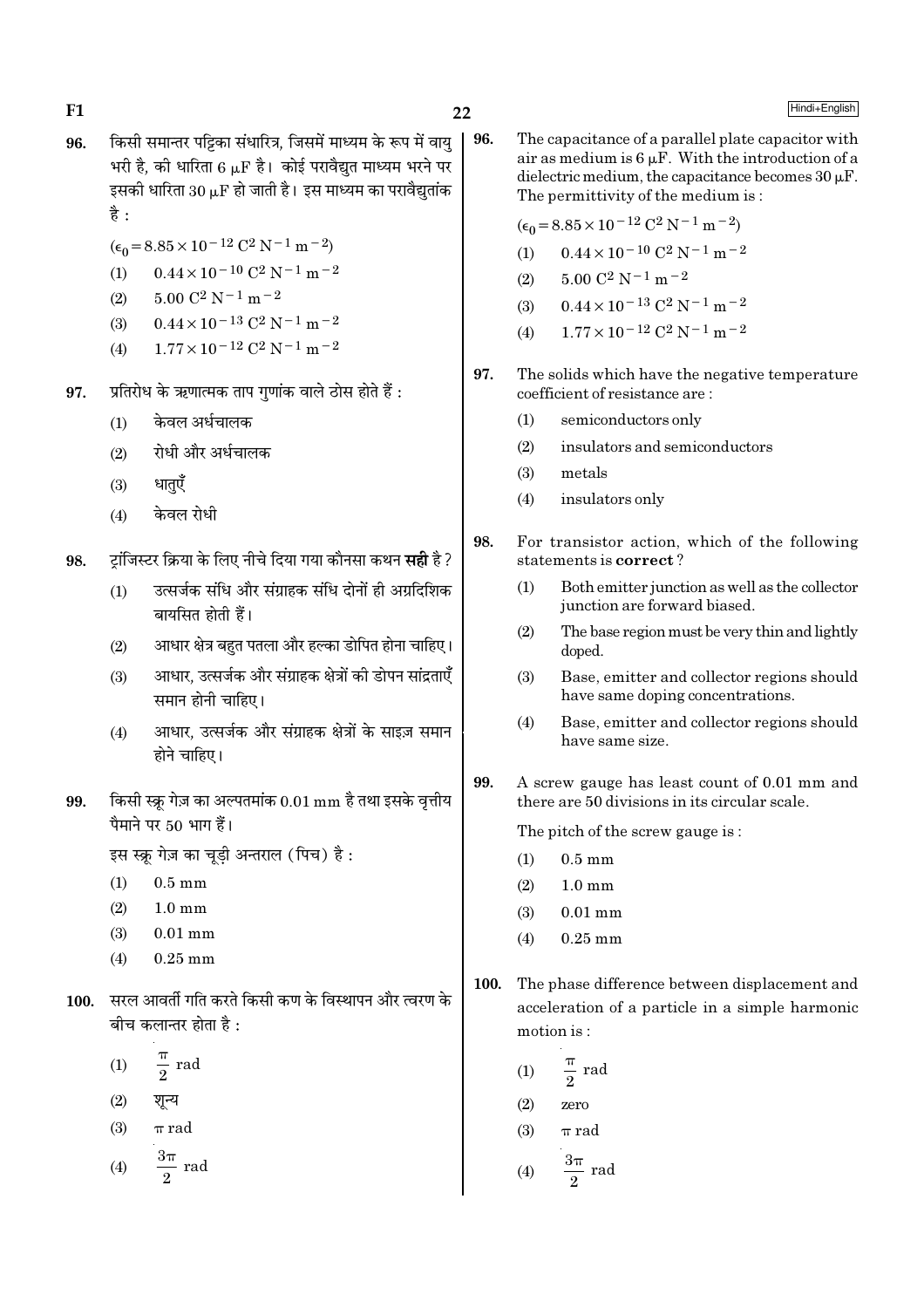- 101. 50 cm लम्बी किसी परिनालिका, जिसमें 100 फेरे हैं, से
- $2.5$   $\AA$  धारा प्रवाहित हो रही है। इस परिनालिका के केन्द्र पर चम्बकीय क्षेत्र है :
	- $(\mu_0 = 4\pi \times 10^{-7} \text{ T m A}^{-1})$
	- $6.28 \times 10^{-5}$  T  $(1)$
	- $(2)$  $3.14 \times 10^{-5}$  T
	- $6.28 \times 10^{-4}$  T  $(3)$
	- $3.14 \times 10^{-4}$  T  $(4)$
- 102. किसी मीनार के शिखर से किसी गेंद को 20 m/s के वेग से ऊर्ध्वाधर अधोमुखी फेंका गया है। कुछ समय पश्चात यह गेंद धरती से 80 m/s के वेग से टकराती है। इस मीनार की ऊँचाई
	- $\dot{\vec{g}}$ : (g = 10 m/s<sup>2</sup>)
	- $320 \text{ m}$  $(1)$
	- $(2)$  $300 \text{ m}$
	- 360 m  $(3)$
	- $(4)$ 340 m
- 103. नीचे किसी प्रतिरोध का वर्ण कोड दिया गया है:



इसके प्रतिरोध और सह्यता के मान क्रमश: हैं:

- $4.7 \text{ k}\Omega$ , 5%  $(1)$
- $(2)$  $470 \Omega, 5\%$
- $(3)$  $470 \text{ k}\Omega, 5\%$
- $(4)$  $47 k\Omega, 10\%$
- 104. किसी अन्तरापृष्ठ के लिए ब्रूस्टर कोण  $i_h$  होना चाहिए :
	- $45^{\circ} < i_h < 90^{\circ}$  $(1)$
	- $(2)$  $i_h = 90^{\circ}$
	- $0^{\circ} < i_b < 30^{\circ}$  $(3)$
	- $30^{\circ} < i_h < 45^{\circ}$  $(4)$
- 105. कोई किरण लघ प्रिज़्म कोण (प्रिज़्म कोण A) के किसी एक पृष्ठ पर आपतन कोण  $i$  पर आपतन करके प्रिज़्म के विपरीत फलक से अभिलम्बवत निर्गत होती है। यदि इस प्रिज्म के पदार्थ का अपवर्तनांक µ है. तो आपतन कोण है. लगभग:
	- $(1)$  $\mu A$
	- $(2)$  $\overline{2}$
	- $\frac{A}{2\mu}$   $\frac{2A}{\mu}$  $(3)$
	-
	- $(4)$

 $\vert$  101. A long solenoid of 50 cm length having 100 turns carries a current of 2.5 A. The magnetic field at the centre of the solenoid is:

$$
(\mu_0 = 4\pi \times 10^{-7} \text{ T m A}^{-1})
$$

- $6.28 \times 10^{-5}$  T  $(1)$
- $3.14\times10^{-5}\,\mathrm{T}$  $(2)$
- $6.28 \times 10^{-4}$  T  $(3)$
- $3.14 \times 10^{-4}$  T  $(4)$
- 102. A ball is thrown vertically downward with a velocity of 20 m/s from the top of a tower. It hits the ground after some time with a velocity of 80 m/s. The height of the tower is:  $(g=10 \text{ m/s}^2)$ 
	- 320 m  $(1)$
	- $(2)$  $300<sub>m</sub>$
	- $(3)$ 360 m
	- $(4)$ 340 m

103. The color code of a resistance is given below :



The values of resistance and tolerance, respectively, are:

- $(1)$  $4.7 \text{ k}\Omega, 5\%$
- $(2)$  $470 \Omega, 5\%$
- $(3)$ 470 k $\Omega$ , 5%
- $(4)$  $47 k\Omega, 10\%$
- 104. The Brewsters angle  $i<sub>b</sub>$  for an interface should be :
	- $45^{\circ} < i_h < 90^{\circ}$  $(1)$
	- $(2)$  $i_h = 90^{\circ}$
	- $0^{\circ} < i_b < 30^{\circ}$  $(3)$
	- $30^{\circ} < i_h < 45^{\circ}$  $(4)$
- A ray is incident at an angle of incidence  $i$  on one 105. surface of a small angle prism (with angle of prism A) and emerges normally from the opposite surface. If the refractive index of the material of the prism is  $\mu$ , then the angle of incidence is nearly equal  $\mathrm{to}$ :
	- $(1)$  $\mu A$
	- $(2)$  $(2)$

$$
\begin{array}{cc}\n\text{(3)} & 2\mu \\
 & 2\mu\n\end{array}
$$

$$
(4) \qquad \frac{}{\mu}
$$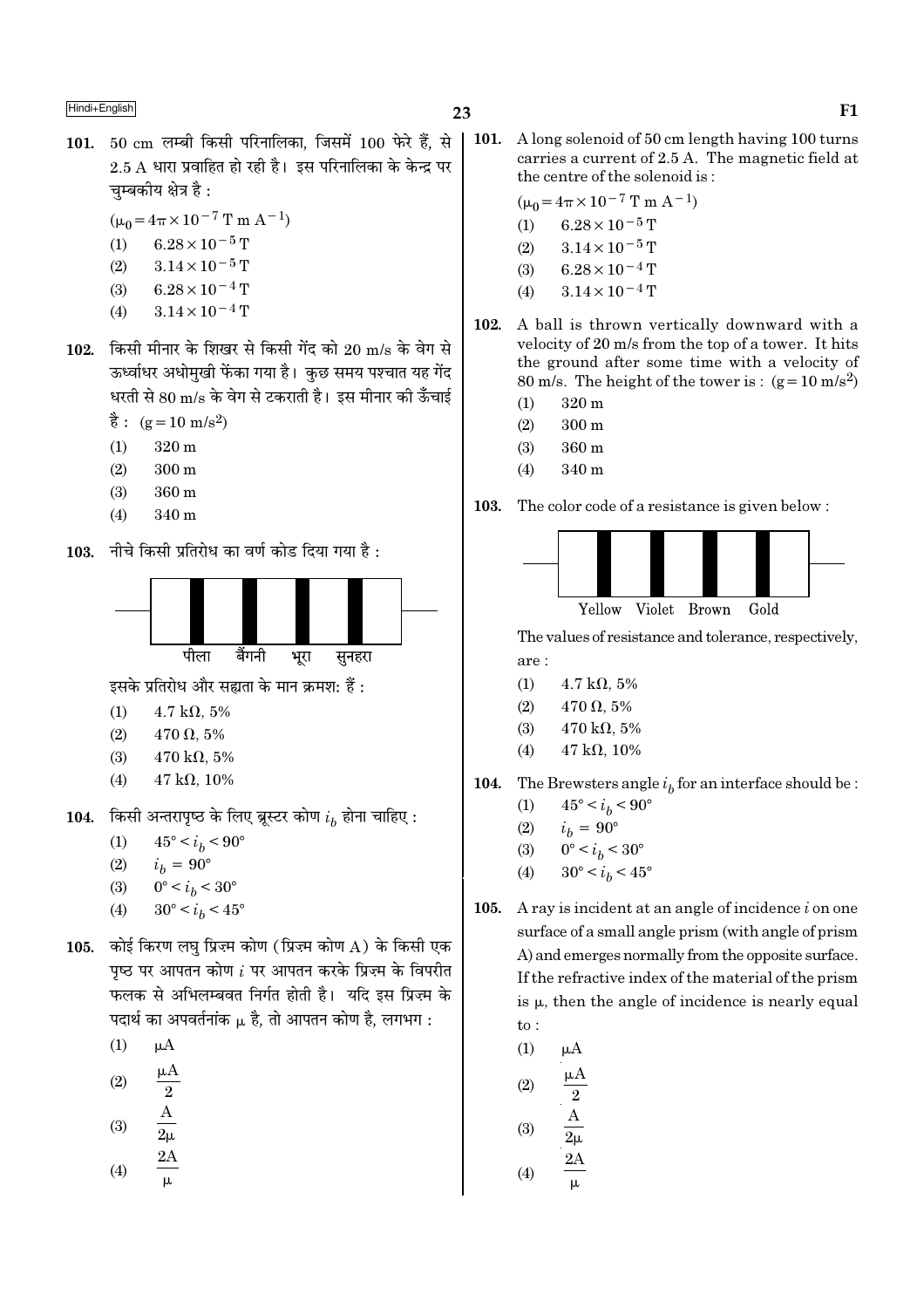- 106. समान धारिता के दो सिलिण्डर  $A$  और  $B$  एक दूसरे से किसी स्टॉप कॉक से होते हुए जुडे हैं। A में मानक ताप और दाब पर कोई आदर्श गैस भरी है। B पूर्णत: निर्वातित है। समस्त निकाय ऊष्मीयरोधित है। स्टॉप कॉक को अचानक खोल दिया गया है। यह प्रक्रिया है:
	- समआयतनी  $(1)$
	- समदाबी  $(2)$
	- समतापी  $(3)$
	- रुद्धोष्म  $(4)$
- 107. निम्नलिखित में से किसके लिए बोर मॉडल वैध नहीं है?
	- $(1)$ ड्यूटरॉन परमाणु
	- एकधा आयनित नियॉन परमाणु (Ne+)  $(2)$
	- हाइडोजन परमाण  $(3)$
	- एकधा आयनित हीलियम परमाणु (He  $^+$ )  $(4)$
- 108. 4 kg और 6 kg द्रव्यमान के दो पिण्डों के सिरों को किसी द्रव्यमानरहित डोरी से बांधा गया है। यह डोरी किसी घर्षणरहित घिरनी से गुजरती है (आरेख देखिए)। गुरुत्वीय त्वरण (g) के पदों में इस निकाय का त्वरण है :



- $(2)$
- $(3)$ g
- $(4)$  $\epsilon/2$
- 109. अंतरिक्ष के  $0.2 \text{ m}^3$  आयतन के किसी निश्चित क्षेत्र में हर स्थान पर विद्युत विभव 5 V पाया गया है। इस क्षेत्र में विद्युत क्षेत्र का परिमाण है :
	- $1$  N/C  $\,$  $(1)$
	- $5 N/C$  $(2)$
	- $(3)$ शून्य
	- $0.5$  N/C  $(4)$
- 106. Two cylinders A and B of equal capacity are connected to each other via a stop cock. A contains an ideal gas at standard temperature and pressure. B is completely evacuated. The entire system is thermally insulated. The stop cock is suddenly opened. The process is:
	- isochoric  $(1)$

24

- $(2)$ isobaric
- $(3)$ isothermal
- $(4)$ adiabatic
- 107. For which one of the following. Bohr model is not valid?
	- $(1)$ Deuteron atom
	- $(2)$ Singly ionised neon atom  $(Ne^+)$
	- $(3)$ Hydrogen atom
	- $(4)$ Singly ionised helium atom  $(He<sup>+</sup>)$
- 108. Two bodies of mass 4 kg and 6 kg are tied to the ends of a massless string. The string passes over a pulley which is frictionless (see figure). The acceleration of the system in terms of acceleration due to gravity  $(g)$  is:



- 109. In a certain region of space with volume  $0.2 \text{ m}^3$ , the electric potential is found to be 5 V throughout. The magnitude of electric field in this region is:
	- $1 N/C$  $(1)$
	- $(2)$  $5 N/C$
	- $(3)$ zero
	- $(4)$  $0.5$  N/C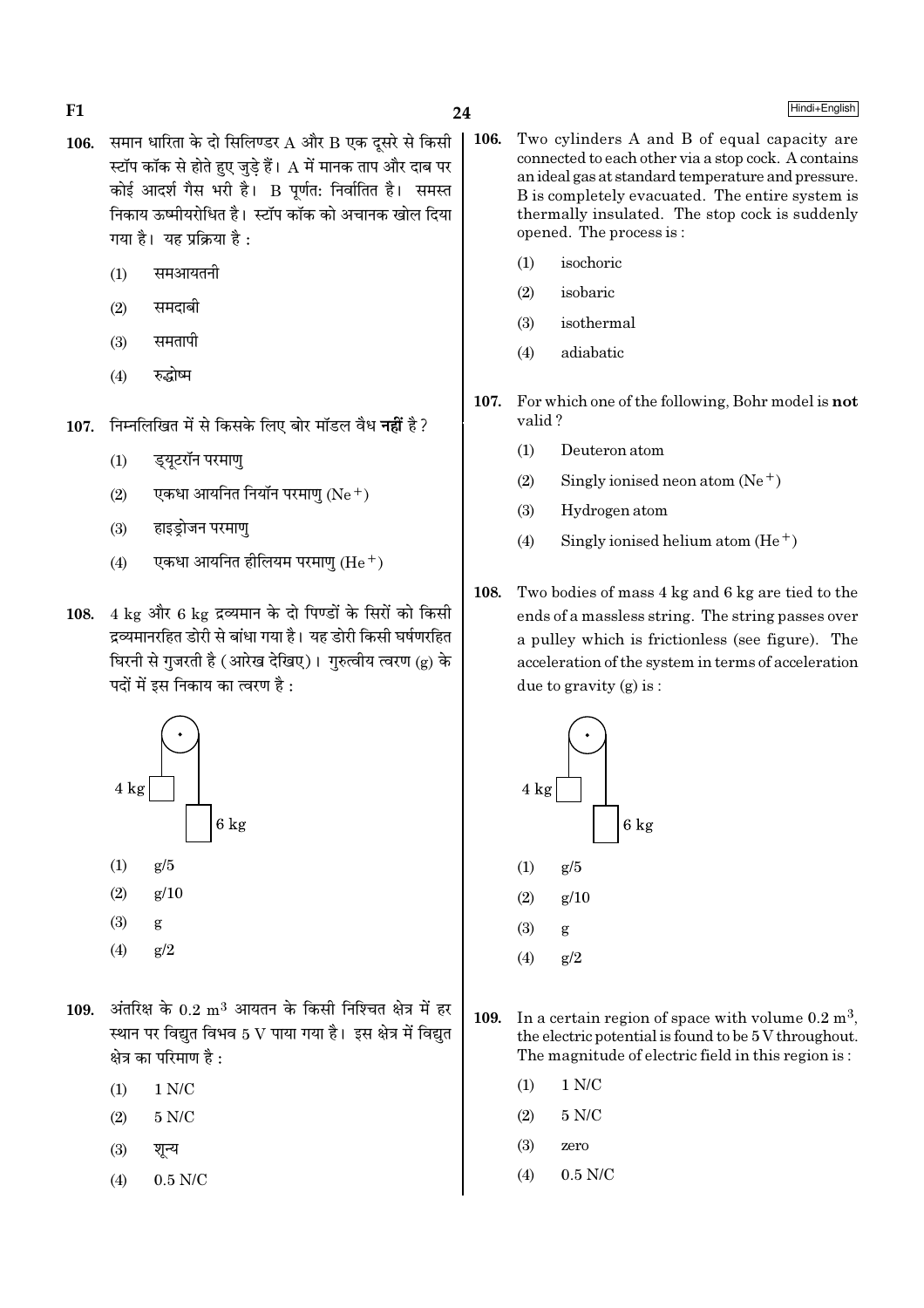- 110. जब यूरेनियम के किसी समस्थानिक  $^{235}_{92}$ U पर न्यूट्रॉन बमबारी करता है, तो  $^{89}_{36}\rm{Kr}$  और तीन न्यूट्रॉनों के साथ उत्पन्न होने वाला नाभिक है :
	- $^{101}_{36}\mathrm{Kr}$  $(1)$
	- $\frac{103}{36}\mathrm{Kr}$  $(2)$
	- $144 \over 56$ Ba  $(3)$
	- $^{91}_{40}Zr$  $(4)$
	-
- 111. किसी पदार्थ के  $0.5$  g के तुल्यांक ऊर्जा है:
	- $1.5 \times 10^{13}$  J  $(1)$
	- $0.5 \times 10^{13}$  J  $(2)$
	- $4.5 \times 10^{16}$  J  $(3)$  $4.5 \times 10^{13}$  J  $(4)$
	-
- 112. किसी गैस के लिए, जिसका आण्विक व्यास d तथा संख्या घनत्व n है, माध्य मुक्त पथ को इस प्रकार व्यक्त किया जा सकता है :

(1) 
$$
\frac{1}{\sqrt{2} n^2 \pi d^2}
$$
  
\n(2) 
$$
\frac{1}{\sqrt{2} n^2 \pi^2 d^2}
$$
  
\n(3) 
$$
\frac{1}{\sqrt{2} n \pi d}
$$
  
\n(4) 
$$
\frac{1}{\sqrt{2} n \pi d^2}
$$

113. अनुप्रस्थ काट क्षेत्रफल  $A$  तथा लम्बाई  $L$  का कोई तार किसी स्थायी टेक से लटका है। इस तार के मुक्त सिरे से किसी द्रव्यमान M को निलंबित करने पर इसकी लम्बाई  $L_1$  हो जाती है। यंग-गुणांक के लिए व्यंजक है:

(1)  
\n
$$
\frac{MgL}{AL_{1}}
$$
\n(2)  
\n
$$
\frac{MgL}{A(L_{1} - L)}
$$
\n(3)  
\n
$$
\frac{MgL_{1}}{AL}
$$
\n(4)  
\n
$$
\frac{Mg(L_{1} - L)}{AL}
$$

114. 10 cm त्रिज्या के किसी गोलीय चालक पर  $3.2 \times 10^{-7}$  C आवेश एकसमान रूप से वितरित है। इस गोले के केन्द्र से 15 cm दूरी पर विद्युत क्षेत्र का परिमाण क्या है ?

$$
\left(\frac{1}{4\pi\epsilon_0} = 9 \times 10^9 \text{ N m}^2/\text{C}^2\right)
$$
  
(1) 1.28 × 10<sup>6</sup> N/C  
(2) 1.28 × 10<sup>7</sup> N/C  
(3) 1.28 × 10<sup>4</sup> N/C  
(4) 1.28 × 10<sup>5</sup> N/C

- When a uranium isotope  $\frac{235}{92}U$  is bombarded with 110. a neutron, it generates  $^{39}_{36}\text{Kr}$ , three neutrons and:
	- $^{101}_{36}\mathrm{Kr}$  $(1)$
	- $^{103}_{36}$ Kr  $(2)$
	- $\frac{144}{56}Ba$  $(3)$
	- $^{91}_{40}Zr$  $(4)$
- The energy equivalent of 0.5 g of a substance is: 111.
	- $1.5 \times 10^{13}$  J  $(1)$
	- $0.5 \times 10^{13}$  J  $(2)$
	- $4.5\times10^{16}\,\mathrm{J}$  $(3)$  $4.5 \times 10^{13}$  J
	- $(4)$
- 112. The mean free path for a gas, with molecular diameter d and number density n can be expressed as:

(1) 
$$
\frac{1}{\sqrt{2} n^2 \pi d^2}
$$
  
\n(2) 
$$
\frac{1}{\sqrt{2} n^2 \pi^2 d^2}
$$
  
\n(3) 
$$
\frac{1}{\sqrt{2} n \pi d}
$$
  
\n(4) 
$$
\frac{1}{\sqrt{2} n \pi d}
$$

- $(4)$  $\sqrt{2}$  nπd<sup>2</sup> A wire of length L, area of cross section A is hanging 113.
- from a fixed support. The length of the wire changes to  $L_1$  when mass M is suspended from its free end. The expression for Young's modulus is:

(1)  
\n
$$
\frac{MgL}{AL_{1}}
$$
\n(2)  
\n
$$
\frac{MgL}{A(L_{1} - L)}
$$
\n(3)  
\n
$$
\frac{MgL_{1}}{AL}
$$
\n(4)  
\n
$$
\frac{Mg(L_{1} - L)}{AL}
$$

114. A spherical conductor of radius 10 cm has a charge of  $3.2 \times 10^{-7}$  C distributed uniformly. What is the magnitude of electric field at a point 15 cm from the centre of the sphere?

$$
\left(\frac{1}{4\pi\epsilon_0} = 9 \times 10^9 \text{ N m}^2/\text{C}^2\right)
$$
  
(1) 1.28×10<sup>6</sup> N/C  
(2) 1.28×10<sup>7</sup> N/C  
(3) 1.28×10<sup>4</sup> N/C  
(4) 1.28×10<sup>5</sup> N/C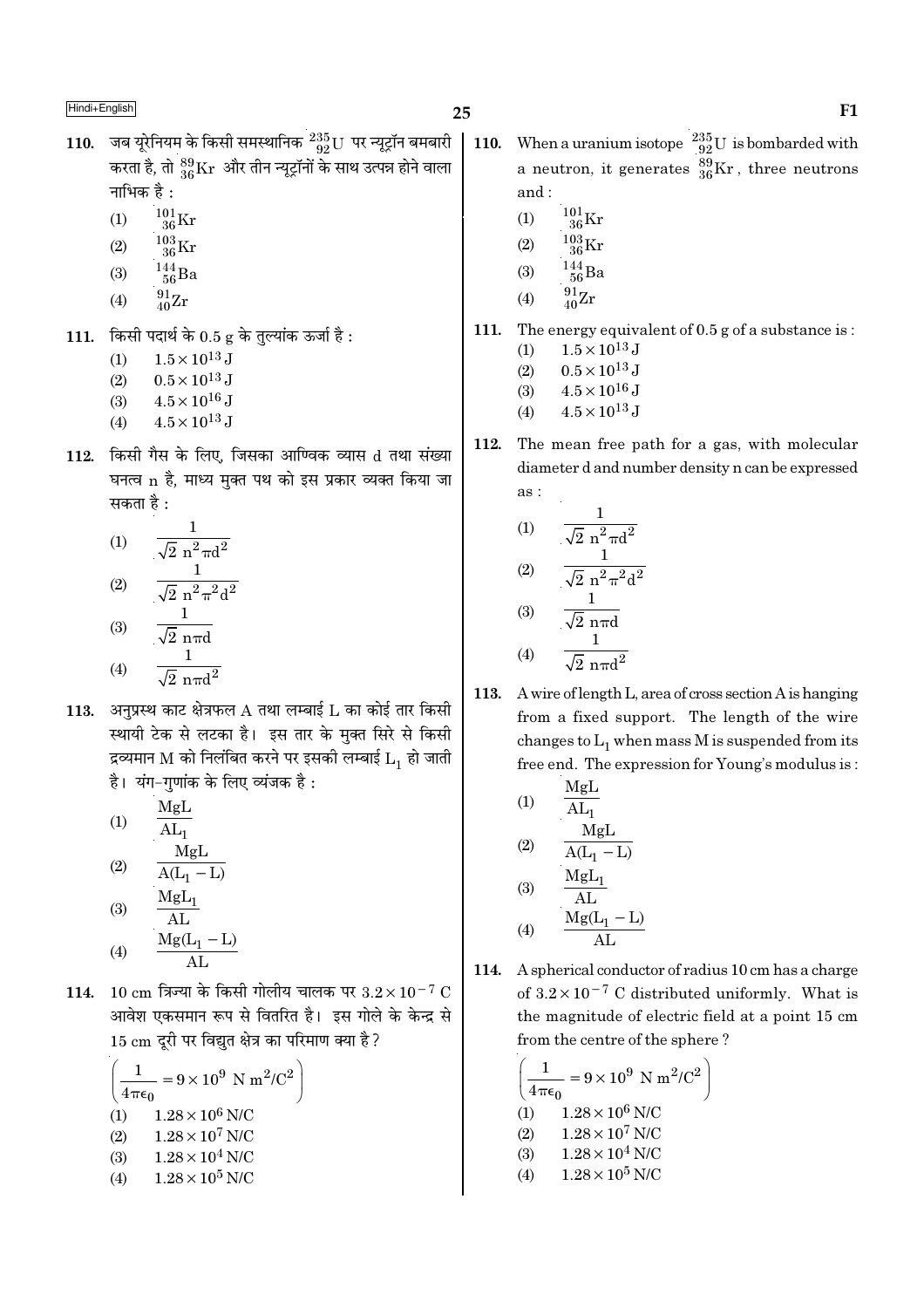115. DNA में एक बंध को खण्डित करने के लिए आवश्यक ऊर्जा  $10^{-20}$  J है। eV में यह मान है. लगभग:

- 0.06  $(1)$
- $(2)$ 0.006
- $(3)$ 6
- $0.6$  $(4)$
- 116. पृथ्वी के पृष्ठ पर किसी पिण्ड का भार 72 N है। पृथ्वी की क्रिज्या की आधी दूरी के बराबर ऊँचाई पर इस पिण्ड पर गरुत्वाकर्षण बल कितना होगा ?
	- 30 N  $(1)$
	- $(2)$ 24 N
	- $(3)$ 48 N
	- $(4)$ 32 N
- 117. दर्शाए गए तर्क परिपथ के लिए, सत्यमान सारणी है:



- 118. यंग के द्विझिरी प्रयोग में, यदि कलासंबद्ध स्रोतों के बीच का पृथकन आधा तथा पर्दे से कलासंबद्ध स्रोतों की दूरी को दो गुना कर दिया जाए, तो फ्रिंज चौडाई हो जाएगी :
	- चार गुनी  $(1)$
	- एक-चौथाई  $(2)$
	- दो गुनी  $(3)$
	- आधी  $(4)$
- 115. The energy required to break one bond in DNA is  $10^{-20}$  J. This value in eV is nearly :
	- $0.06$  $(1)$
	- $0.006$  $(2)$
	- $(3)$  $6\overline{6}$
	- $(4)$  $0.6$
- 116. A body weighs 72 N on the surface of the earth. What is the gravitational force on it, at a height equal to half the radius of the earth?
	- 30 N  $(1)$
	- 24 N  $(2)$
	- 48 N  $(3)$
	- 32 N  $(4)$
- 117. For the logic circuit shown, the truth table is:



- 118. In Young's double slit experiment, if the separation between coherent sources is halved and the distance of the screen from the coherent sources is doubled, then the fringe width becomes:
	- $(1)$ four times
	- $(2)$ one-fourth
	- $(3)$ double
	- $(4)$ half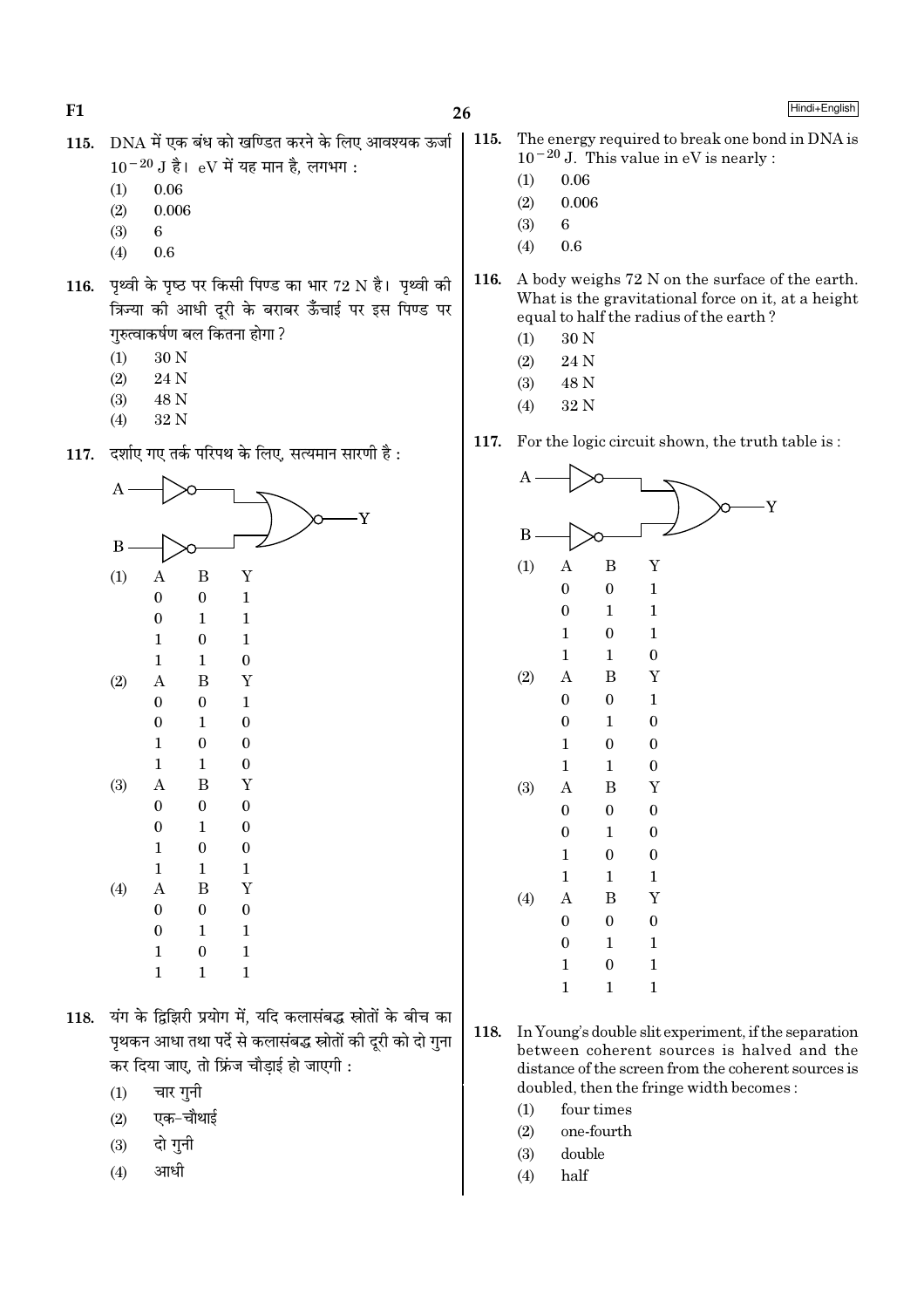में ड़बी है। इस नली में ऊपर चढे जल का द्रव्यमान है :  $(1)$  $10.0 g$  $(1)$  $10.0 \text{ g}$  $(2)$  $20.0 g$  $(2)$  $20.0 g$  $(3)$  $2.5 g$  $(3)$  $2.5g$  $5.0 g$  $(4)$  $(4)$  $5.0 g$ 120. 120. किसी सिलिण्डर में 249 kPa दाब और 27°C ताप पर हाइड़ोजन गैस भरी है। इसका घनत्व है : (R = 8.3 J mol<sup>-1</sup> K<sup>-1</sup>)  $0.1 \text{ kg/m}^3$  $(1)$  $0.1 \text{ kg/m}^3$  $(1)$  $0.02 \text{ kg/m}^3$  $(2)$  $0.02 \text{ kg/m}^3$  $(2)$ 

- $0.5 \text{ kg/m}^3$
- $(3)$
- $0.2 \text{ kg/m}^3$  $(4)$
- 121. 599 धारणशीलता की किसी लोहे की छड पर 1200 A m $^{-1}$ तीव्रता का चम्बकीय क्षेत्र लगाया गया है। इस छड के पदार्थ को पारगम्यता है:

119. क्रिन्या  $r$  की कोई केशिका नली जल में डबी है और इसमें जल

ऊँचाई h तक चढ गया है। केशिका नली में भरे जल का

द्रव्यमान 5 g है। त्रिज्या  $2r$  की कोई अन्य केशिका नली जल

- $(\mu_0 = 4\pi \times 10^{-7} \text{ T m A}^{-1})$
- (1)  $2.4\pi \times 10^{-5}$  T m A<sup>-1</sup>
- $(2)$  $2.4\pi \times 10^{-7}$  T m A<sup>-1</sup>
- $(3)$  $2.4\pi \times 10^{-4}$  T m A<sup>-1</sup>
- (4)  $8.0 \times 10^{-5}$  T m A<sup>-1</sup>
- $122$ . किसी कण, जिसका स्थिति सदिश  $2\,{\rm \vec{k}}$   ${\rm m}$  है, पर जब मूल बिंदु के परित:  $3\overset{\wedge}{f}$  N का कोई बल कार्य करता है, तो बलआघूर्ण ज्ञात कीजिए।
	- $-6\hat{i}$  N m  $(1)$
	- $6\hat{k}$  N m  $(2)$
	- $6i$  N m  $(3)$
	- $6\hat{i}$  N m  $(4)$
- 123. किसी एकपरमाणुक गैस की औसत तापीय ऊर्जा होती है: (बोल्ट्समान नियतांक= $k_B$  तथा निरपेक्ष ताप=T)
	- (1)  $\frac{5}{2} k_B T$ <br>
	(2)  $\frac{7}{2} k_B T$ <br>
	(3)  $\frac{1}{2} k_B T$ <br>
	(4)  $\frac{3}{2} k_B T$ 
		-
- $\vert$  119. A capillary tube of radius r is immersed in water and water rises in it to a height h. The mass of the water in the capillary is 5 g. Another capillary tube of radius 2r is immersed in water. The mass of water that will rise in this tube is: A cylinder contains hydrogen gas at pressure of 249 kPa and temperature 27°C. Its density is:  $(R = 8.3 \text{ J mol}^{-1} \text{ K}^{-1})$  $0.5 \text{ kg/m}^3$  $(3)$  $0.2 \text{ kg/m}^3$  $(4)$ 121. An iron rod of susceptibility 599 is subjected to a magnetising field of 1200 A  $m^{-1}$ . The permeability of the material of the rod is:  $(\mu_0 = 4\pi \times 10^{-7} \text{ T m A}^{-1})$  $2.4\pi \times 10^{-5}$  T m A<sup>-1</sup>  $(1)$  $2.4\pi \times 10^{-7}$  T m A<sup>-1</sup>  $(2)$  $2.4\pi \times 10^{-4}$  T m A<sup>-1</sup>  $(3)$  $8.0\times10^{-5}\,\mathrm{T}$  m A  $^{-1}$  $(4)$ 
	- 122. Find the torque about the origin when a force of  $3\hat{i}$  N acts on a particle whose position vector is  $2\hat{k}$  m.
		- $-6\hat{i}$  N m  $(1)$
		- $6\hat{k}$  N m  $(2)$
		- $6\hat{i}$  N m  $(3)$
		- $6\hat{i}$  N m  $(4)$
	- 123. The average thermal energy for a mono-atomic gas is :  $(k_B$  is Boltzmann constant and T, absolute temperature)
		- $\begin{aligned} \frac{5}{2} \text{ k}_{\text{B}}\text{T} \\ \frac{7}{2} \text{ k}_{\text{B}}\text{T} \\ \frac{1}{2} \text{ k}_{\text{B}}\text{T} \\ \frac{3}{2} \text{ k}_{\text{B}}\text{T} \end{aligned}$  $(1)$  $(2)$  $(3)$  $(4)$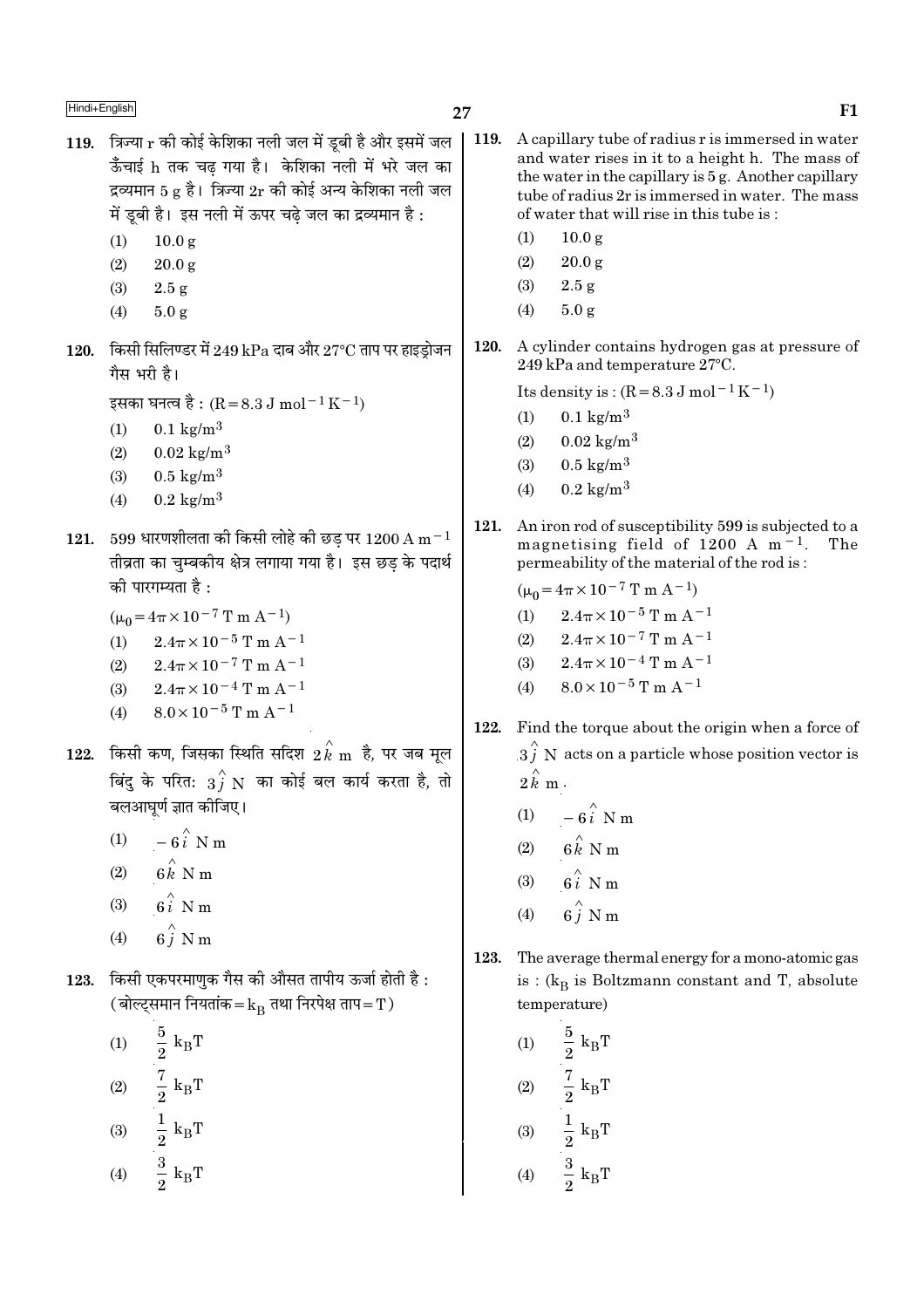- 124. यह मानिए कि किसी तारे से  $600 \text{ nm}$  तरंगदैर्ध्य का प्रकाश आ रहा है। उस दरदर्शक जिसके अभिदश्यक का व्यास 2 m है. के विभेदन की सीमा है :
	- $7.32 \times 10^{-7}$  rad  $(1)$
	- $6.00 \times 10^{-7}$  rad  $(2)$
	- $3.66 \times 10^{-7}$  rad  $(3)$
	- $1.83 \times 10^{-7}$  rad  $(4)$
- 125. 20  $\rm cm^2$  क्षेत्रफल के किसी अपरावर्ती पृष्ठ पर 20 W/ $\rm cm^2$ औसत फ्लक्स के साथ प्रकाश अभिलम्बवत आपतन करता है। 1 मिनट की समयावधि में इस पृष्ठ पर प्राप्त की गयी ऊर्जा है :
	- $24 \times 10^3$  J  $(1)$
	- $48 \times 10^3$  J  $(2)$
	- $(3)$  $10 \times 10^3$  J
	- $12 \times 10^3$  J  $(4)$
- 126. किसी विद्युत चुम्बकीय तरंग में चुंबकीय क्षेत्र और विद्युत क्षेत्र के घटकों की तीव्रताओं के योगदानों का अनुपात होता है :  $(c = \fbox{\frown} \gtrsim \fbox{\frown} \gtrsim \fbox{\frown} \gtrsim \fbox{\frown} \gtrsim \fbox{\frown} \gtrsim \fbox{\frown} \gtrsim \fbox{\frown} \gtrsim \fbox{\frown} \gtrsim \fbox{\frown} \gtrsim \fbox{\frown} \gtrsim \fbox{\frown} \gtrsim \fbox{\frown} \gtrsim \fbox{\frown} \gtrsim \fbox{\frown} \gtrsim \fbox{\frown} \gtrsim \fbox{\frown} \gtrsim \fbox{\frown} \gtrsim \fbox{\frown} \gtrsim \fbox{\frown} \gtrsim \fbox{\frown} \$ 
	- $(1)$  $1 : c$
	- $1 : c<sup>2</sup>$  $(2)$
	- $(3)$  $c:1$
	- $(4)$  $1:1$
- 127. नीचे दिया गया कौनसा ग्राफ कॉपर के लिए, ताप (T) के साथ प्रतिरोधकता (o) के विचरण को निरूपित करता है ?



124. Assume that light of wavelength 600 nm is coming from a star. The limit of resolution of telescope whose objective has a diameter of 2 m is:

- $7.32 \times 10^{-7}$  rad  $(1)$
- $6.00 \times 10^{-7}$  rad  $(2)$
- $3.66 \times 10^{-7}$  rad  $(3)$
- $1.83 \times 10^{-7}$  rad  $(4)$
- 125. Light with an average flux of  $20$  W/cm<sup>2</sup> falls on a non-reflecting surface at normal incidence having surface area  $20 \text{ cm}^2$ . The energy received by the surface during time span of 1 minute is:
	- $24 \times 10^3$  J  $(1)$
	- $(2)$  $48 \times 10^3$  J
	- $10 \times 10^3$  J  $(3)$
	- $12 \times 10^3$  J  $(4)$
- 126. The ratio of contributions made by the electric field and magnetic field components to the intensity of an electromagnetic wave is :  $(c = speed of$ electromagnetic waves)
	- $(1)$  $1: c$
	- $1 : c<sup>2</sup>$  $(2)$
	- $(3)$  $c:1$
	- $1:1$  $(4)$
- Which of the following graph represents the 127. variation of resistivity  $(\rho)$  with temperature (T) for copper?

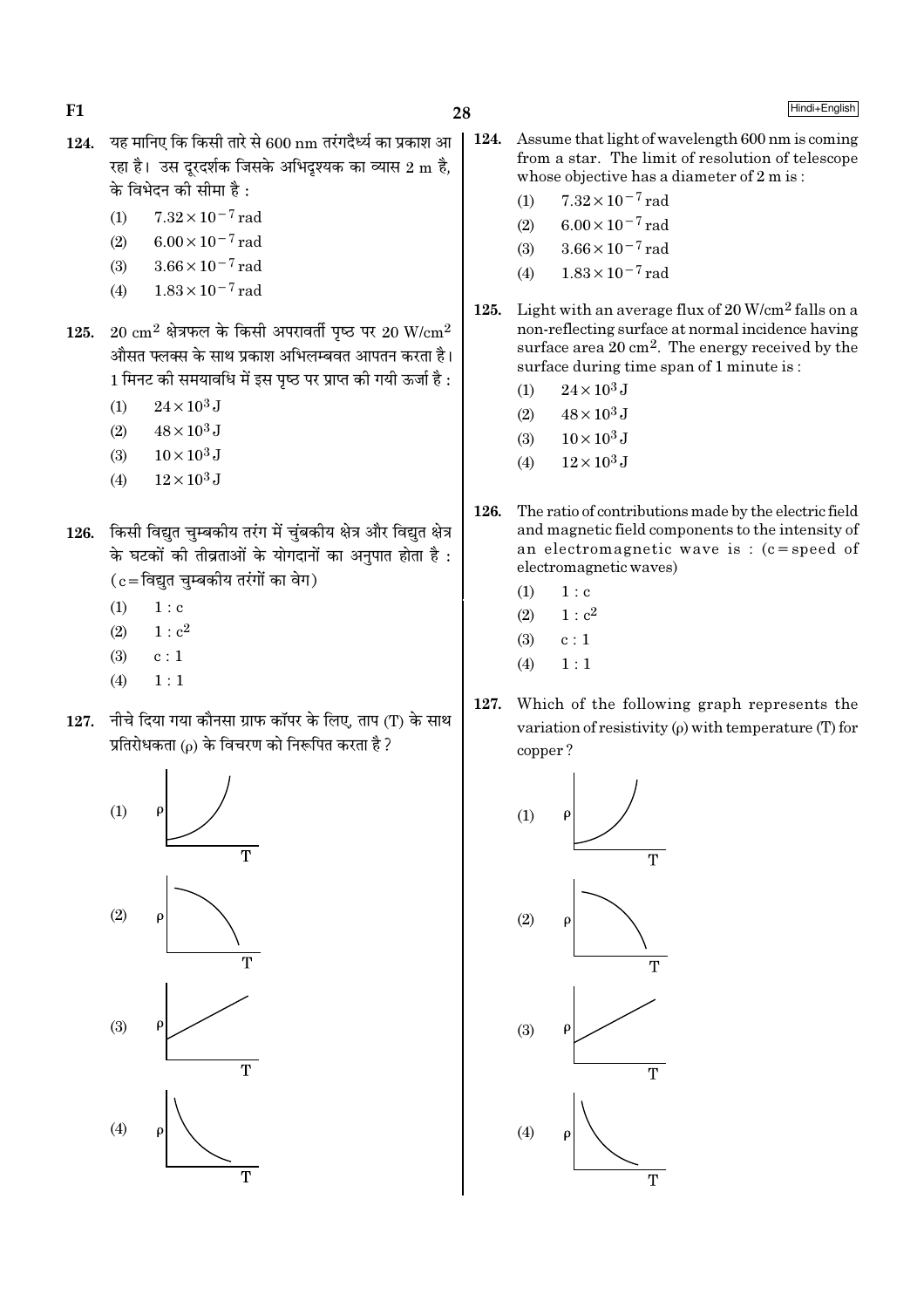- 128.  $r_1$  और  $r_2$  त्रिज्याओं  $(r_1 = 1.5 r_2)$  के दो कॉपर के ठोस गोलों के ताप में 1 K की वद्धि करने के लिए आवश्यक ऊष्माओं की मात्राओं का अनुपात है :
	- $\mathbf{3}$  $(1)$  $\frac{1}{2}$  5  $\frac{5}{3}$   $\frac{27}{8}$  9  $\frac{1}{4}$  $(2)$
	- $(3)$
	- $(4)$
	- 129. किसी मीटर सेतु के बाएँ अन्तराल में संयोजित कोई प्रतिरोध तार इसके दाएँ अन्तराल के 10  $\Omega$  प्रतिरोध को उस बिन्दु पर संतुलित करता है जो सेतृ के तार को  $3:2$  के अनुपात में विभाजित करता है। यदि प्रतिरोध तार की लम्बाई 1.5 m है, तो इस प्रतिरोध तार की वह लम्बाई जिसका प्रतिरोध 1  $\Omega$  होगा. है :
		- $1.5 \times 10^{-1}$  m  $(1)$
		- $(2)$  $1.5 \times 10^{-2}$  m
		- $1.0 \times 10^{-2}$  m  $(3)$
		- $1.0 \times 10^{-1}$  m  $(4)$
	- 130. किसी p-n संधि डायोड में अवक्षय-क्षेत्र की चौड़ाई में वृद्धि का कारण है :
		- अग्रदिशिक और पश्चदिशिक बायस दोनों  $(1)$
		- अग्रदिशिक धारा (current) में वृद्धि  $(2)$
		- केवल अग्रदिशिक बायस  $(3)$
		- केवल पश्चदिशिक बायस  $(4)$
	- 131.  $40 \mu F$  के किसी संधारित्र को 200 V, 50 Hz की ac आपर्ति से संयोजित किया गया है। इस परिपथ में धारा का वर्ग माध्य मूल (rms) मान है, लगभग:
		- $2.5A$  $(1)$
		- $(2)$  $25.1A$
		- $1.7A$  $(3)$
		- $2.05A$  $(4)$
	- $132.$  सार्थक अंकों को महत्व देते हुए  $9.99 \text{ m} 0.0099 \text{ m}$  का मान क्या है?
		- $(1)$  $9.980 \text{ m}$
		- $(2)$  $9.9<sub>m</sub>$
		- $(3)$ 9.9801 m
		- 9.98 m  $(4)$
- $\vert$  128. The quantities of heat required to raise the temperature of two solid copper spheres of radii  $r_1$  and  $r_2$  ( $r_1$ =1.5  $r_2$ ) through 1 K are in the ratio:
	- $\frac{3}{2}$  $\frac{5}{3}$  $(1)$  $(2)$  $(3)$  $\overline{9}$  $(4)$
	- 129. A resistance wire connected in the left gap of a metre bridge balances a 10  $\Omega$  resistance in the right gap at a point which divides the bridge wire in the ratio  $3:2$ . If the length of the resistance wire is 1.5 m, then the length of 1  $\Omega$  of the resistance wire is:
		- $1.5 \times 10^{-1}$  m  $(1)$
		- $1.5 \times 10^{-2}$  m  $(2)$
		- $1.0 \times 10^{-2}$  m  $(3)$
		- $1.0 \times 10^{-1}$  m  $(4)$
- 130. The increase in the width of the depletion region in a p-n junction diode is due to:
	- $(1)$ both forward bias and reverse bias
	- $(2)$ increase in forward current
	- $(3)$ forward bias only
	- $(4)$ reverse bias only
- 131. A 40  $\mu$ F capacitor is connected to a 200 V, 50 Hz ac supply. The rms value of the current in the circuit is, nearly :
	- $2.5A$  $(1)$
	- $(2)$ 25.1A
	- $(3)$  $1.7A$
	- $2.05A$  $(4)$
- 132. Taking into account of the significant figures, what is the value of  $9.99 \text{ m} - 0.0099 \text{ m}$ ?
	- $(1)$  $9.980 \text{ m}$
	- $(2)$  $9.9<sub>m</sub>$
	- $(3)$  $9.9801 \text{ m}$
	- $(4)$  $9.98<sub>m</sub>$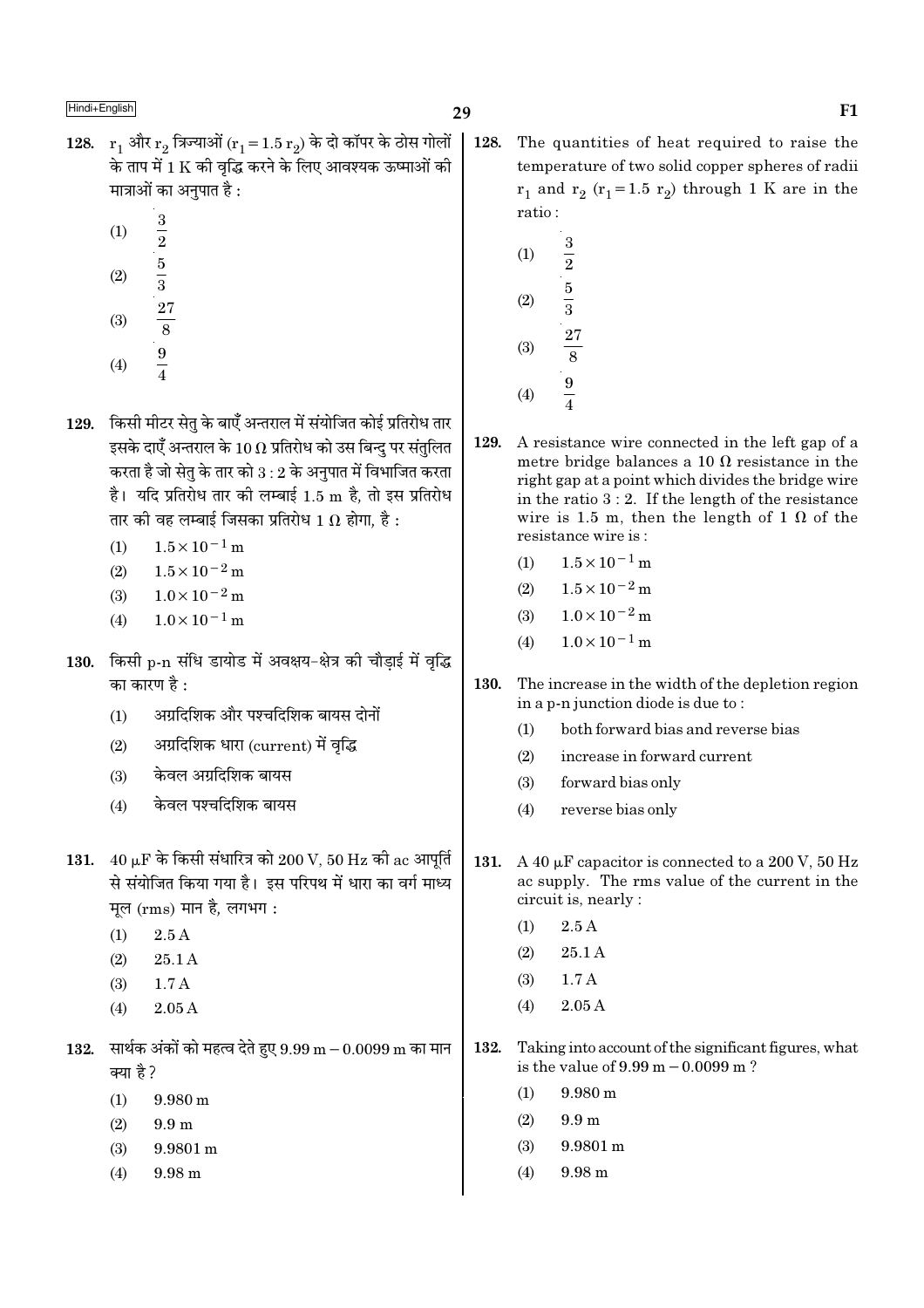Hindi+English

- 133. किसी आवेशित कण, जिसका  $3 \times 10^{-10}$  Vm  $^{-1}$  तीव्रता के विद्यत क्षेत्र में अपवाह वेग  $7.5 \times 10^{-4}$  m s<sup>-1</sup> है. की  $m^2 V^{-1} s^{-1}$  में गतिशीलता है:
	- $2.5 \times 10^{-6}$  $(1)$
	- $2.25 \times 10^{-15}$  $(2)$
	- $2.25 \times 10^{15}$  $(3)$
	- $2.5 \times 10^6$  $(4)$
- 134. किसी गिटार में समान पदार्थ की बनी दो डोरियों A और B के स्वर हल्के से मेल नहीं खा रहे हैं और 6 Hz आवृत्ति के विस्पन्द उत्पन्न कर रहे हैं। जब B में तनाव को कुछ कम कर दिया जाता है, तो विस्पन्द आवृत्ति बढकर  $7 \text{ Hz}$  हो जाती है। यदि A की आवत्ति 530 Hz है, तो B की मुल आवृत्ति है :
	- $(1)$ 536 Hz
	- 537 Hz  $(2)$
	- $(3)$ 523 Hz
	- $(4)$ 524 Hz
- 135. उपेक्षणीय द्रव्यमान की 1 m लम्बी किसी दृढ छड के दो सिरों से 5 kg और 10 kg द्रव्यमान के दो कण जुडे हैं।

 $5 \text{ kg}$  के कण से इस निकाय के संहति केन्द्र की दुरी (लगभग) है :

- $(1)$ 67 cm
- $(2)$ 80 cm
- $(3)$  $33 \text{ cm}$
- $50 \text{ cm}$  $(4)$
- 136. बेन्ज़ैल्डिहाइड और ऐसीटोफ़ीनोन की तनु  $NaOH$  की उपस्थिति में अभिक्रिया इस प्रकार जानी जाती है :
	- क्रॉस कैनिज़ारो अभिक्रिया  $(1)$
	- क्रॉस ऐलडॉल संघनन  $(2)$
	- ऐलडॉल संघनन  $(3)$
	- कैनिज़ारो अभिक्रिया  $(4)$
- 137. ज़ीटा विभव का मापन कोलॉइडी विलयन के किस गुणधर्म के निर्धारण में उपयोगी होता है ?
	- कोलॉइडी कणों की विलेयता  $(1)$
	- कोलॉइडी कणों का आमाप  $(2)$
	- श्यानता  $(3)$
	- विलेयता  $(4)$
- $\vert$  133. A charged particle having drift velocity of  $7.5 \times 10^{-4}$  m s<sup>-1</sup> in an electric field of  $3 \times 10^{-10}$  Vm<sup>-1</sup>, has a mobility in m<sup>2</sup> V<sup>-1</sup> s<sup>-1</sup>  $\alpha$ f ·
	- $2.5 \times 10^{-6}$  $(1)$
	- $2.25 \times 10^{-15}$  $(2)$
	- $2.25 \times 10^{15}$  $(3)$
	- $2.5 \times 10^6$  $(4)$
	- In a guitar, two strings A and B made of same 134. material are slightly out of tune and produce beats of frequency 6 Hz. When tension in B is slightly decreased, the beat frequency increases to 7 Hz. If the frequency of A is  $530$  Hz, the original frequency of B will be:
		- 536 Hz  $(1)$
		- 537 Hz  $(2)$
		- 523 Hz  $(3)$
		- 524 Hz  $(4)$
- 135. Two particles of mass 5 kg and 10 kg respectively are attached to the two ends of a rigid rod of length 1 m with negligible mass.

The centre of mass of the system from the 5 kg particle is nearly at a distance of:

- 67 cm  $(1)$
- $(2)$ 80 cm
- $(3)$  $33 \text{ cm}$
- $50 \text{ cm}$  $(4)$
- 136. Reaction between benzaldehyde and acetophenone in presence of dilute NaOH is known as:
	- Cross Cannizzaro's reaction  $(1)$
	- $(2)$ Cross Aldol condensation
	- $(3)$ Aldol condensation
	- $(4)$ Cannizzaro's reaction
- 137. Measuring Zeta potential is useful in determining which property of colloidal solution?
	- $(1)$ Stability of the colloidal particles
	- $(2)$ Size of the colloidal particles
	- $(3)$ Viscosity
	- Solubility  $(4)$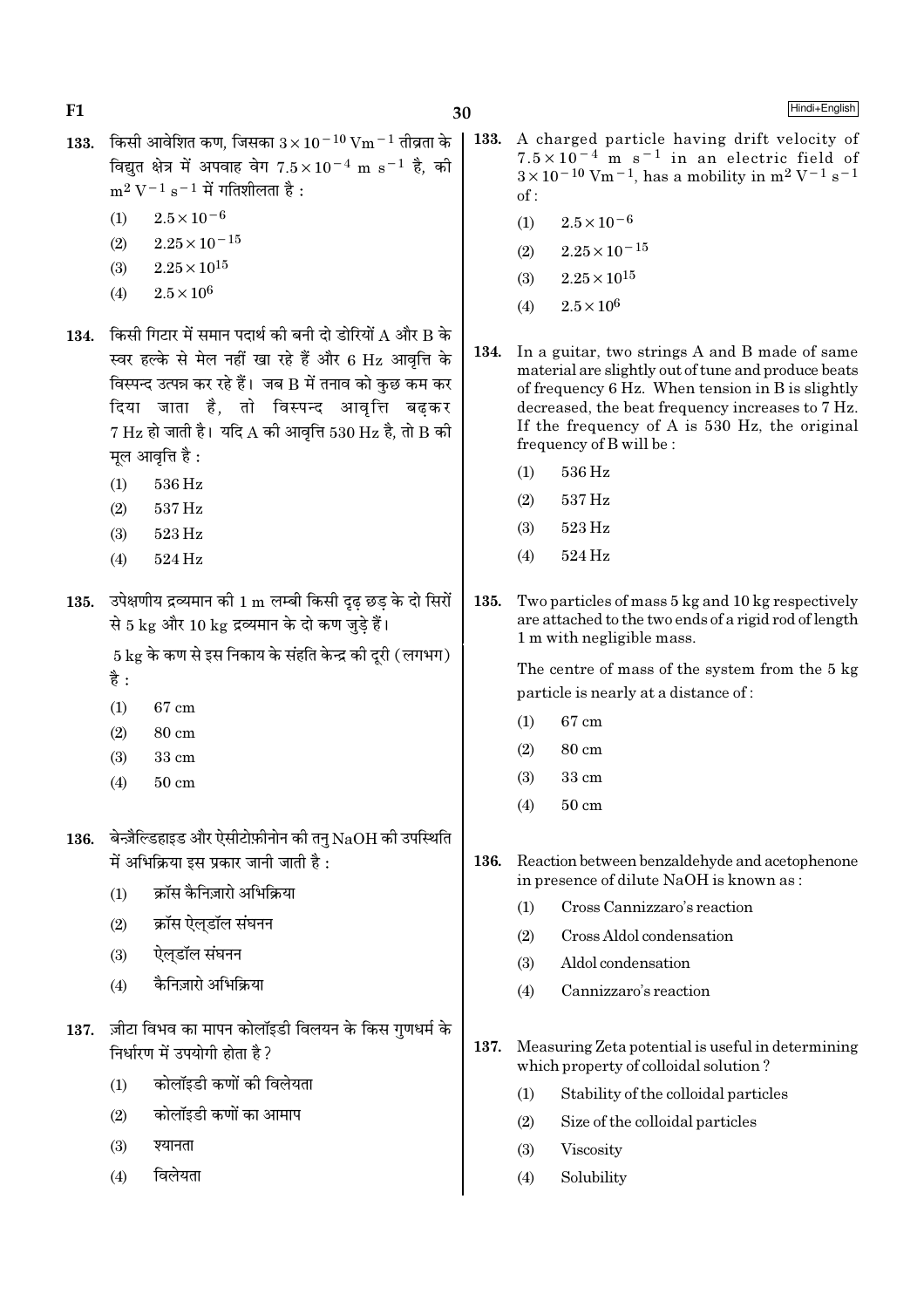138. निम्नलिखित में से किसके कारण एक ततीयक ब्यटिल कार्बोधनायन एक द्वितीयक ब्यटिल कार्बोधनायन से अधिक स्थायी होता है ?  $-CH_3$  समूहों के  $-R$  प्रभाव के कारण  $(1)$ अतिसंयुग्मन  $(2)$  $-CH_3$  समूहों के  $-I$  प्रभाव के कारण  $(3)$  $-CH_3$  समूहों के  $+R$  प्रभाव के कारण  $(4)$ किसी आदर्श गैस के रुद्धोष्म परिस्थिति में मुक्त प्रसरण के लिए 139. उचित विकल्प है :  $q \le 0$ ,  $\Delta T = 0$  और  $w = 0$  $(1)$  $q > 0$ ,  $\Delta T > 0$  और w > 0  $(2)$  $q = 0$ ,  $\Delta T = 0$  और  $w = 0$  $(3)$  $a = 0$ .  $\Delta T < 0$  और w > 0  $(4)$ 140. निम्नलिखित को सुमेलित कीजिए: ऑक्साइड प्रकृति क्षारीय  $CO$  $(a)$  $(i)$  $(b)$ B<sub>a</sub>O  $(ii)$ उदासीन अम्लीय  $(iii)$  $\left( \mathrm{c}\right)$  $\text{Al}_2\text{O}_3$  $(iv)$ उभयधर्मी  $(d)$  $Cl<sub>2</sub>O<sub>7</sub>$ निम्नलिखित में से कौन-सा **सही** विकल्प है ?  $(a)$  $(b)$  $\left( \text{c} \right)$  $(d)$  $(1)$  $(iii)$  $(iv)$  $(i)$  $(ii)$  $(2)$  $(iv)$  $(iii)$  $(ii)$  $(i)$  $(3)$  $(i)$  $(ii)$  $(iii)$  $(iv)$  $(4)$  $(ii)$  $(i)$  $(iv)$  $(iii)$ 141. ऐसीटोन और मेथिलमैग्नीशियम क्लोराइड की अभिक्रिया और तत्पश्चात् जल-अपघटन से प्राप्त होगा: तृतीयक ब्यूटिल ऐल्कोहॉल  $(1)$ आइसोब्यटिल ऐल्कोहॉल  $(2)$ आइसोप्रोपिल ऐल्कोहॉल  $(3)$ द्वितीयक ब्यूटिल ऐल्कोहॉल  $(4)$ 

- 142. निम्नलिखित धातु आयन अनेक एंज़ाइमों को सक्रियित करता है, ग्लूकोस के ऑक्सीकरण से ATP के उत्पादन में और Na के साथ शिरा संकेतों के संचरण के लिए उत्तरदायी है :
	- कैल्शियम  $(1)$
	- पोटैशियम  $(2)$
	- $(3)$ आयरन
	- तांबा (कॉपर)  $(4)$
- 138. A tertiary butyl carbocation is more stable than a secondary butyl carbocation because of which of the following?
	- $(1)$  $-R$  effect of  $-CH<sub>3</sub>$  groups
	- $(2)$ Hyperconjugation
	- $(3)$  $-I$  effect of  $-CH<sub>3</sub>$  groups
	- $+$  R effect of  $-$  CH<sub>3</sub> groups  $(4)$
- The correct option for free expansion of an ideal 139. gas under adiabatic condition is:
	- $q \leq 0$ ,  $\Delta T = 0$  and  $w = 0$  $(1)$
	- $q > 0$ ,  $\Delta T > 0$  and  $w > 0$  $(2)$
	- $(3)$  $q=0$ ,  $\Delta T=0$  and  $w=0$
	- $(4)$  $q = 0$ ,  $\Delta T < 0$  and  $w > 0$
- 140. Match the following:

|     | Oxide                   |                                                                                                           | Nature                                           |
|-----|-------------------------|-----------------------------------------------------------------------------------------------------------|--------------------------------------------------|
| (a) | CO                      | (i)                                                                                                       | Basic                                            |
| (b) | BaO                     | (ii)                                                                                                      | Neutral                                          |
| (c) | $\text{Al}_2\text{O}_3$ | (iii)                                                                                                     | Acidic                                           |
| (d) | $Cl_2O_7$               | (iv)                                                                                                      | Amphoteric                                       |
|     |                         |                                                                                                           | Which of the following is <b>correct</b> option? |
|     |                         | $\lambda$ , $\lambda$ , $\lambda$ , $\lambda$ , $\lambda$ , $\lambda$ , $\lambda$ , $\lambda$ , $\lambda$ |                                                  |

|     | (a)      | (b)    | (C)   | (d)   |
|-----|----------|--------|-------|-------|
| (1) | (iii)    | (iv)   | (i)   | (ii)  |
| (2) | (iv)     | (iii)  | (ii)  | (i)   |
| (3) | $\rm(i)$ | $\sin$ | (iii) | (iv)  |
| (4) | (ii)     | (i)    | (iv)  | (iii) |

- 141. Reaction between acetone and methylmagnesium chloride followed by hydrolysis will give:
	- Tert. butyl alcohol  $(1)$
	- $(2)$ Isobutyl alcohol
	- $(3)$ Isopropyl alcohol
	- Sec. butvl alcohol  $(4)$
- 142. The following metal ion activates many enzymes, participates in the oxidation of glucose to produce ATP and with Na, is responsible for the transmission of nerve signals.
	- $(1)$ Calcium
	- $(2)$ Potassium
	- $(3)$ Iron
	- $(4)$ Copper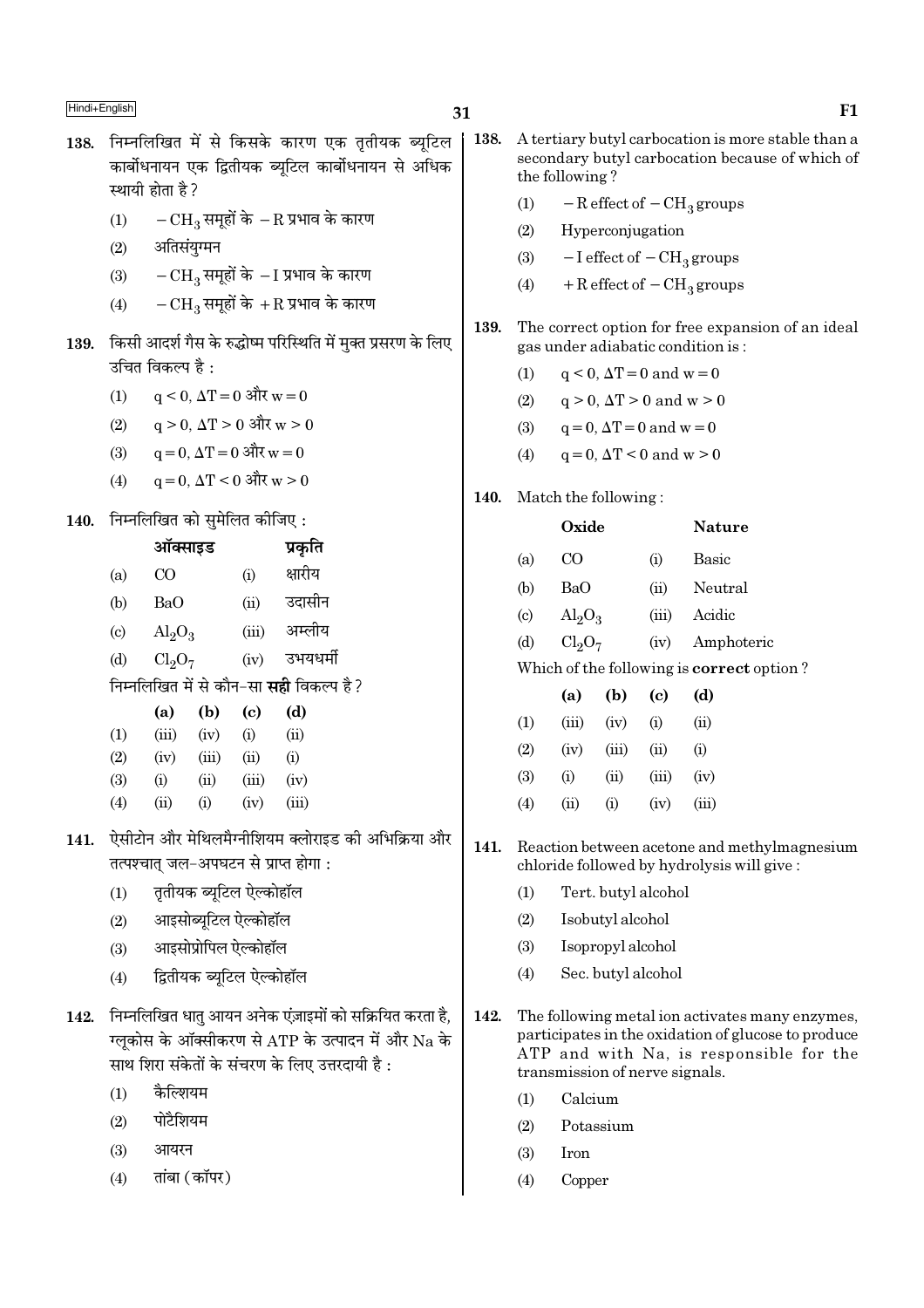- $F1$
- 143. निम्नलिखित में से कौन-सा एक क्षारीय ऐमीनो अम्ल है?
	- टाइरोसीन  $(1)$
	- लाइसीन  $(2)$
	- $(3)$ सेरीन
	- ऐलानिन  $(4)$
- 144. अभिक्रियाओं के निम्नलिखित क्रम में X यौगिक को पहचानिए:





 $\overline{\text{CCl}}_3$  $(2)$ 



 $CH<sub>2</sub>Cl$  $(4)$ 

- Which of the following is a basic amino acid? 143.
	- Tyrosine  $(1)$
	- $(2)$ Lysine
	- $(3)$ Serine
	- $(4)$ Alanine
- 144. Identify compound X in the following sequence of reactions:









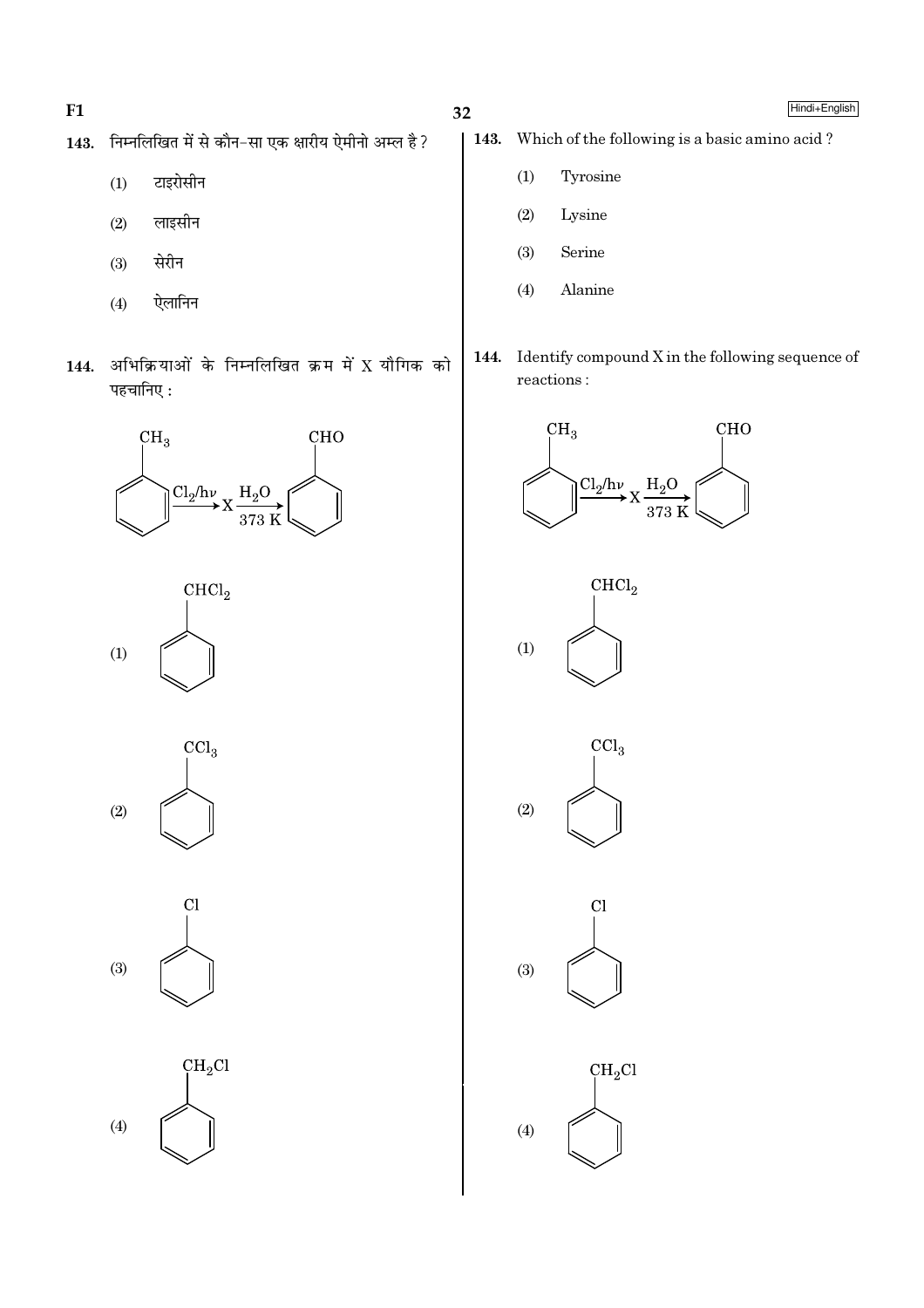- 145. निम्नलिखित में से. समन्वय यौगिकों को बनाने के लिए संलग्नियों की बढती क्षेत्र प्रबलता का कौन–सा **सही** क्रम है ?
	- $F^-$  < SCN<sup>-</sup> < C<sub>2</sub>O<sub>4</sub><sup>2</sup><sup>-</sup> < CN<sup>-</sup>  $(1)$
	- $CN^{-} < C_2O_4^{2-} < SCN^{-} < F^{-}$  $(2)$
	- $SCN^{-} < F^{-} < C_2O_4^{2-} < CN^{-}$  $(3)$
	- $SCN^- < F^- < CN^- < C_2O_4^{2-}$  $(4)$
- 146. निम्नलिखित में से कौन-सा धनायनी अपमार्जक है ?
	- सेटिलटाइमेथिल अमोनियम ब्रोमाइड  $(1)$
	- सोडियम डोडेसिलबेन्ज़ीन सल्फोनेट  $(2)$
	- सोडियम लॉराइल सल्फेट  $(3)$
	- सोडियम स्टिएरेट  $(4)$
- 147. निम्नलिखित में से किसमें परमाणुओं की संख्या अधिकतम होगी ?
	- $(1)$  $O_2(g)$  का 1 g [O का परमाणु द्रव्यमान = 16]
	- $Li(s)$  का 1 g [Li का परमाणु द्रव्यमान = 7]  $(2)$
	- $Ag(s)$  का 1 g [Ag का परमाणु द्रव्यमान=108]  $(3)$
	- $Mg(s)$  का 1 g [Mg का परमाणु द्रव्यमान=24]  $(4)$

### 148. अनचित समेल को पहचानिए।

|                           | नाम             |       | आई.यू.पी.ए.सी. अधिकृत नाम |
|---------------------------|-----------------|-------|---------------------------|
| (a)                       | अननिलउनियम      | (i)   | मैंडलीवियम                |
| (b)                       | अननिलट्राइयम    | (ii)  | लारेंसियम                 |
| $\left( \text{c} \right)$ | अननिलहेक्सियम   | (iii) | सीबोर्गियम                |
| (d)                       | अनअनयुनियम      | (iv)  | डर्मस्टेड्टियम            |
| (1)                       | $(c)$ , $(iii)$ |       |                           |
| (2)                       | $(d)$ , $(iv)$  |       |                           |
| (3)                       | (a), (i)        |       |                           |
| (4)                       | $(b)$ , $(ii)$  |       |                           |
|                           |                 |       |                           |

- 145. Which of the following is the correct order of increasing field strength of ligands to form coordination compounds?
	- $F^{-}$  < SCN<sup>-</sup> < C<sub>2</sub>O<sub>4</sub><sup>2</sup><sup>-</sup> < CN<sup>-</sup>  $(1)$
	- $CN^{-} < C_2O_4^{2-} < SCN^{-} < F^{-}$  $(2)$
	- $SCN^- < F^- < C_2O_4^{2-} < CN^ (3)$
	- $SCN^- < F^- < CN^- < C_2O_4^{2-}$  $(4)$

#### Which of the following is a cationic detergent? 146.

- $(1)$ Cetyltrimethyl ammonium bromide
- $(2)$ Sodium dodecylbenzene sulphonate
- $(3)$ Sodium lauryl sulphate
- $(4)$ Sodium stearate
- 147. Which one of the followings has maximum number of atoms?
	- $(1)$ 1 g of  $O_2(g)$  [Atomic mass of O = 16]
	- $(2)$ 1 g of Li(s) [Atomic mass of Li = 7]
	- $(3)$ 1 g of Ag(s) [Atomic mass of Ag =  $108$ ]
	- 1 g of Mg(s) [Atomic mass of Mg = 24]  $(4)$

# 148. Identify the incorrect match.

|     | <b>Name</b>       |       | <b>IUPAC Official Name</b> |
|-----|-------------------|-------|----------------------------|
| (a) | Unnilunium        | (i)   | Mendelevium                |
|     | (b) Unniltrium    |       | (ii) Lawrencium            |
|     | (c) Unnilhexium   | (iii) | Seaborgium                 |
|     | (d) Unununnium    |       | (iv) Darmstadtium          |
|     | $(1)$ (c), (iii)  |       |                            |
|     | $(2)$ $(d), (iv)$ |       |                            |
|     | $(3)$ $(a), (i)$  |       |                            |
|     |                   |       |                            |

 $(4)$  $(b)$ ,  $(ii)$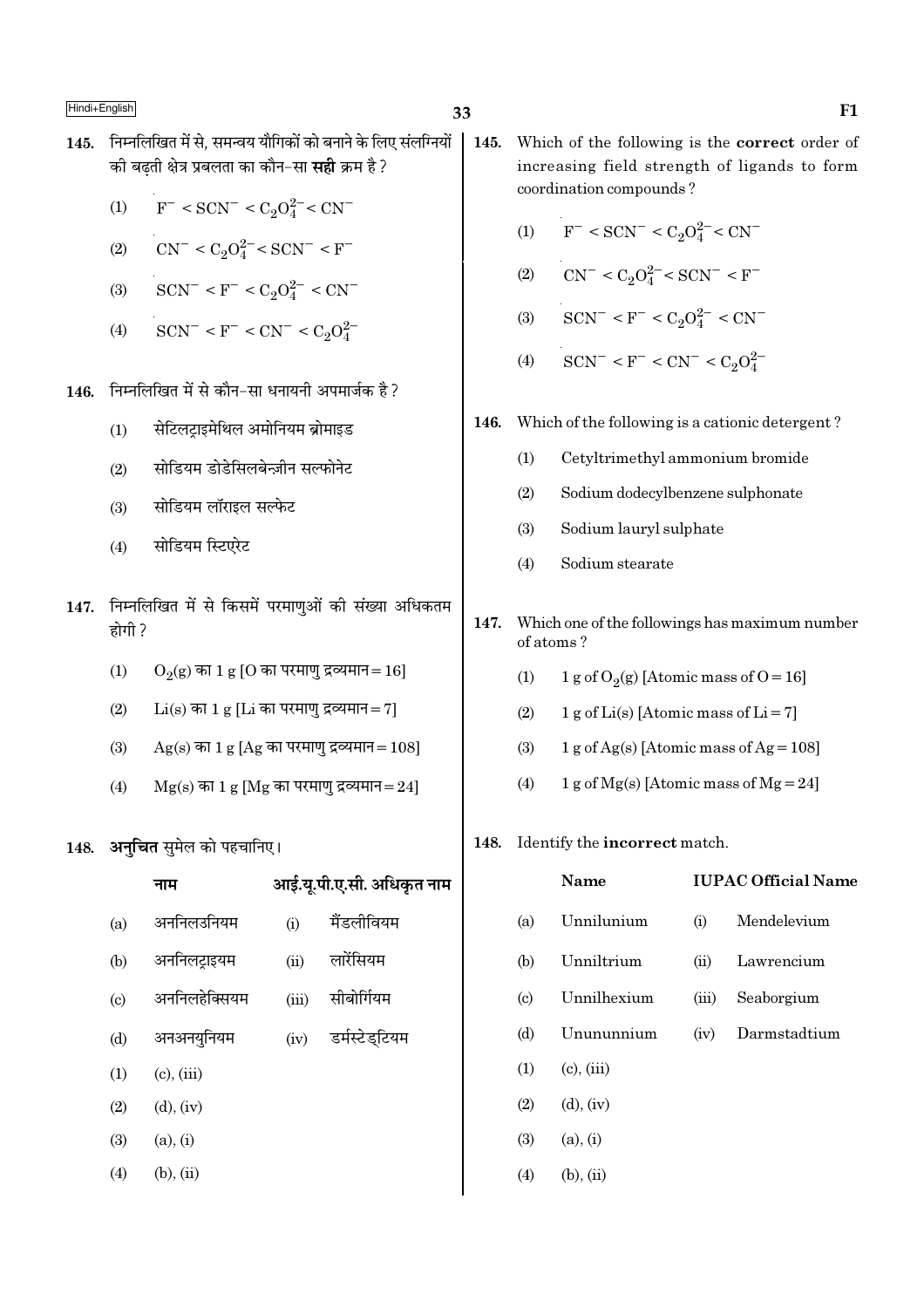$(1)$ 

निम्नलिखित में से कौन-सी ऐमीन कार्बिलऐमीन परीक्षण देगी ? 149.

 $NCH<sub>3</sub>$ <sub>2</sub>

 $NHC<sub>2</sub>H<sub>5</sub>$ 





- 150. Paper chromatography is an example of:
	- $(1)$ Thin layer chromatography
	- $(2)$ Column chromatography
	- Adsorption chromatography  $(3)$
	- $(4)$ Partition chromatography
- 151. A mixture of  $N_2$  and Ar gases in a cylinder contains 7 g of  $N_2$  and  $8g$  of Ar. If the total pressure of the mixture of the gases in the cylinder is 27 bar, the partial pressure of  $N_2$  is:

[Use atomic masses (in g mol<sup>-1</sup>) :  $N = 14$ ,  $Ar = 40$ ]

- $(1)$  $15<sub>bar</sub>$
- 18 bar  $(2)$
- $(3)$ 9 bar
- $(4)$ 12 bar



- कागज़ वर्णलेखिकी, उदाहरण है : 150.
	- पतली परत वर्णलेखिकी का  $(1)$
	- स्तंभ वर्णलेखिकी का  $(2)$
	- अधिशोषण वर्णलेखिको का  $(3)$
	- विपाटन वर्णलेखिकी का  $(4)$
- एक सिलिंडर में  $\mathrm{N}_2$  और  $\mathrm{Ar}$  गैसों के एक मिश्रण में  $\mathrm{N}_2$  के<br>7 g और  $\mathrm{Ar}$  के 8 g हैं। यदि सिलिंडर में गैसों के मिश्रण का 151. कुल दाब 27 bar हो, तो  $\mathrm{N}_2$  का आंशिक दाब है,

[परमाणु द्रव्यमानों (g mol<sup>-1</sup> में) : N = 14, Ar = 40 उपयोग कीजिए|

- $(1)$  $15<sub>bar</sub>$
- $(2)$ 18 bar
- $(3)$ 9<sub>bar</sub>
- $(4)$  $12<sub>bar</sub>$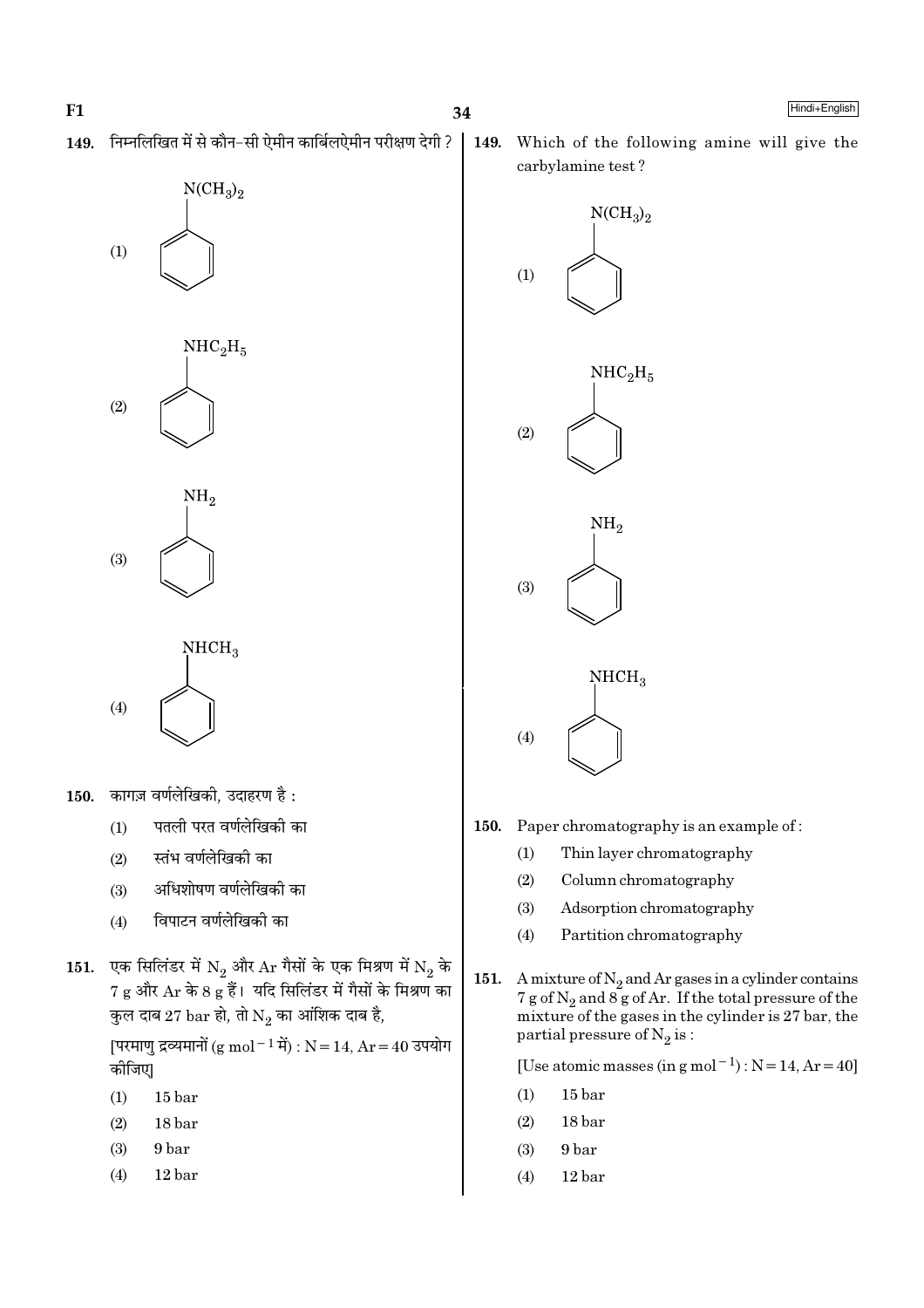$^{175}_{71}$ Lu में प्रोटॉनों, न्यूट्रॉनों और इलेक्ट्रॉनों की संख्याएँ, क्रमश: 152. 훔 .

> $(1)$ 71.71 और 104

- $(2)$  $175, 104$  और  $71$
- $71.104$  और  $71$  $(3)$
- 104, 71 और 71  $(4)$
- 153. प्रथम कोटि की एक अभिक्रिया के लिए वेग स्थिरांक  $4.606 \times 10^{-3}$  s<sup>-1</sup> है। अभिकारक के 2.0 g को 0.2 g तक घटने में आवश्यक समय है:
	- $(1)$  $500 s$
	- $(2)$  $1000 s$
	- $(3)$  $100 s$
	- $(4)$  $200 s$
- पहचानिए कि कौन–से अणु का अस्तित्व **नहीं** है। 154.
	- $(1)$  $C<sub>2</sub>$
	- $(2)$  $O<sub>2</sub>$
	- $(3)$ He<sub>o</sub>
	- $(4)$ Li<sub>2</sub>
- सुक्रोस का जल-अपघटन निम्नलिखित अभिक्रिया द्वारा दिया 155. जाता है :

सुक्रोस+ $\mathrm{H}_2\mathrm{O}$   $\rightleftharpoons$  ग्लूकोस+ फ्रक्टोस

यदि 300 K पर साम्य स्थिरांक (K)  $2 \times 10^{13}$  हो, तो उसी ताप पर  $\Delta_r G^\ominus$  का मान होगा :

- 8.314 J mol<sup>-1</sup>K<sup>-1</sup> × 300 K × ln(3 × 10<sup>13</sup>)  $(1)$
- $-8.314 \,\mathrm{J}$  mol<sup>-1</sup>K<sup>-1</sup>×300 K×ln(4×10<sup>13</sup>)  $(2)$
- $-8.314 \,\mathrm{J}$  mol<sup>-1</sup>K<sup>-1</sup>×300 K×ln(2×10<sup>13</sup>)  $(3)$
- $8.314 \,\mathrm{J}$  mol<sup>-1</sup>K<sup>-1</sup> × 300 K × ln(2 × 10<sup>13</sup>)  $(4)$
- अभिक्रिया,  $2\mathrm{Cl(g)} \rightarrow \mathrm{Cl}_2(g)$ , के लिए **उचित** विकल्प है : 156.
	- $\Delta_{\rm H}$  < 0 और  $\Delta_{\rm s}$ S > 0  $(1)$
	- $\Delta_{\rm u} H < 0$  और  $\Delta_{\rm u} S < 0$  $(2)$
	- $\Delta_r H > 0$  और  $\Delta_r S > 0$  $(3)$
	- $\Delta_v H > 0$  और  $\Delta_v S < 0$  $(4)$
- 157.  $Ni(OH)_{2}$  की 0.1 M NaOH में विलेयता ज्ञात कीजिए। दिया है कि  $\rm Ni(OH)_2$  का आयनी गुणनफल  $2 \times 10^{-15}$  है।
	- $1 \times 10^{-13}$  M  $(1)$
	- $1 \times 10^8$  M  $(2)$
	- $2 \times 10^{-13}$  M  $(3)$
	- $2 \times 10^{-8}$  M  $(4)$
- 152. The number of protons, neutrons and electrons in  $\frac{175}{71}$ Lu, respectively, are:
	- $(1)$ 71, 71 and 104
	- $(2)$ 175, 104 and 71
	- $(3)$ 71, 104 and 71
	- $(4)$ 104, 71 and 71
- 153. The rate constant for a first order reaction is  $4.606 \times 10^{-3}$  s<sup>-1</sup>. The time required to reduce 2.0 g of the reactant to  $0.2$  g is:
	- $500 s$  $(1)$
	- $1000 s$  $(2)$
	- $(3)$  $100 s$
	- $(4)$  $200 s$
- 154. Identify a molecule which does not exist.
	- $(1)$  $C<sub>2</sub>$
	- $O<sub>2</sub>$  $(2)$
	- $(3)$ He<sub>o</sub>
	- $(4)$ Li<sub>2</sub>
- Hydrolysis of sucrose is given by the following 155. reaction.

Sucrose +  $H_2O \rightleftharpoons Glucose + Fructose$ 

If the equilibrium constant  $(K_c)$  is  $2 \times 10^{13}$  at 300 K, the value of  $\Delta_r G^\ominus$  at the same temperature will be:

- $8.314 \,\mathrm{J} \,\mathrm{mol}^{-1} \mathrm{K}^{-1} \times 300 \,\mathrm{K} \times \ln(3 \times 10^{13})$  $(1)$
- $-8.314\,\mathrm{J\,mol^{-1}K^{-1}} \times 300\,\mathrm{K} \times \ln(4\times10^{13})$  $(2)$
- $-8.314 \,\mathrm{J}$  mol<sup>-1</sup>K<sup>-1</sup>×300 K×ln(2×10<sup>13</sup>)  $(3)$
- 8.314 J mol<sup>-1</sup>K<sup>-1</sup> × 300 K × ln(2 × 10<sup>13</sup>)  $(4)$
- For the reaction,  $2Cl(g) \rightarrow Cl_2(g)$ , the correct 156. option is:
	- $(1)$  $\Delta_r H < 0$  and  $\Delta_r S > 0$
	- $\Delta_r H < 0$  and  $\Delta_r S < 0$  $(2)$
	- $\Delta_r H > 0$  and  $\Delta_r S > 0$  $(3)$
	- $(4)$  $\Delta F = 0$  and  $\Delta F \le 0$
- 157. Find out the solubility of  $Ni(OH)_2$  in 0.1 M NaOH. Given that the ionic product of  $Ni(OH)_2$  is  $2 \times 10^{-15}$ .
	- $1 \times 10^{-13}$  M  $(1)$
	- $1 \times 10^8$  M  $(2)$
	- $2\times10^{-13}\,\mathrm{M}$  $(3)$
	- $2 \times 10^{-8}$  M  $(4)$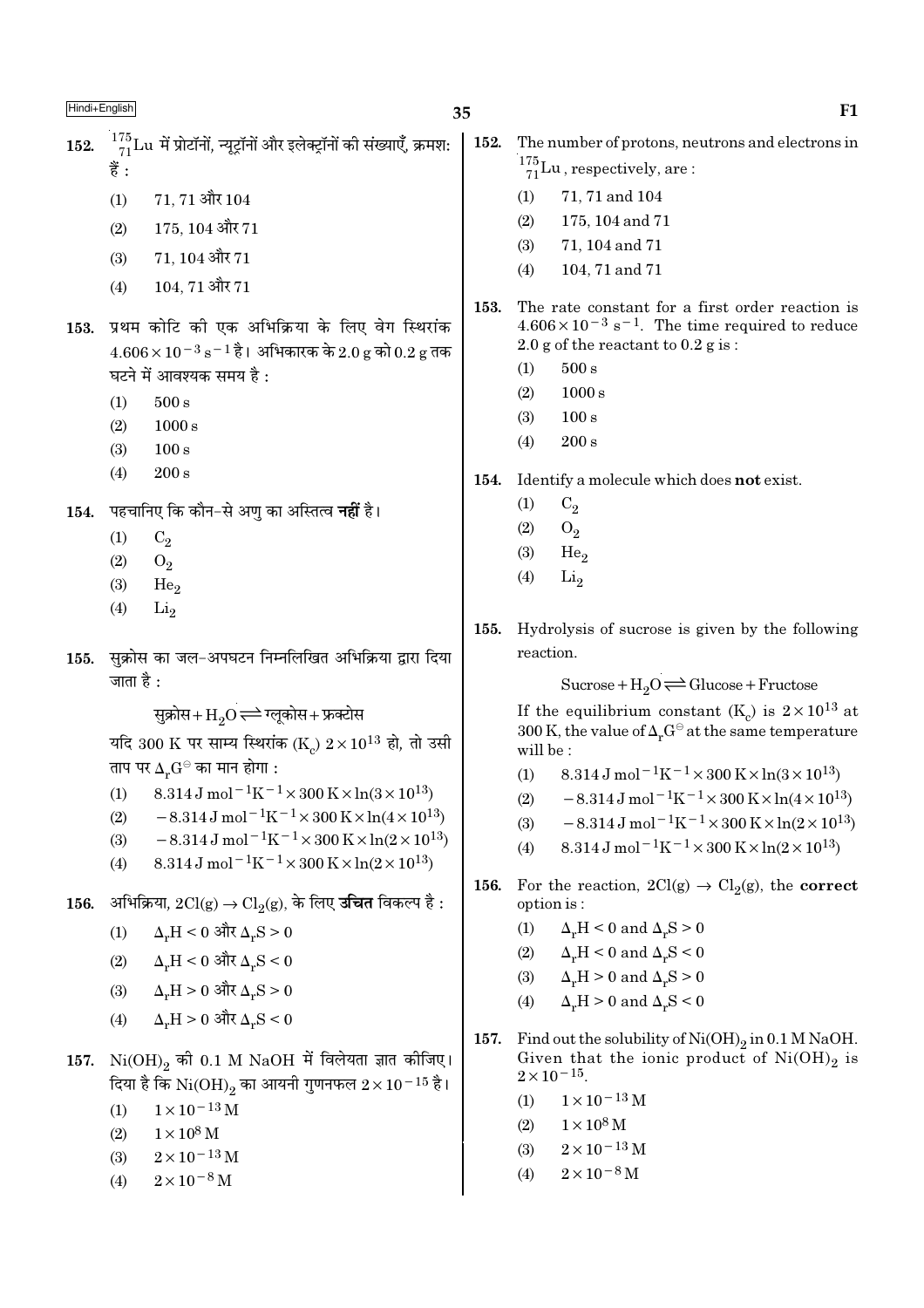158. प्लैटिनम (Pt) इलेक्ट्रोड का उपयोग करते हुए तनु सल्फ्यूरिक 158. On electrolysis of dil.sulphuric acid using Platinum (Pt) electrode, the product obtained at अम्ल के वैद्यत अपघटन पर. ऐनोड पर प्राप्त उत्पाद होगा : anode will be:  $_{\rm H_2S}$  गैस  $(1)$  $H<sub>2</sub>S$  gas  $(1)$  $\mathrm{SO}_2$ गैस  $(2)$  $(2)$  $SO<sub>2</sub>$ gas हाइडोजन गैस  $(3)$ Hydrogen gas  $(3)$ ऑक्सीजन गैस Oxvgen gas  $(4)$  $(4)$ 159. निम्नलिखित में से कौन-सा कार्बन मोनोक्साइड के लिए सही 159. Which of the following is not correct about carbon monoxide? नहीं है ?  $(1)$ The carboxyhaemoglobin (haemoglobin कार्बोक्सीहीमोग्लोबिन (CO से बंधित हीमोग्लोबिन),  $(1)$ bound to CO) is less stable than ऑक्सीहीमोग्लोबिन से अस्थायी होता है। oxyhaemoglobin. यह अपर्ण दहन के कारण उत्पन्न होती है।  $(2)$  $(2)$ It is produced due to incomplete combustion. यह कार्बोक्सीहीमोग्लोबिन बनाती है। It forms carboxyhaemoglobin.  $(3)$  $(3)$ It reduces oxygen carrying ability of blood. यह रक्त की ऑक्सीजन वहन योग्यता को घटा देती है।  $(4)$  $(4)$ 160. The number of Faradays(F) required to produce 160. गलित CaCl<sub>2</sub> से 20 g कैल्शियम प्राप्त करने के लिए आवश्यक 20 g of calcium from molten CaCl<sub>2</sub> (Atomic mass फैराडे(F) की संख्या है. of  $Ca = 40 g$  mol<sup>-1</sup>) is :  $(Ca$  का परमाणु द्रव्यमान = 40 ग्राम/मोल) 3  $(1)$  $(1)$ 3  $\overline{4}$  $(2)$  $(2)$  $\overline{4}$  $(3)$  $\mathbf 1$  $(3)$  $\mathbf{1}$  $\overline{2}$  $(4)$  $(4)$  $\overline{2}$ 2-ब्रोमो-पेन्टेन से पेन्ट-2-ईन बनने की विलोपन अभिक्रिया : 161. Elimination reaction of 2-Bromo-pentane to form  $161.$ pent-2-ene is: β-विलोपन अभिक्रिया है  $(a)$ **B-Elimination reaction**  $(a)$ जेटसैफ नियम का पालन करती है  $(b)$  $(h)$ Follows Zaitsev rule विहाइडोहैलोजनीकरण अभिक्रिया है  $(c)$  $\left( \text{c} \right)$ Dehydrohalogenation reaction निर्जलीकरण अभिक्रिया है  $(d)$ Dehydration reaction  $(d)$  $(b)$ ,  $(c)$ ,  $(d)$  $(1)$  $(1)$  $(b)$ ,  $(c)$ ,  $(d)$  $(2)$  $(a)$ ,  $(b)$ ,  $(d)$  $(2)$  $(a), (b), (d)$  $(3)$  $(a)$ ,  $(b)$ ,  $(c)$  $(a), (b), (c)$  $(3)$  $(a), (c), (d)$  $(4)$  $(a), (c), (d)$  $(4)$ 162. निम्नलिखित अभिक्रिया में कार्बन की ऑक्सीकरण संख्या में 162. क्या परिवर्तन होता है ? What is the change in oxidation number of carbon in the following reaction?  $CH<sub>4</sub>(g) + 4Cl<sub>2</sub>(g) \rightarrow CCl<sub>4</sub>(l) + 4HCl(g)$  $\text{CH}_4(g) + 4\text{Cl}_2(g) \rightarrow \text{CCl}_4(l) + 4\text{HCl}(g)$  $(1)$   $-4 \vec{R} + 4$  $-4$  to  $+4$  $(1)$ 0 से  $-4$  $(2)$  $(2)$  $0 \text{ to } -4$  $+4 \vec{R} + 4$  $(3)$  $+4$  to  $+4$  $(3)$ 0 से +4  $(4)$  $(4)$  $0 \text{ to } +4$ 

36

Hindi+English

 $F1$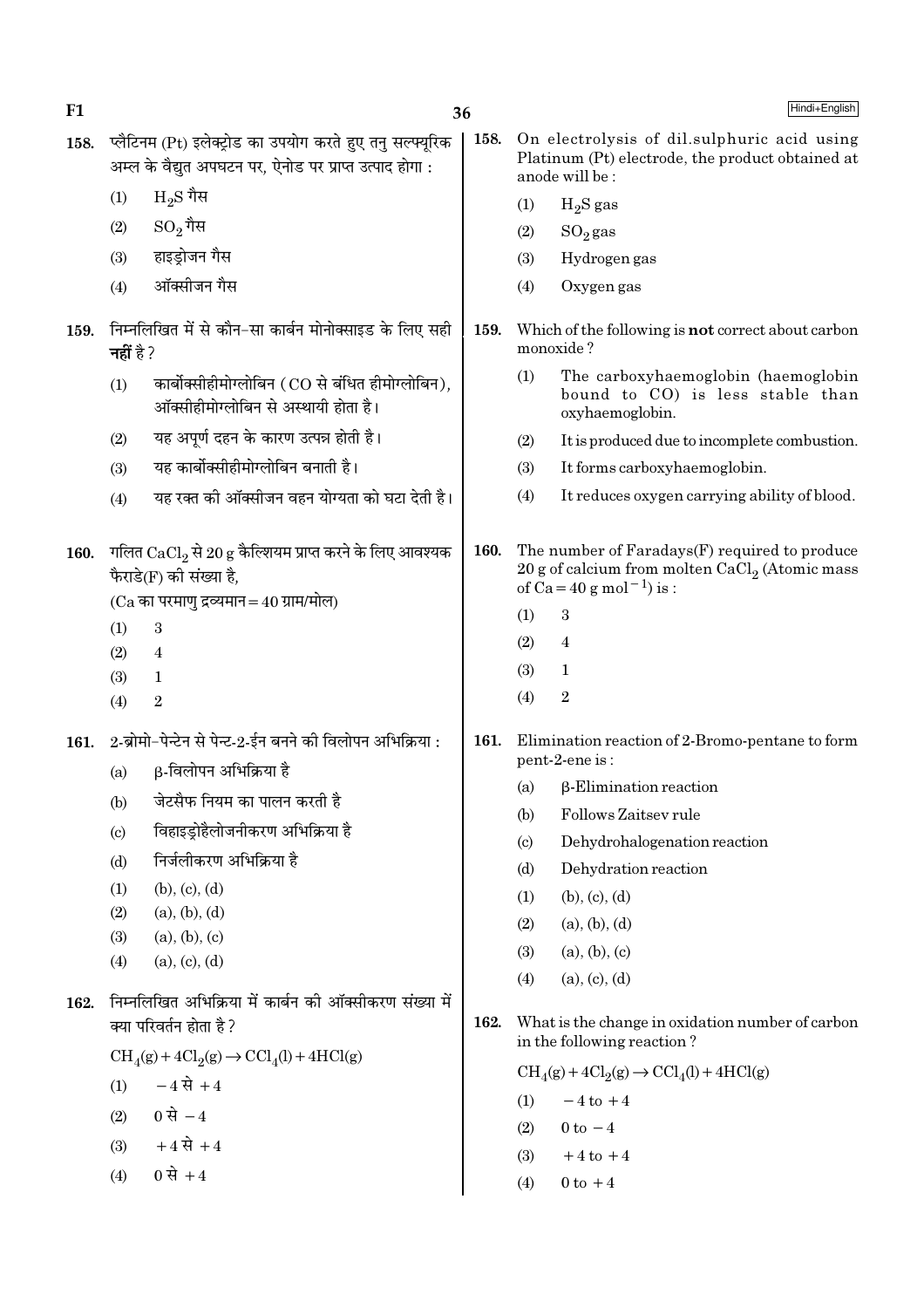- 163. निम्नलिखित में से कौन-सी ऐल्केन वर्टज़ अभिक्रिया द्वारा अच्छी लब्धि में नहीं बनाई जा सकती ?
	- $(1)$ n-हेप्टेन
	- $(2)$ n-ब्यूटेन
	- n-हैक्सेन  $(3)$
	- 2.3-डाइमेथिलब्यूटेन  $(4)$
- सुक्रोस जल-अपघटन पर देता है : 164.
	- $\alpha$ -D-ग्लूकोस+ $\beta$ -D-फ्रक्टोस  $(1)$
	- $\alpha$ -D-फ्रक्टोस +  $\beta$ -D-फ्रक्टोस  $(2)$
	- $\beta$ -D-ग्लूकोस+  $\alpha$ -D-फ्रक्टोस  $(3)$
	- $\alpha$ -D-ग्लूकोस+ $\beta$ -D-ग्लूकोस  $(4)$
- 165. गलत कथन को पहचानिए।
	- अंतराकाशी यौगिक वे होते हैं जो धातुओं के क्रिस्टल  $(1)$ जालकों के भीतर छोटे आकार वाले परमाणुओं जैसे H, C या N के फंसने (टैप) पर बनते हैं।
	- क्रोमियम की,  $\rm CrO_4^{2-}$  और  $\rm Cr_2O_7^{2-}$  में उपचयन  $(2)$ अवस्थाएँ समान नहीं हैं।
	- जल में,  $Cr^{2+}(d^4)$ ,  $Fe^{2+}(d^6)$  से अधिक प्रबल  $(3)$ अपचायक है।
	- संक्रमण धातएँ और उनके यौगिक उनकी बह ऑक्सीकरण  $(4)$ अवस्थाओं को ग्रहण करने की क्षमता के कारण उत्प्रेरकी सक्रियता और संकुल निर्माण के लिए जाने जाते हैं।
- 166. HCl को  $CaCl<sub>2</sub>$ , MgCl<sub>2</sub> और NaCl के विलयन से गुज़ारा गया। निम्नलिखित में से कौन-सा/कौन-से यौगिक क्रिस्टलित हआ/हए?
	- केवल  $MgCl<sub>2</sub>$  $(1)$
	- $(2)$ NaCl, MgCl<sub>2</sub> और CaCl<sub>2</sub>
	- MgCl, और CaCl, दोनों  $(3)$
	- केवल  $NaCl$  $(4)$
- 163. Which of the following alkane cannot be made in good yield by Wurtz reaction?
	- n-Heptane  $(1)$
	- $(2)$ n-Butane
	- $(3)$ n-Hexane
	- $(4)$ 2.3-Dimethylbutane
- Sucrose on hydrolysis gives: 164.
	- $(1)$  $\alpha$ -D-Glucose +  $\beta$ -D-Fructose
	- $(2)$  $\alpha$ -D-Fructose +  $\beta$ -D-Fructose
	- $(3)$  $\beta$ -D-Glucose +  $\alpha$ -D-Fructose
	- $(4)$  $\alpha$ -D-Glucose + B-D-Glucose
- 165. Identify the incorrect statement.
	- $(1)$ Interstitial compounds are those that are formed when small atoms like H, C or N are trapped inside the crystal lattices of metals.
	- $(2)$ The oxidation states of chromium in  $CrO_4^{2-}$ and  $Cr_2O_7^{2-}$  are not the same.
	- $(3)$  $Cr^{2+}(d^4)$  is a stronger reducing agent than  $Fe<sup>2+</sup>(d<sup>6</sup>)$  in water.
	- $(4)$ The transition metals and their compounds are known for their catalytic activity due to their ability to adopt multiple oxidation states and to form complexes.
- 166. HCl was passed through a solution of  $CaCl<sub>2</sub>$ , MgCl<sub>2</sub> and NaCl. Which of the following compound(s)  $crystalise(s)$ ?
	- Only MgCl<sub>2</sub>  $(1)$
	- $(2)$ NaCl,  $MgCl<sub>2</sub>$  and  $CaCl<sub>2</sub>$
	- $(3)$ Both  $MgCl<sub>2</sub>$  and  $CaCl<sub>2</sub>$
	- $(4)$ Only NaCl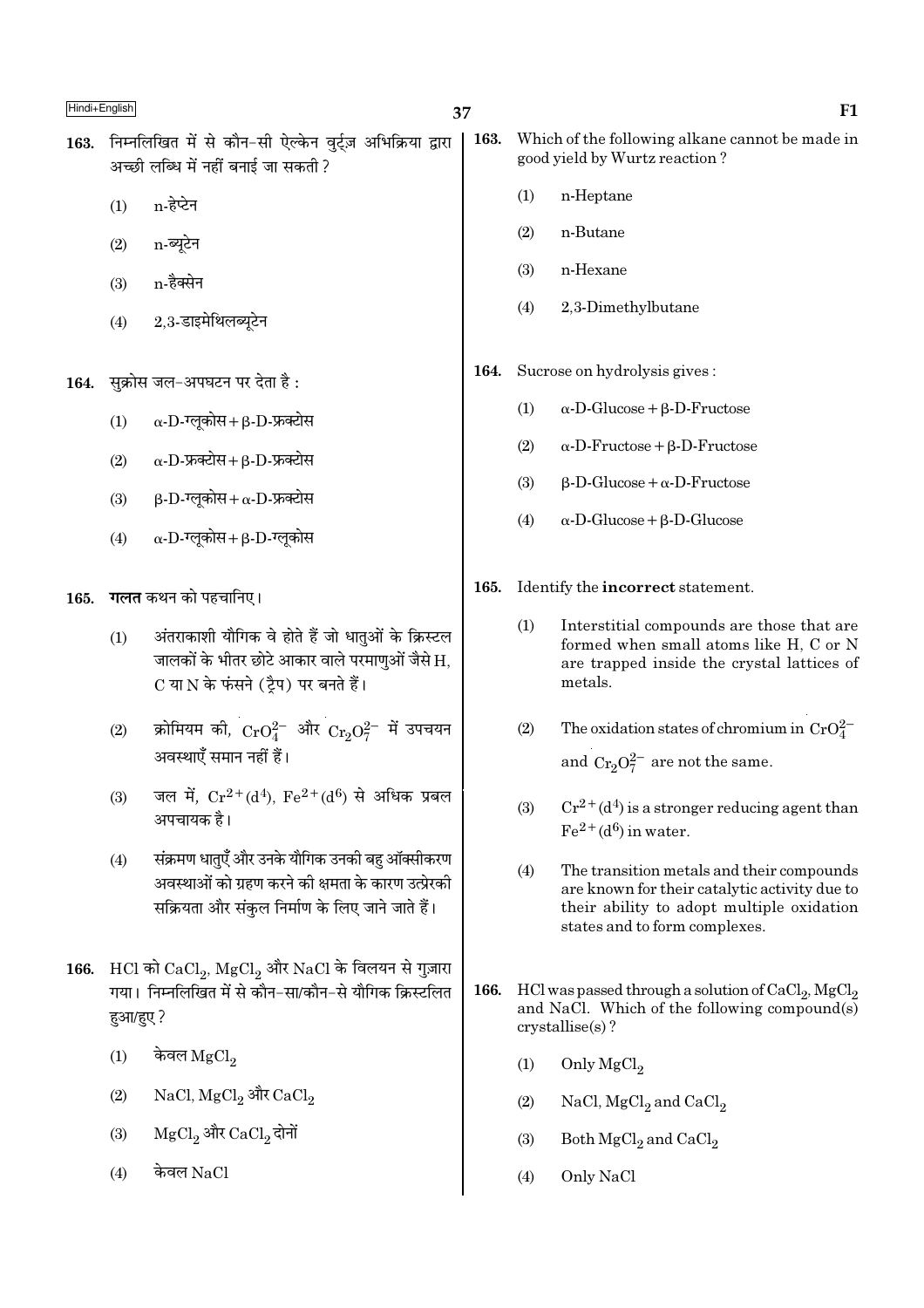Hindi+English

- निम्नलिखित में से **उचित** कथन पहचानिए: 167.
	- $CO<sub>9</sub>(g)$  को आइसक्रीम और हिमशीतित खाद्य के लिए  $(a)$ प्रशीतक के रूप में उपयोग किया जाता है।
	- $C_{60}$  की संरचना में, बारह छ: कार्बन वलय और बीस  $(h)$ पाँच कार्बन वलय होते हैं।
	- ZSM-5. एक प्रकार का जिओलाइट है जो ऐल्कोहॉल  $(c)$ को गैसोलीन में रूपांतरित करने में उपयोग किया जाता है।
	- CO रंगहीन और गंधहीन गैस है।  $(d)$
	- केवल (b) और (c)  $(1)$
	- केवल (c) और (d)  $(2)$
	- केवल (a), (b) और (c)  $(3)$
	- केवल  $(a)$  और  $(c)$  $(4)$
- 168. किसी अभिक्रिया के अभिकारकों की सांद्रता में वृद्धि से परिवर्तन होगा :
	- देहली ऊर्जा में  $(1)$
	- संघट्ट आवृत्ति में  $(2)$
	- सक्रियण ऊर्जा में  $(3)$
	- अभिक्रिया को ऊष्मा में  $(4)$
- 169.  $Cr^{2+}$  के लिए, केवल प्रचक्रण चुंबकीय आघूर्ण का परिकलित मान है :
	- 5.92 BM  $(1)$
	- $(2)$ 2.84 BM
	- 3.87 BM  $(3)$
	- $(4)$ 4.90 BM
- निम्नलिखित को सुमेलित कीजिए और **उचित** विकल्प पहचानिए। 170.

| (a)                       | $CO(g) + H2(g)$ |               | (i)  | $Mg(HCO3)2 +$ |                                    |
|---------------------------|-----------------|---------------|------|---------------|------------------------------------|
|                           |                 |               |      |               | Ca(HCO <sub>3</sub> ) <sub>2</sub> |
| (b)                       |                 | जल की अस्थायी |      | (ii)          | एक इलेक्ट्रॉन न्यून                |
|                           | कठोरता          |               |      |               | हाइड्राइड                          |
| $\left( \text{c} \right)$ | $B_2H_6$        |               |      | (iii)         | संश्लेषण गैस                       |
| (d)                       | $H_2O_2$        |               |      | (iv)          | असमतली संरचना                      |
|                           | (a)             | (b)           | (c)  | (d)           |                                    |
| (1)                       | (iii)           | (iv)          | (ii) | (i)           |                                    |
| (2)                       | (i)             | (iii)         | (ii) | (iv)          |                                    |
| (3)                       | (iii)           | (i)           | (ii) | (iv)          |                                    |
| (4)                       | (iii)           | (ii)          | (i)  | (iv)          |                                    |
|                           |                 |               |      |               |                                    |

- 171. वह मिश्रण जो राउल्ट नियम से धनात्मक विचलन प्रदर्शित करता है. है :
	- ऐसीटोन+क्लोरोफ़ॉर्म  $(1)$
	- क्लोरोएथेन+ब्रोमोएथेन  $(2)$
	- एथानॉल+ ऐसीटोन  $(3)$
	- बेन्ज़ीन+टालुईन  $(4)$
- 167. Identify the correct statements from the following:
	- $(a)$  $CO<sub>2</sub>(g)$  is used as refrigerant for ice-cream and frozen food.
	- The structure of  $C_{60}$  contains twelve six  $(b)$ carbon rings and twenty five carbon rings.
	- ZSM-5, a type of zeolite, is used to convert  $(c)$ alcohols into gasoline.
	- CO is colorless and odourless gas.  $(d)$
	- (b) and (c) only  $(1)$
	- $(2)$  $(c)$  and  $(d)$  only
	- $(a)$ ,  $(b)$  and  $(c)$  only  $(3)$
	- $(a)$  and  $(c)$  only  $(4)$
- 168. An increase in the concentration of the reactants of a reaction leads to change in:
	- threshold energy  $(1)$
	- collision frequency  $(2)$
	- $(3)$ activation energy
	- heat of reaction  $(4)$
- 169. The calculated spin only magnetic moment of  $Cr^{2+}$ ion is:
	- $(1)$ 5.92 BM
	- $(2)$ 2.84 BM
	- 3.87 BM  $(3)$
	- 4.90 BM  $(4)$
- 170. Match the following and identify the correct option.

| (a) | $CO(g) + H2(g)$ | (i)   | $Mg(HCO3)2 +$                      |
|-----|-----------------|-------|------------------------------------|
|     |                 |       | Ca(HCO <sub>3</sub> ) <sub>2</sub> |
| (b) | Temporary       | (ii)  | An electron                        |
|     | hardness of     |       | deficient hydride                  |
|     | water           |       |                                    |
| (c) | $B_2H_6$        | (iii) | Synthesis gas                      |
| (d) | $H_2O_2$        | (iv)  | Non-planar                         |

structure

|                   | (a)      | (b)    | (c)       | (d)  |
|-------------------|----------|--------|-----------|------|
| (1)               | (iii)    | (iv)   | (ii)      | (i)  |
| (2)               | $\rm(i)$ | (iii)  | (ii)      | (iv) |
| <b>(3)</b>        | (iii)    | (i)    | (ii)      | (iv) |
| $\left( 4\right)$ | (iii)    | $\sin$ | $\rm (i)$ | (iv) |

- 171. The mixture which shows positive deviation from Raoult's law is:
	- $A$ cetone + Chloroform  $(1)$
	- Chloroethane + Bromoethane  $(2)$
	- $(3)$ Ethanol + Acetone
	- $(4)$ Benzene + Toluene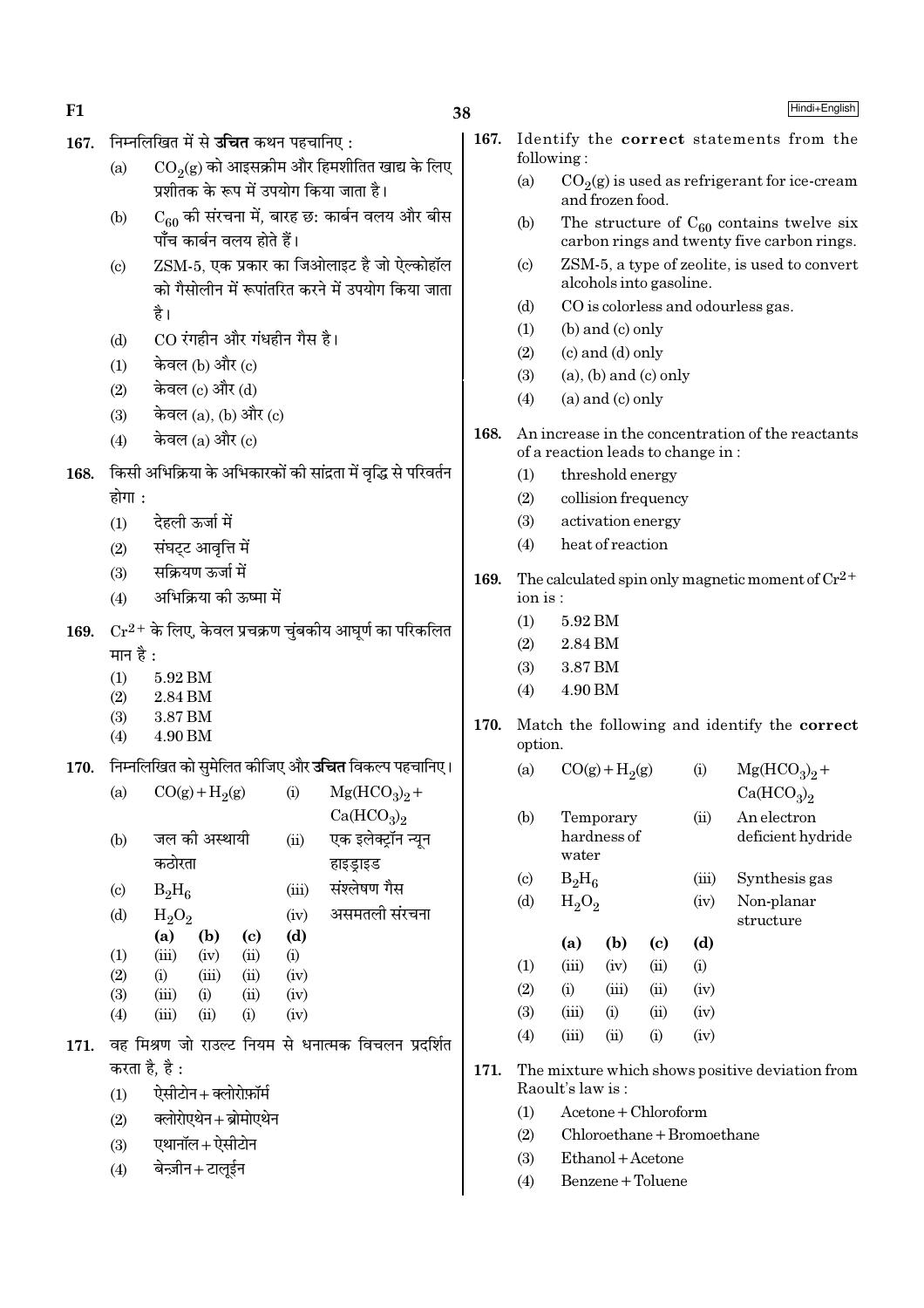

- 173. यरिया जल के साथ अभिक्रिया द्वारा A बनाता है जो विघटित होकर B बनता है। जब B को  $Cu^{2+}$  (जलीय) से गुज़ारा जाता है, तब C का गहरे नीले रंग का विलयन प्राप्त होता है। निम्नलिखित में से  $\bf C$  का सूत्र क्या है ?
	- $(1)$  $Cu(OH)<sub>2</sub>$
	- $(2)$  $CuCO<sub>3</sub>·Cu(OH)<sub>2</sub>$
	- $(3)$  $CuSO<sub>4</sub>$
	- $[Cu(NH<sub>2</sub>)<sub>4</sub>]<sup>2+</sup>$  $(4)$
- 174. बेन्ज़ीन का हिमांक अवनमन स्थिरांक (Ke) 5.12 K kg mol<sup>-1</sup> है। बेन्ज़ीन में एक विद्युत्-अनपघट्य विलेय वाले  $0.078$  m मोललता वाले विलयन का हिमांक अवनमन (दो दशमलव स्थानों तक निकटित), है:
	- $0.40K$  $(1)$
	- $(2)$  $0.60K$
	- $(3)$  $0.20K$
	- $(4)$  $0.80K$

172. Anisole on cleavage with HI gives:



- 173. Urea reacts with water to form A which will decompose to form **B**. **B** when passed through  $Cu^{2+}$  (aq), deep blue colour solution C is formed. What is the formula of C from the following?
	- $(1)$  $Cu(OH)_{2}$
	- $(2)$  $CuCO<sub>3</sub>·Cu(OH)<sub>2</sub>$
	- $(3)$  $CuSO<sub>4</sub>$
	- $[Cu(NH_3)_4]^{2+}$  $(4)$
- The freezing point depression constant  $(K_f)$  of 174. benzene is  $5.12$  K kg mol<sup>-1</sup>. The freezing point depression for the solution of molality 0.078 m containing a non-electrolyte solute in benzene is (rounded off upto two decimal places):
	- $(1)$  $0.40K$
	- $(2)$  $0.60K$
	- $0.20K$  $(3)$
	- $(4)$  $0.80K$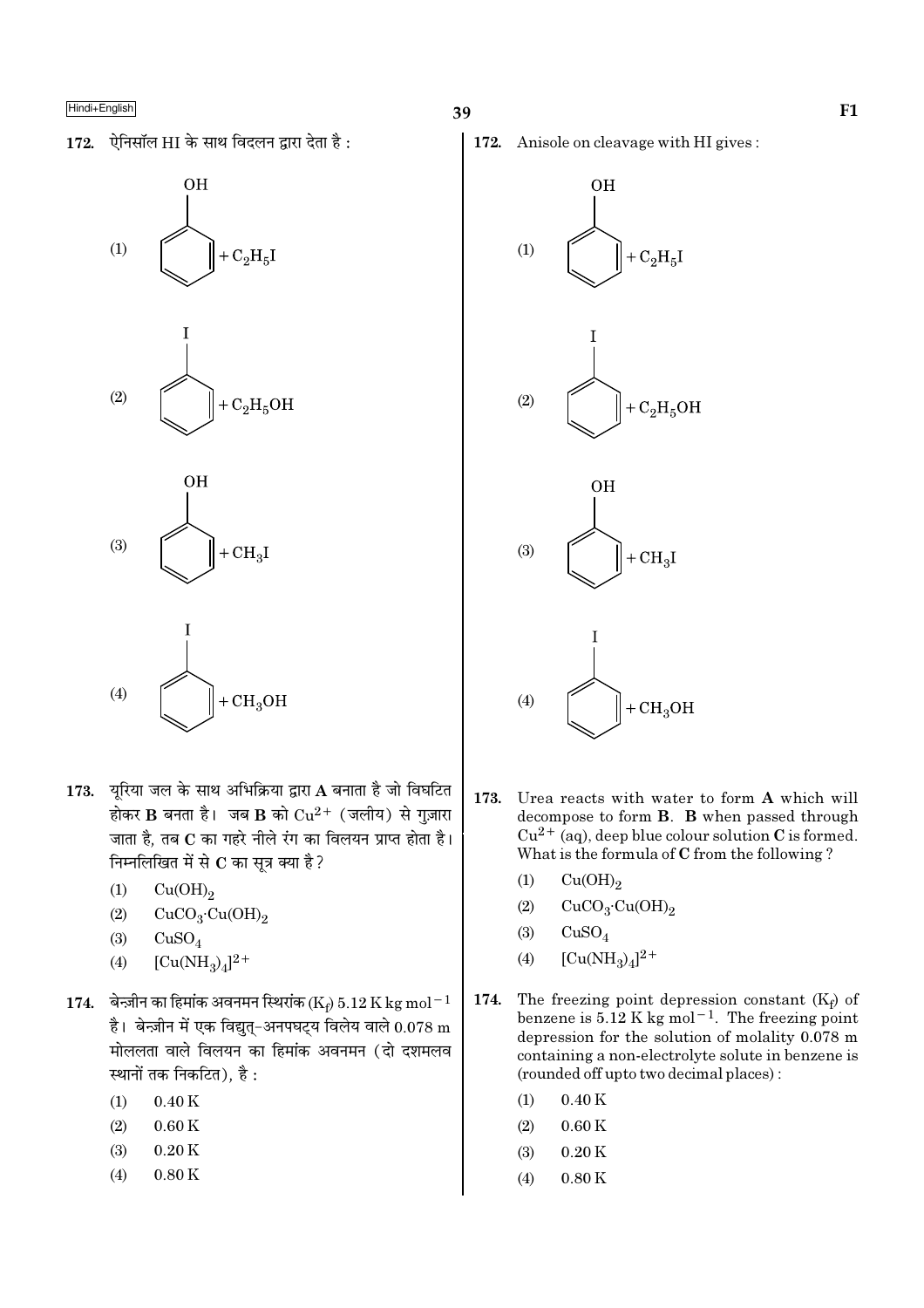- 175. निम्नलिखित में से सल्फर के किस ऑक्सोअम्ल में  $-0-0-$ ਕਂधन है ?
	- $\rm H_2S_2O_8$ , परऑक्सोडाइसल्फ़्यूरिक अम्ल  $(1)$
	- $(2)$  $\rm H_2S_2O_7$ , पाइरोसल्फ़्यूरिक अम्ल
	- $H_2SO_3$ , सलम्यूरस अम्ल  $(3)$
	- $H_2SO_4$ , सल्फ़्यूरिक अम्ल  $(4)$

176. निम्नलिखित में से सही कथन पहचानिए:

- निकैल के लिए वाष्प प्रावस्था शोधन वैन आर्केल विधि  $(1)$ द्गारा किया जाता है।
- कच्चे लोहे को विभिन्न आकारों में ढाला जा सकता है।  $(2)$
- पिटवाँ लोहा 4% कार्बन वाला अशुद्ध लोहा होता है।  $(3)$
- फफोलेदार तांबा,  $\mathop{\rm CO}_2$  के निकास के कारण फफोलेदार  $(4)$ लगता है।
- 177. निम्नलिखित में से कौन-सा एक प्राकृतिक बहुलक है?
	- पॉलिब्युटाडाईन  $(1)$
	- पॉलि (ब्यूटाडाईन-ऐक्रिलोनाइट्राइल)  $(2)$
	- *सिस*-1,4-पॉलिआइसोप्रीन  $(3)$
	- पॉलि (ब्यूटाडाईन-स्टाइरीन)  $(4)$
- 178. एक तत्व की 288 pm सेल कोर वाली काय केन्द्रित घनीय संरचना है, परमाणु त्रिज्या है:

(1) 
$$
\frac{4}{\sqrt{3}} \times 288 \text{ pm}
$$
  
(2) 
$$
\frac{4}{\sqrt{2}} \times 288 \text{ pm}
$$
  
(3) 
$$
\frac{\sqrt{3}}{4} \times 288 \text{ pm}
$$
  
(4) 
$$
\frac{\sqrt{2}}{4} \times 288 \text{ pm}
$$

- 175. Which of the following oxoacid of sulphur has  $-0-0$  – linkage?
	- $H_2S_2O_8$ , peroxodisulphuric acid  $(1)$
	- $H_2S_2O_7$ , pyrosulphuric acid  $(2)$
	- $H_2SO_3$ , sulphurous acid  $(3)$
	- $H<sub>2</sub>SO<sub>4</sub>$ , sulphuric acid  $(4)$
- 176. Identify the correct statement from the following:
	- $(1)$ Vapour phase refining is carried out for Nickel by Van Arkel method.
	- $(2)$ Pig iron can be moulded into a variety of shapes.
	- $(3)$ Wrought iron is impure iron with 4% carbon.
	- $(4)$ Blister copper has blistered appearance due to evolution of  $CO<sub>2</sub>$ .
- 177. Which of the following is a natural polymer?
	- polybutadiene  $(1)$
	- $(2)$ poly (Butadiene-acrylonitrile)
	- $(3)$  $cis-1,4$ -polyisoprene
	- poly (Butadiene-styrene)  $(4)$
- 178. An element has a body centered cubic (bcc) structure with a cell edge of 288 pm. The atomic radius is:

(1) 
$$
\frac{4}{\sqrt{3}} \times 288 \text{ pm}
$$
  
(2) 
$$
\frac{4}{\sqrt{2}} \times 288 \text{ pm}
$$
  
(3) 
$$
\frac{\sqrt{3}}{4} \times 288 \text{ pm}
$$
  
(4) 
$$
\frac{\sqrt{2}}{4} \times 288 \text{ pm}
$$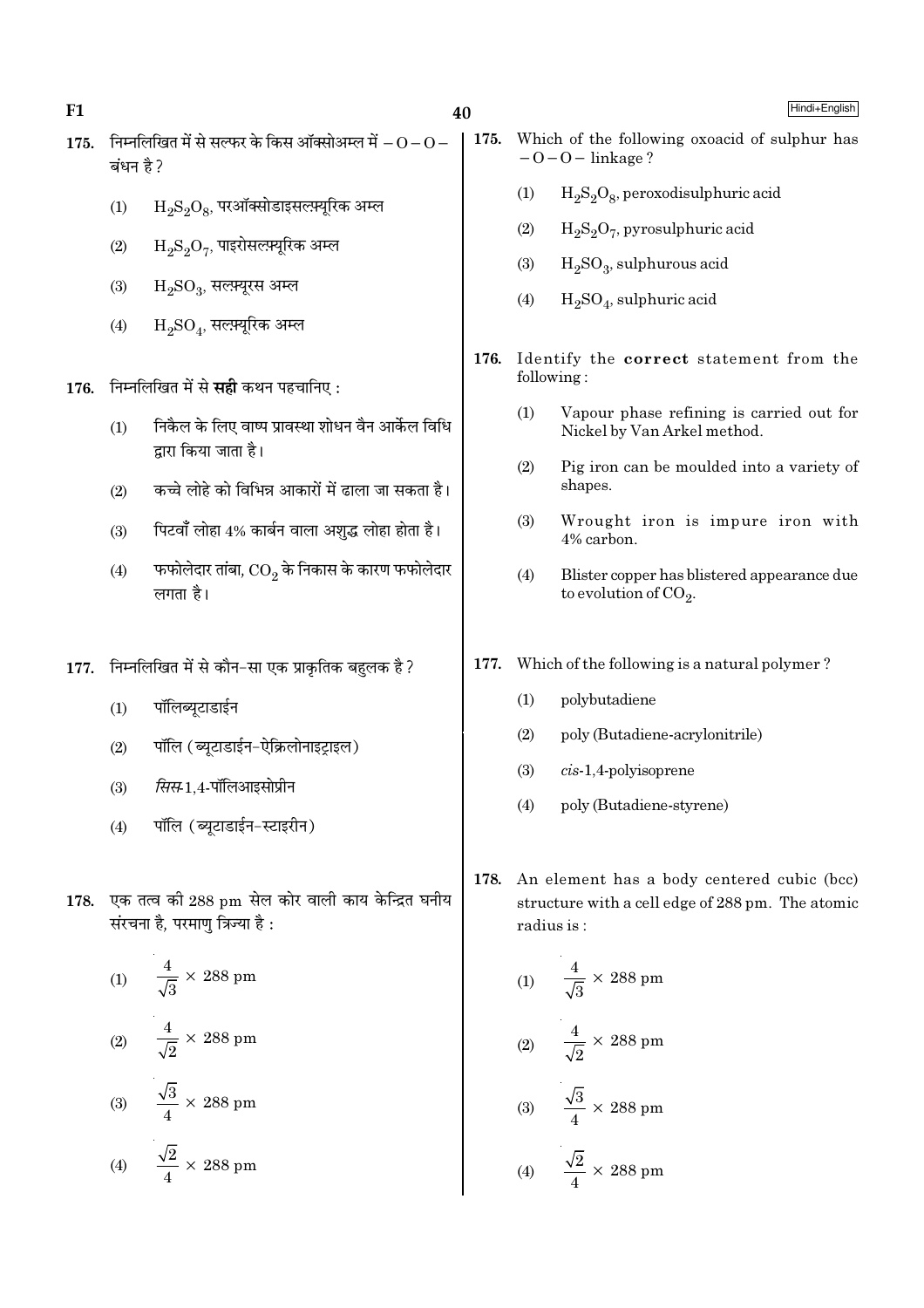179. एक ऐल्कीन ओज़ोनोलिसिस द्वारा एक उत्पाद के रूप में मेथैनैल देती है। इसकी संरचना है:









- 180. निम्नलिखित में से अणुओं के किस समुच्चय का शून्य द्विध्रुव आघूर्ण होता है ?
	- नाइट्रोजन ट्राइफ्लुओराइड, बेरिलियम डाइफ्लुओराइड,  $(1)$ जल. 1.3-डाइक्लोरोबेन्ज़ीन
	- बोरॉन टाइफ्लुओराइड, बेरिलियम डाइफ्लुओराइड, कार्बन  $(2)$ डाइऑक्साइड, 1.4-डाइक्लोरोबेन्ज़ीन
	- अमोनिया. बेरिलियम डाइफ्लओराइड. जल.  $(3)$ 1.4-डाइक्लोरोबेन्ज़ीन
	- बोरॉन ट्राइफ्लुओराइड, हाइड्रोजन फ्लुओराइड, कार्बन  $(4)$ डाइऑक्साइड, 1.3-डाइक्लोरोबेन्ज़ीन

 $-000-$ 

179. An alkene on ozonolysis gives methanal as one of the product. Its structure is:



- 180. Which of the following set of molecules will have zero dipole moment?
	- Nitrogen trifluoride, bervllium difluoride.  $(1)$ water, 1.3-dichlorobenzene
	- $(2)$ Boron trifluoride, beryllium difluoride, carbon dioxide, 1,4-dichlorobenzene
	- Ammonia, beryllium difluoride, water,  $(3)$ 1,4-dichlorobenzene
	- $(4)$ Boron trifluoride, hydrogen fluoride, carbon dioxide, 1,3-dichlorobenzene
		- $-000 -$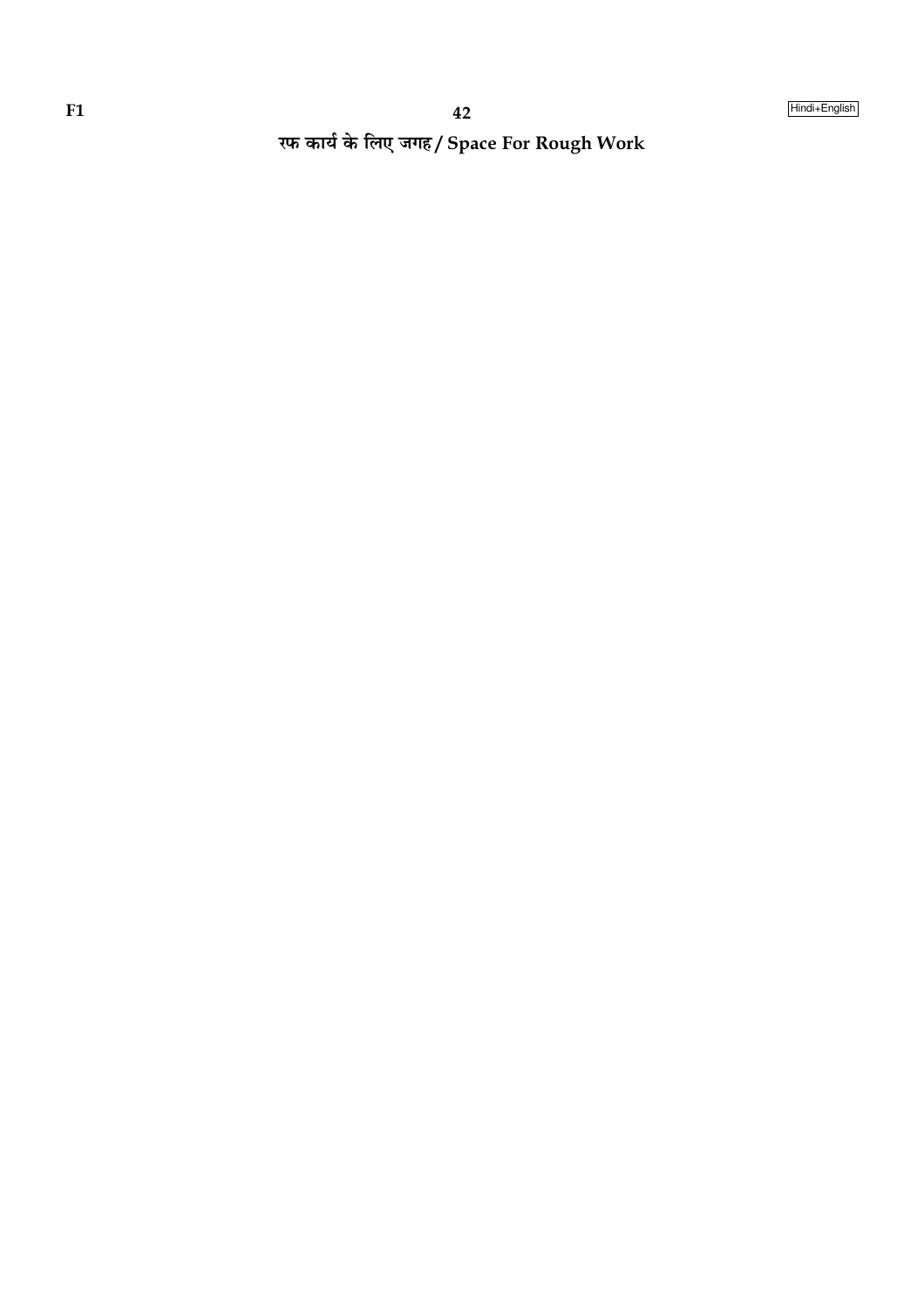रफ कार्य के लिए जगह/ Space For Rough Work